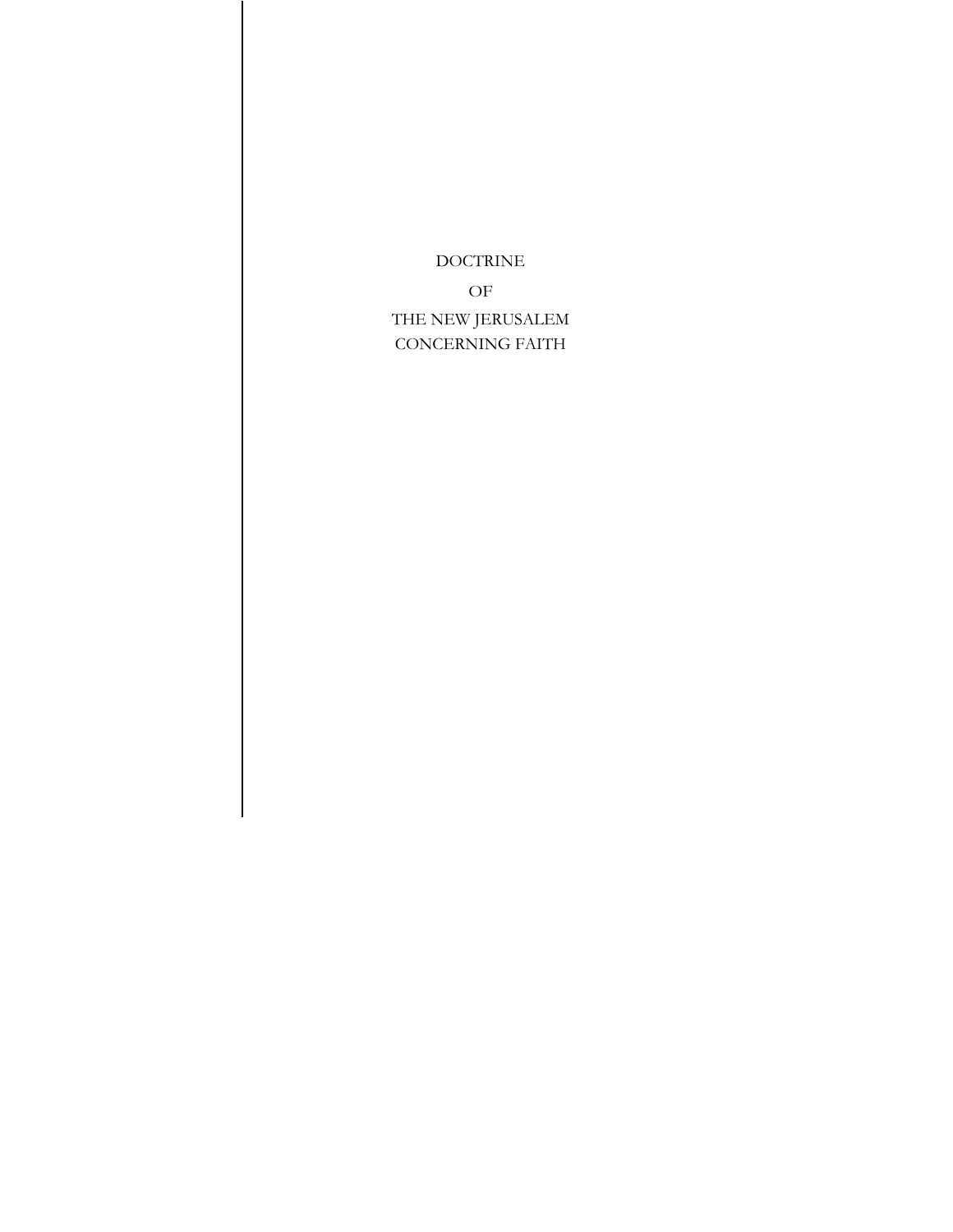# CONTENTS.

# **PAGE**

|       | L FAITH IS THE INTERNAL                                                                                             |  |
|-------|---------------------------------------------------------------------------------------------------------------------|--|
|       | ACKNOWLEDGMENT OF TRUTH.<br>T                                                                                       |  |
| H.    | THE INTERNAL ACKNoWLEDGMENT OF<br>TRUTH. WHICH IS FAITH, IS WITH THOSE<br>ONLY WHO ARE IN CHARITY<br>6              |  |
| HL.   | CoGNITIONS OF WHAT IS GOOD AND<br>TRUE ARE NoT THE COGNITIONS OF<br>FAITH BEFORE A MAN IS IN CHARITY.<br><b>BUT</b> |  |
|       | THEY ARE A ST0RE OUT 0F WHICH THE<br>FAITH OF CHARITY CAN BE FORMED<br>12                                           |  |
| IV.   | THE CHRISTIAN FAITH, IN ITS UNIVERSAL                                                                               |  |
| V.    | THE FAITH OF THE PRESENT DAY, IN ITS                                                                                |  |
| VI.   | THE QUALITY OF FAITH WHEN SEPARATE<br><b>FROM CHARITY</b><br>23                                                     |  |
| VII.  | THEY WHO ARE IN FAITH SEPARATE<br>FROM CHARITY ARE REPRESENTED IN<br>THE WORD BY THE PHILISTINES26                  |  |
| VIII. | THEY WHO ARE IN FAITH SEPARATE                                                                                      |  |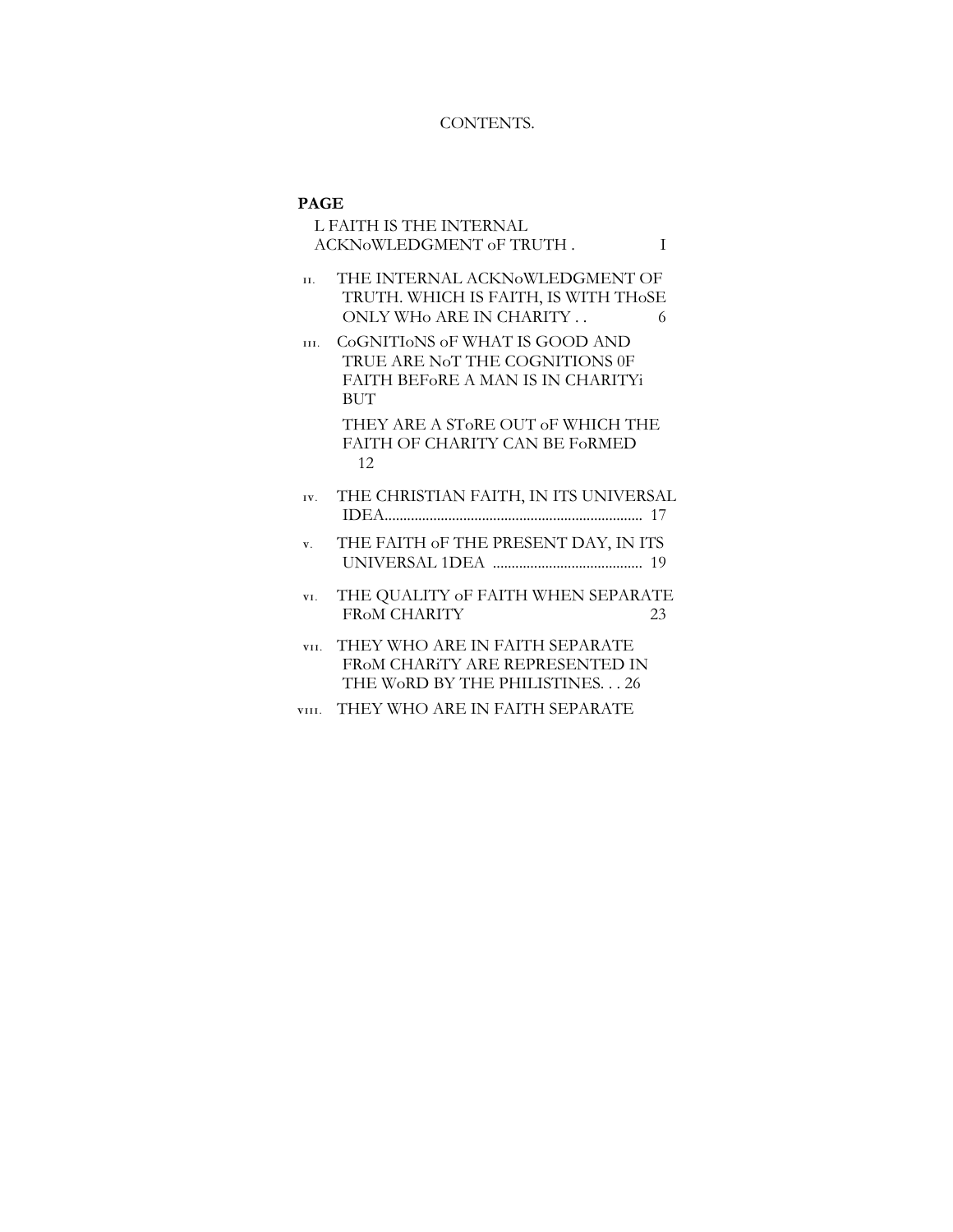| FROM CHARITY ARE MEANT BY THE                                                    |
|----------------------------------------------------------------------------------|
| DRAGON, IN THE APOCALYPSE  30                                                    |
| THEY WHO ARE IN FAITH SEPARATE FROM<br>IX.<br>CHARITY ARE MEANT BY THE GOATS, IN |
| DANIEL AND IN MATTHEW 35                                                         |
| <b>I.</b> They who are in faith separate from charity are meant                  |
| in the Word by hc-goats; shown from experience in                                |
| the spiritual world $\ldots \ldots \ldots 35$                                    |
| 2. They who are in faith scparate from charity are meant                         |
| in the Word by he; dcmonstrated from the Last                                    |
| Judgment, (by showing) upon whom it was exccuted                                 |
|                                                                                  |
| 3. They who are in faith separate from charity are                               |
| mcant in the Word by he-goats; proved from the                                   |
| dcscription given in Daniel of the combat between the                            |
| …… 37                                                                            |
| 4. They who are in faith separate from charity are                               |
| meant by the goats; shown from their neglect of                                  |
| charity, as is taught in Matthew  40                                             |
|                                                                                  |
| X. FAITH SEPARATE FROM CHARITY                                                   |
| <b>DESTROYS THE CHURCH</b>                                                       |

|  |  |  | AND ALL THAT BELONGS To IT  41 |  |  |  |
|--|--|--|--------------------------------|--|--|--|
|--|--|--|--------------------------------|--|--|--|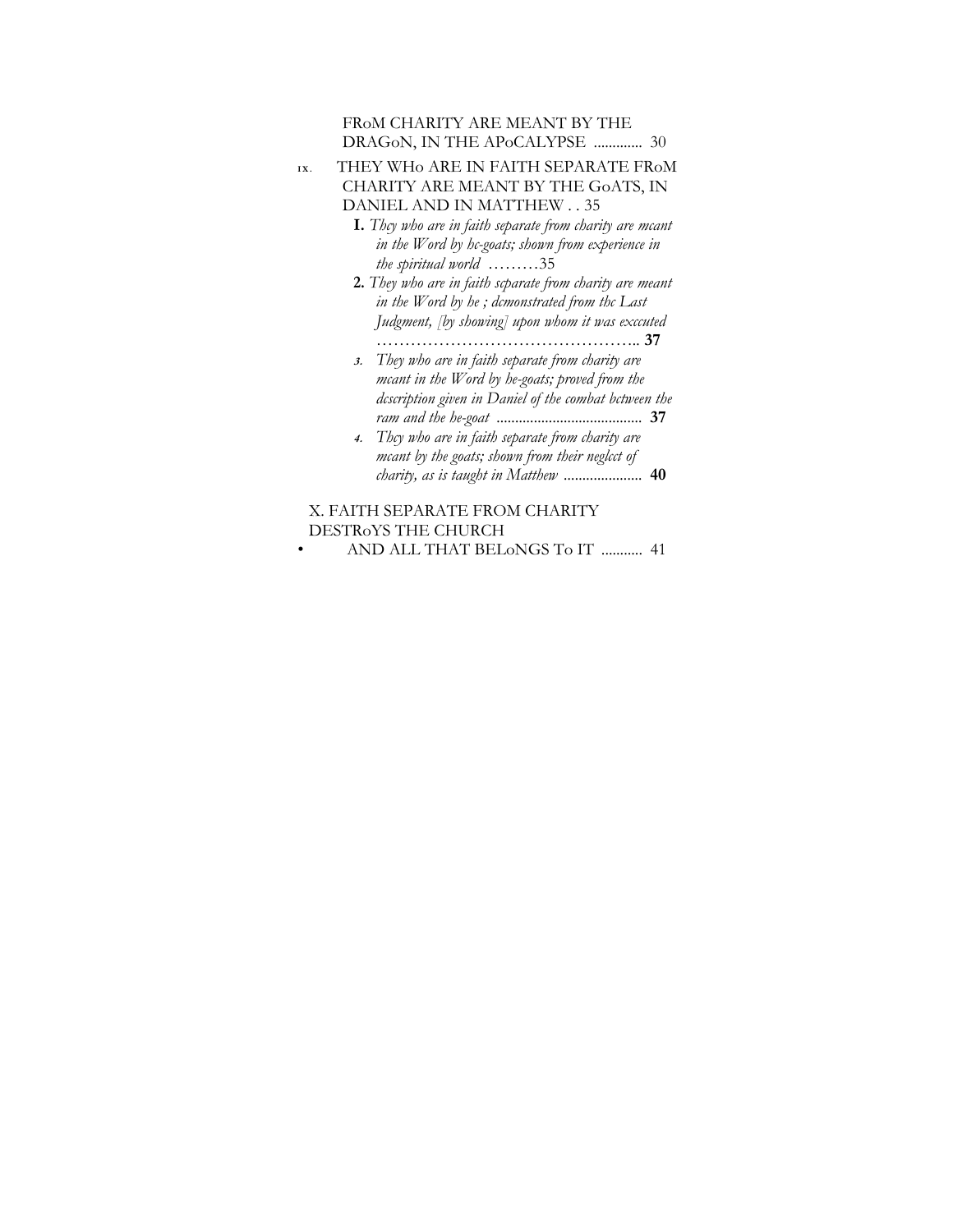#### DOCTRINE

#### OF

## THE NEW JERUSALEM

# **CONCERNING**

# FAITH

### I.

# FA1TH IS THE 1NTERNAL ACKNOWLEDGMENT [OR RECOG NITION] OF TRUTH-

I- FAITH, at the present day, is understood to mean merely thinking that a thing is so because the church teaches it, and when it is not manifest before the understanding- For it is often said, "You must believe, and you must not doubt." And if it is answered, " But I do not comprehend it," the reply then is that for this very reason there must be belief- The faith of the present day, then, is faith in what is not known, and it may be called blind faith. It is also historical faith; for what 0ne person holds is that which another has asserted. That this is not spiritual faith will be seen in wbat follows.

2- Real faith is nothing else than the acknowledgment that a thing is so, *because it is true-* Accordingly one who is in real faith thinks and says, "This is true, and for that reason I believe it-" For faith belongs to truth, and truth is [the object] of faith- Such a person, also, if he does not comprehend a thing as true, says, " I do not know whether this is true; therefore I do not yet believe it-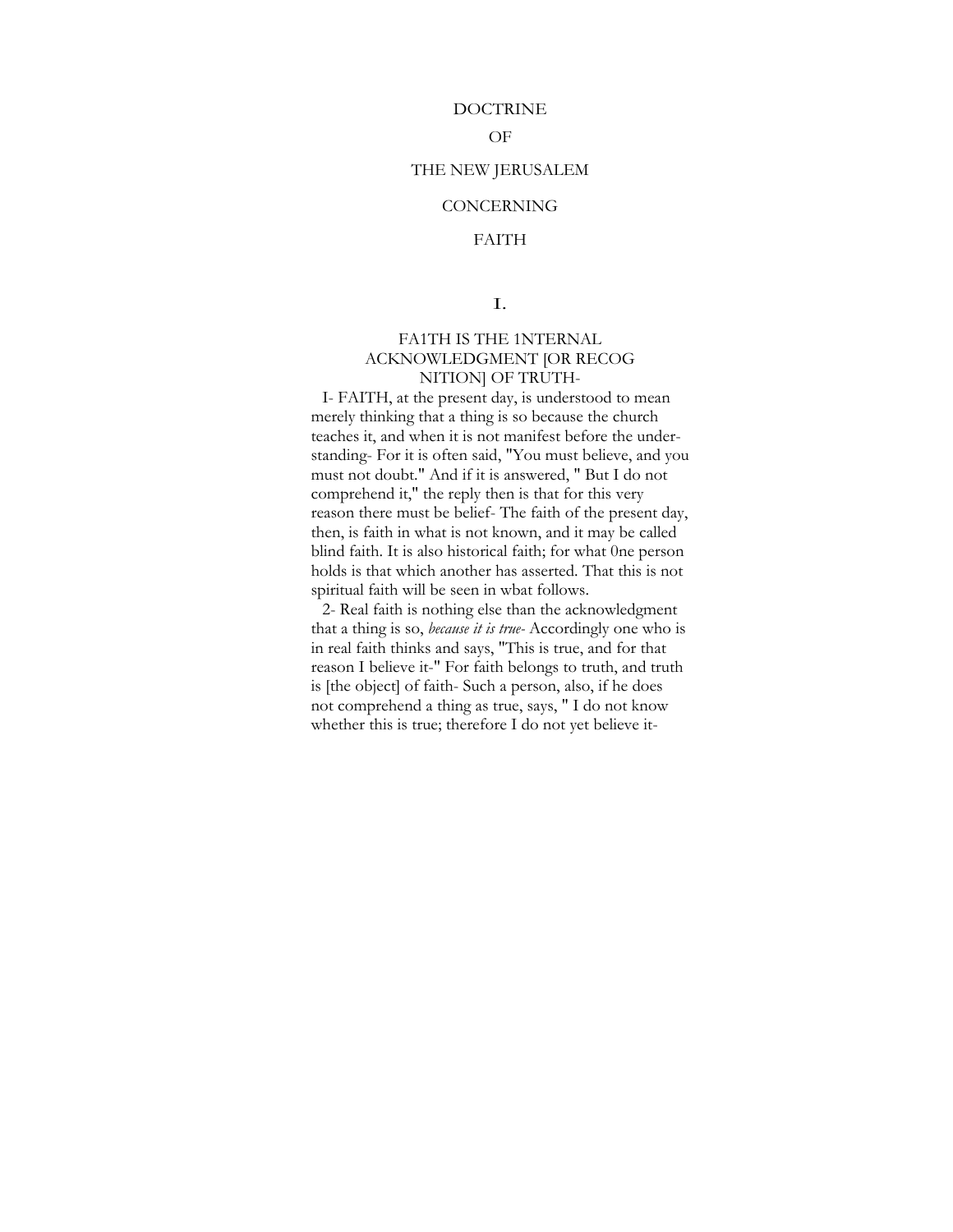How can I believe what I do not comprehend ? It may possibly be false."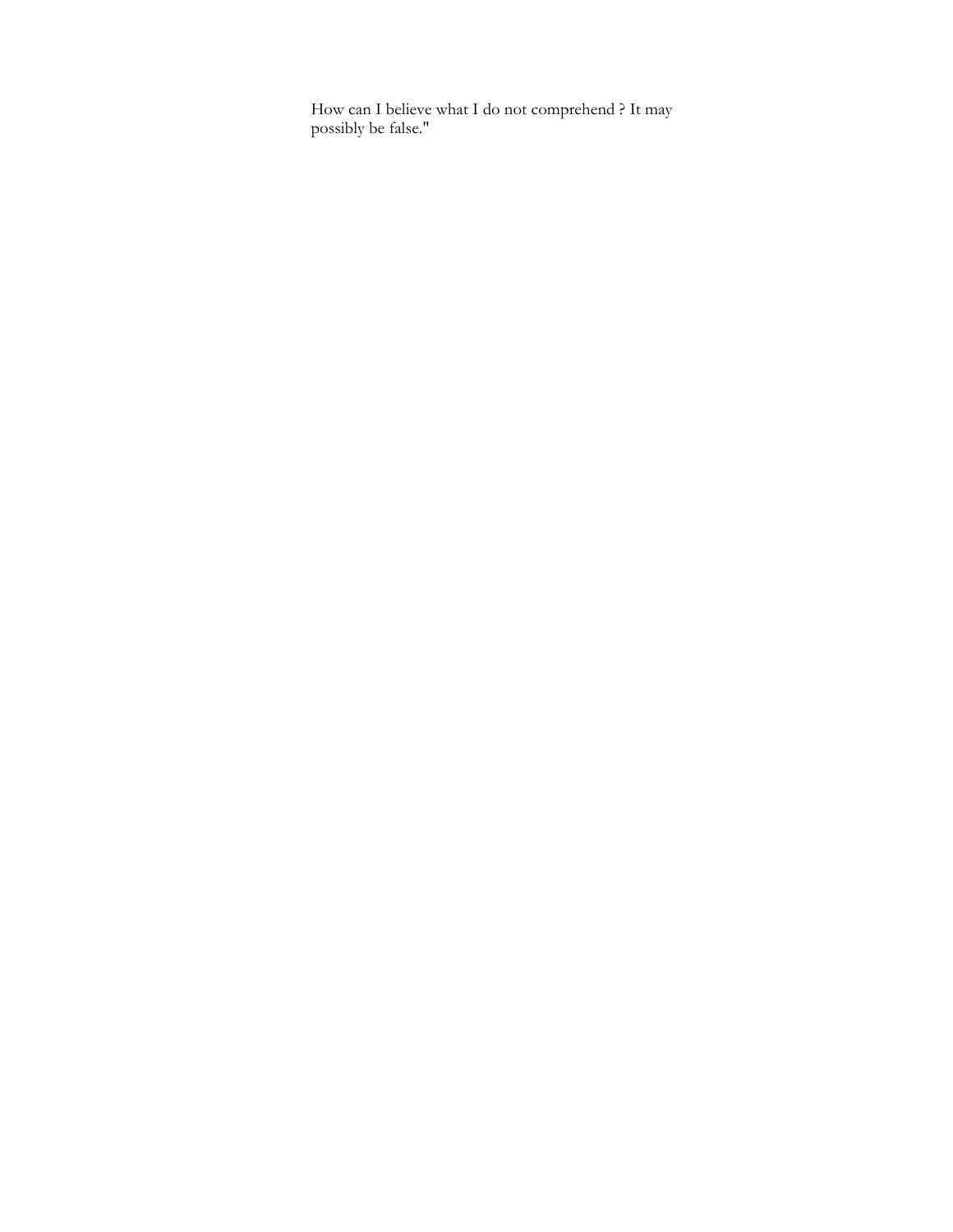#### 2 DOCTRINE OF THE NEW JERUSALEM [CHAP- 1

3. But the common saying is, that no one can comprehend spiritual or theological things, f0r the reason that they are supernatural. Spiritual truths, however, can be c0mprehended just as well as natural truths; and if there is not a clear comprehension of them, still while they are heard they fall within man's power to perceive whether they are truths or not; this is especially true of those who are affected by truths- It has been granted me to know this from much experience- I have been enabled to speak with the ignorant, the dull, the stupid, and also with some who were in falsities, and with some who were in evils, who were born within the church and had heard something concerning the Lord and about charity and faith; and 1t was granted me to discourse with them concerning the arcana of wisdom; and they comprehended all, and recognized [their truth]- But they were then in that light of the understanding which every human being possesses, and they were at the same time glorying in being intelligent. But all this took place in my intercourse with spirits; and many others wh0 were with me were convinced thereby that spiritual things can be c0mprehended equally as well as natural, during the time in which they are heard or read; they are, however, comprehended with difficulty by the man himself while he is in thought from himself-Spiritual thihgs are comprehended for the reason that man can be uplifted as to his understanding into the light of heaven, in which light none but spiritual thihgs appear, and these are the truths of faith; for the light of heaven is spiritual light-

4. Now in consequence of this, with those who are in the spiritual affection for truth there is an internal acknowledgment [0r recogniti0n] of it- As the angels are in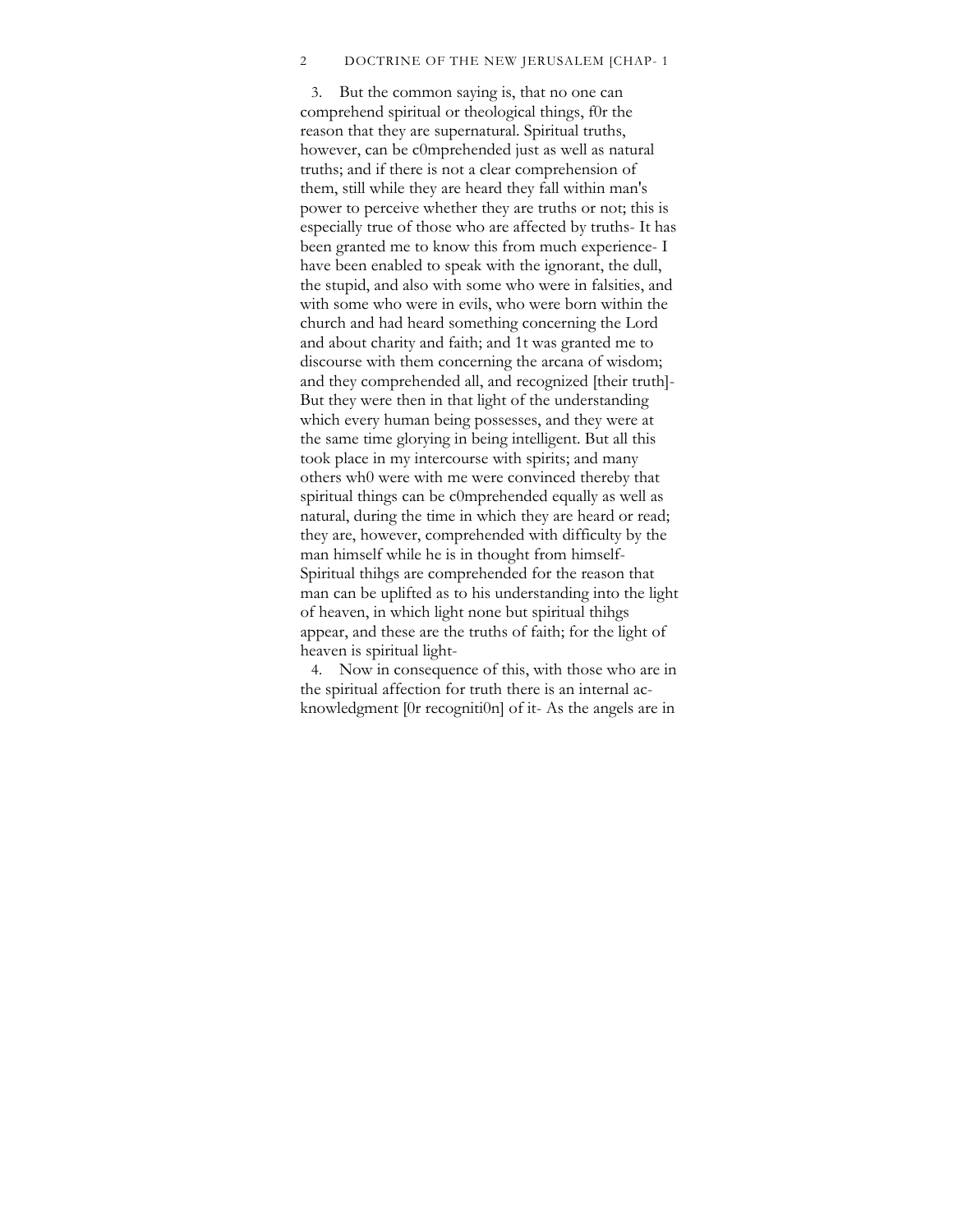that affecti0n, they utterly reject the dogma that the understanding must be kept obedient to faith; for they say, " What is it to believe what one does not see to be true ? " And if 0ne urges that still it 0ught to be believed,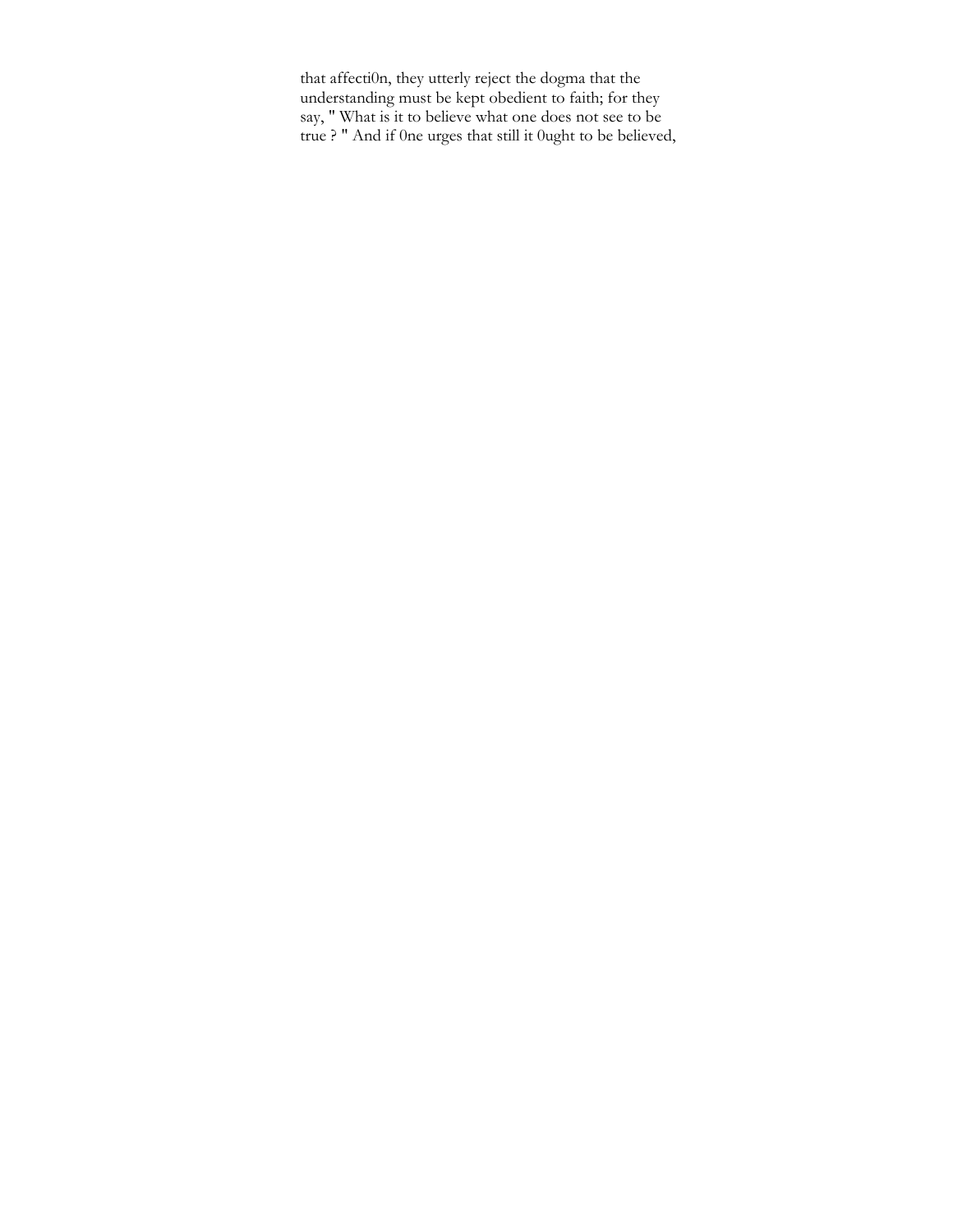#### N0- 7] CONCERNING FAITH- **3**

they reply, " Do you think yourself to be God, Whom **I**  must obey ? or that I am insane enough to believe a statement in which I do not see truth ? Tben make me see it-" And so the dogmatist withdraws. Angelic wisdom consists solely in this, that the angels see and comprehend what they think.

5. There is a spiritual idea, of which few have any knowledge, that flows in with those who are in the affection for truth, and dictates interiorly that what is heard or read is true, or is not true- In this idea are they who read the Word in enlightenment from the Lord- To be in enlightenment is nothing else than to be in perception, and from this to be in the internal recognition of the truth of this and of that- They who are in such enlightenment are those who are said to be "*taught of Jehovah"* (Isa- liv. 13; John vi- 45); and of them it is said in Jeremiah, *Behold the days come in which I will make a new covenant; and this shall be the covenant, I will put My law in the midst of them, and write it on their hearts; and they shall teach no more* a *man his fellow, or a man his brother, saying, Know Jehovh; for they shall all know Me (xxxi-* 31-34)-

*6.* It is manifest from what has beeH said that faith and truth are a one- And for this reason the ancients (who from their affection thought of truths more than the men of our time) instead of *faith* were accustomed to say *truth-* For the same reason, also, in the Hebrew language truth and faith are expressed by the same word, namely, *Amuna* or ' *Amen.* 

*7.* The term faith was used by the Lord in the Evange lists and in the Apocalypse, because the Jews did n0t believe it to be true that He was the Messiah foretold by the prophets; and where belief in the truth is wanting, there the term faith is used. But still it is one thing to have faith, and believe in the Lord, and another to have faith in and believe any man. The difference will be told below.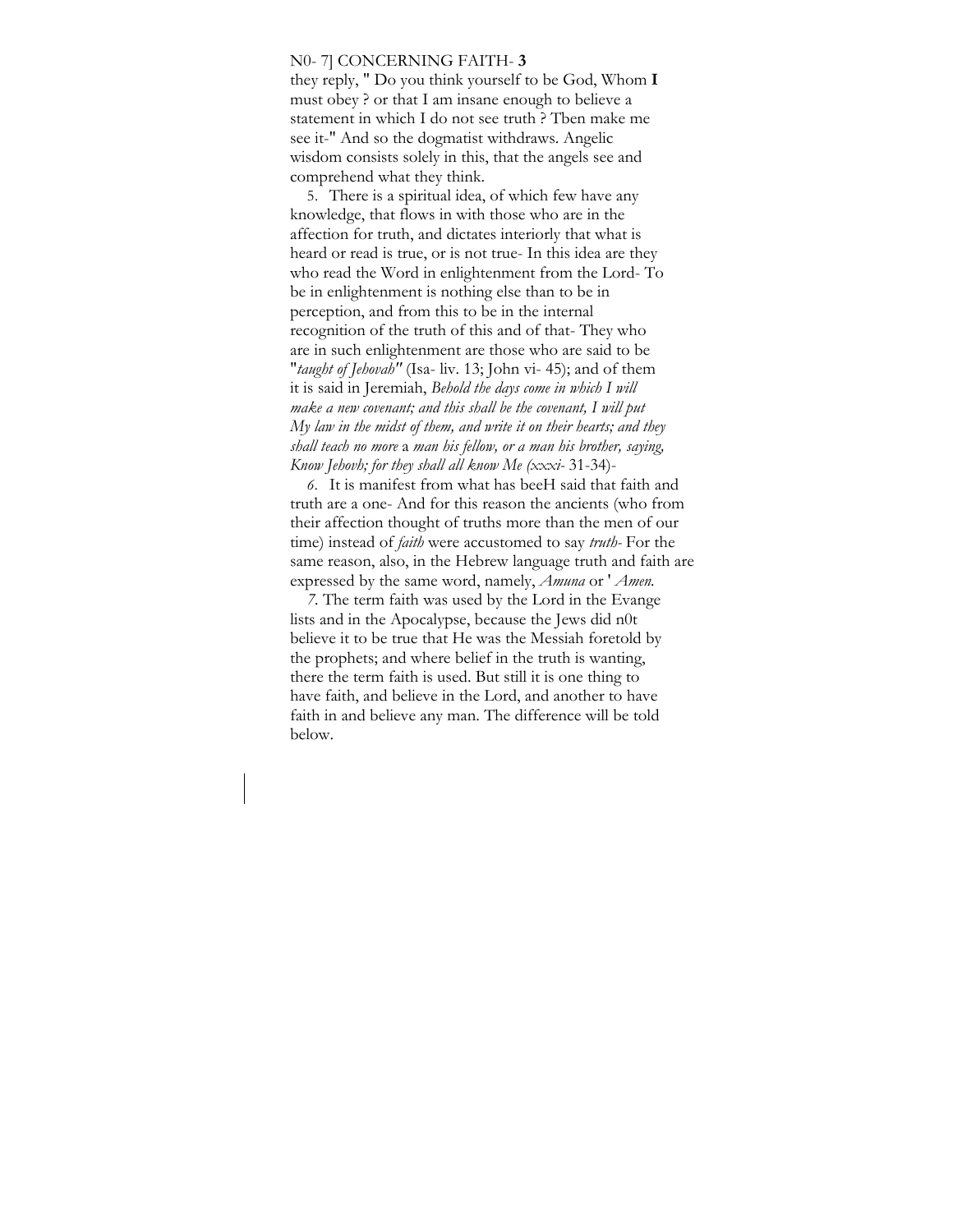## **4** DOCTRINE OF THE NEW JERUSALEM [CHAP- **<sup>I</sup>**

8. Faith, separated from truth, entered and took posses- sion of the church together with the dominion of popery, because that religion found its chief security in ignorance of the truth- For this reason, also, [its leaders] forbade the reading of the Word : for otherwise they could not have been worshipped as deities; nor could their saints have been invoked, and idolatry introduced to such an extent that dead bodies and bones and sepulchres were regarded as holy and made use of for purposes of gain- It is manifest from this what enormous falsities blind faith can produce-

9. Blind faith continued afterward with many of the Reformed also, because they separated faith from charity; for those by whom these are separated cannot but be in ignorance of the truth, and they will give the name of faith to the mere thought that a thing is so, apart from internal recognition of its being so- And with these, too, ignorance is the safeguard of their dogmas; for so long as ignorance reigns, together with the persuasion that the things of theology transcend [man's comprehension], they can talk without being contradicted; and it can be belieVed that [their theological tenets] are true, and that they themselves understand them-

DD. The Lord said to Thomas, *Thomas, because thou hast seen Me thou hast believed; blessed are they that have not seen, and yet believe* (John xx- 29)- This does not mean faith separate from internal recognition of ihe truth; but it means that they are blessed who do not see the Lord with the eyes, as Thomas did, and yet believe that He is; for this is [to see] in the light of truth, from the Word.

11. Since the internal acknowledgment of what is true is faith, and since faith and truth are a one (as was said above, n- 2, 4, 5, 6), it follows that an external without the internal acknowledgment is n0t faith; and also that a persuasion of what is false is n0t faith- An external acknowledgment without the internal is *a* faith in what is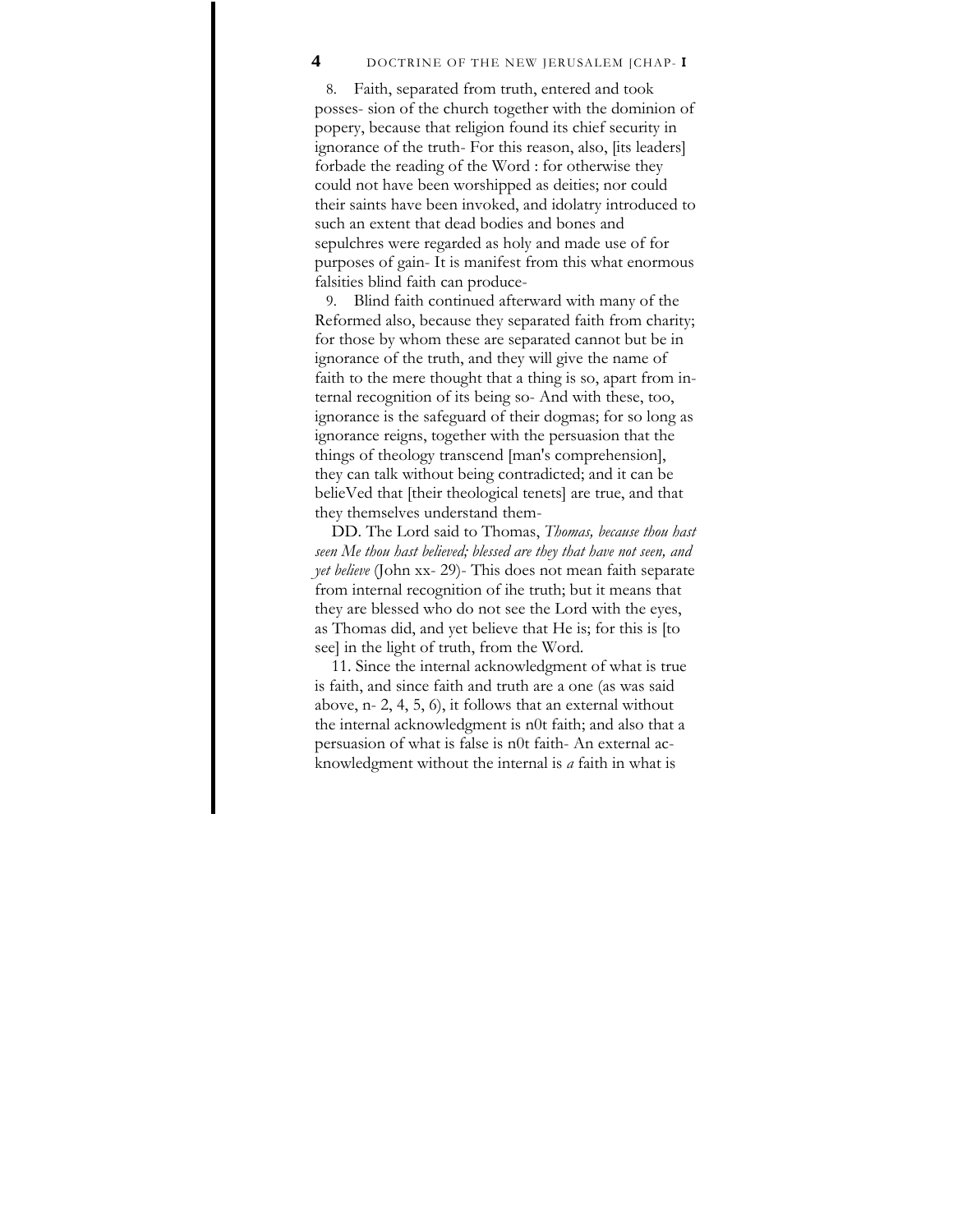# No. **12-]** CONCERNING FAITH- **5**

not known; and faith in what is not known is merely the knowledge that is a matter of memory, and which, if confirmed, becomes a persuasion. They who are in [such faith and such persuasion] tbink that a thing is true because another has said so, or they think that it is true from having confirmed it; and yet, what is false can be c0nfirmed just as well as what is true, and sometimes even more strongly- Thinking that a thing is true from having confirmed it, means thinking that what another says is true, and merely confirming it without previous examination-

2. And does any one think within himself or say to another, " Who can have that internal acknowledgment of truth which is faith ? **I** cannot" ? **I** will tell him how he can : Shun evils as sins, and go to the Lord, and you will have as much as you desire. That he who shuns evils as sins is in the Lord, may be seen in the " Doctrine of Life for the New Jerusalem " (n. 18-31); that he loves truth and sees it (n- 32-42, of the same work); and that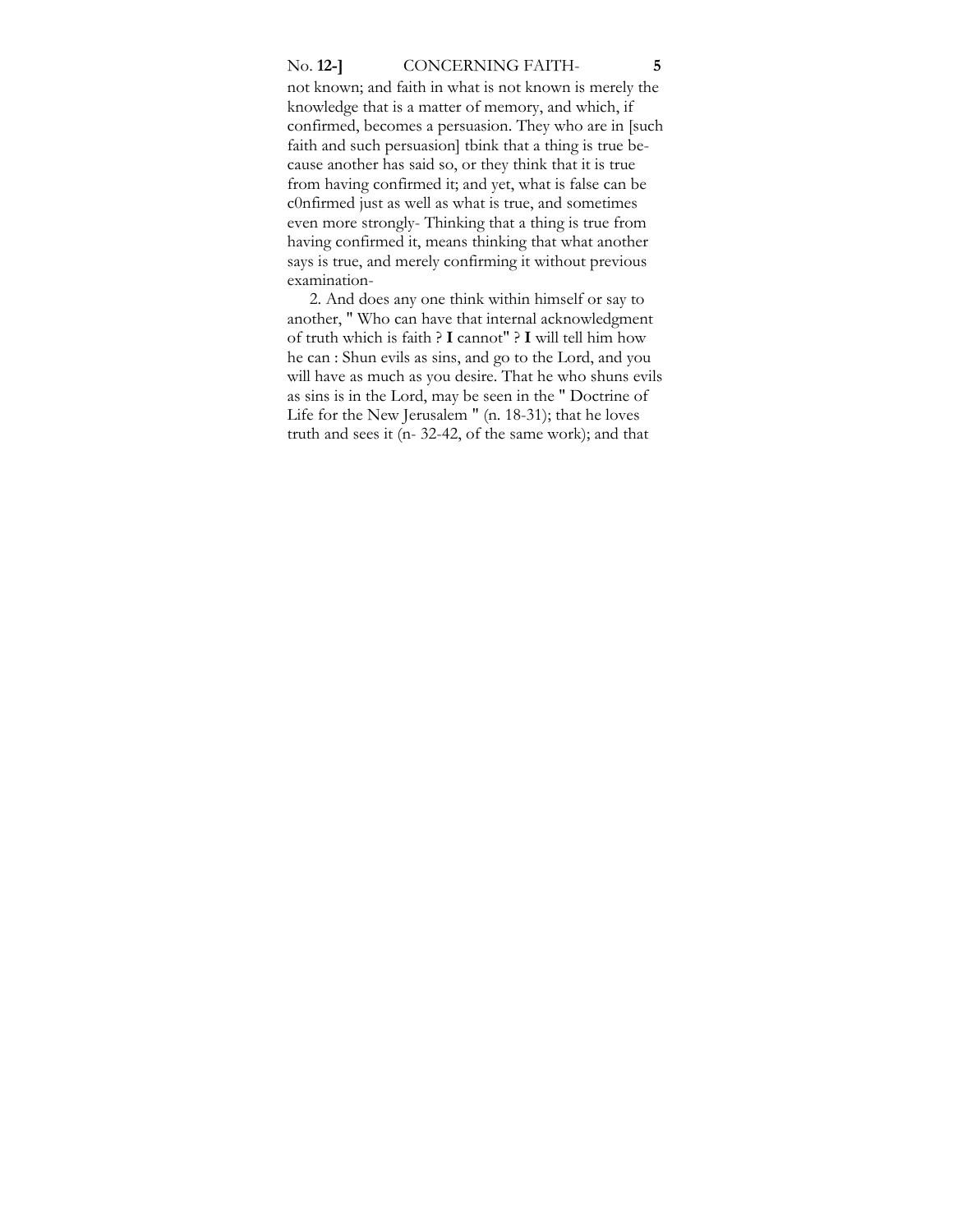**he** has faith (n- 42-52, of the same .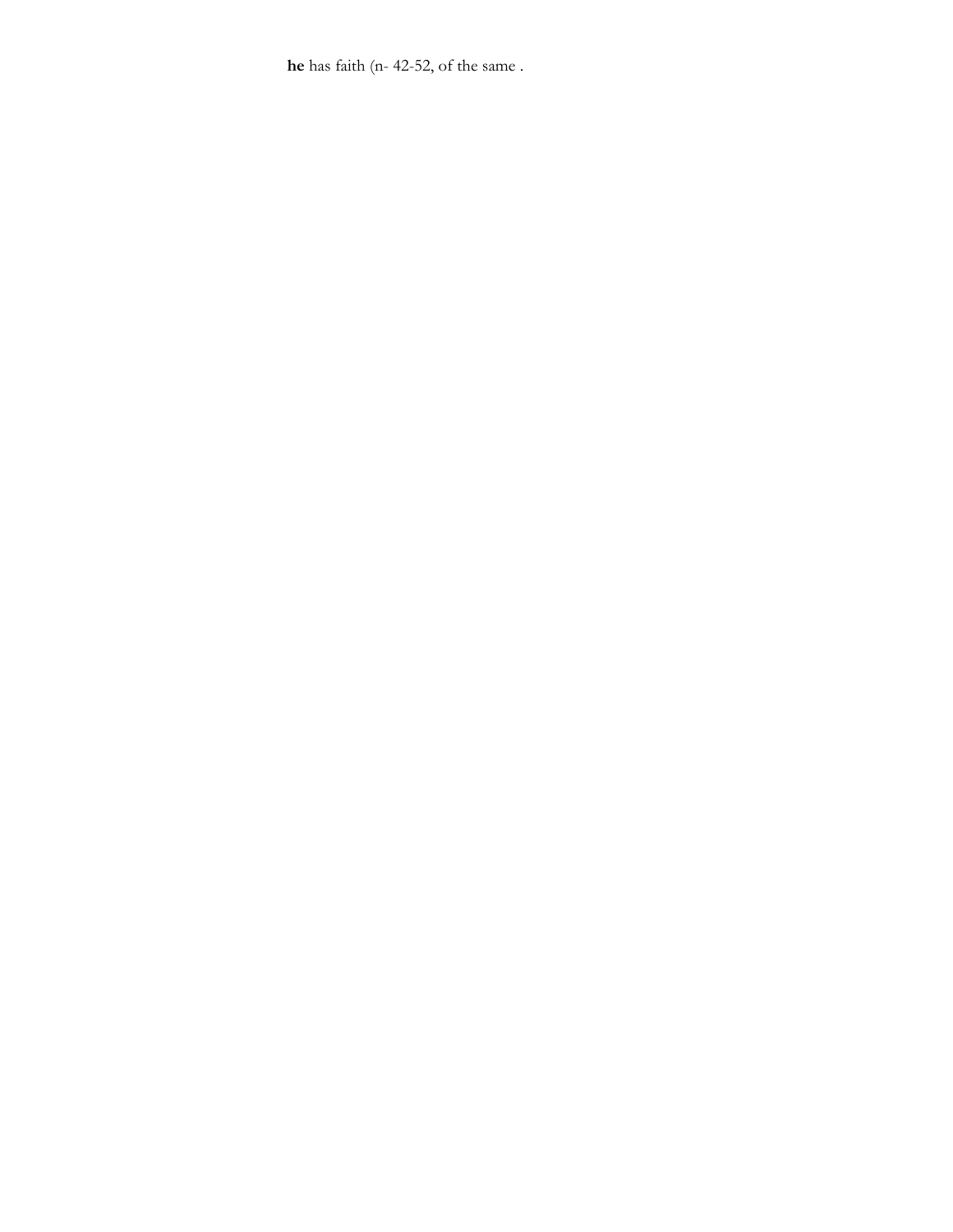# THE INTERNAL ACKNOWLEDGMENT OF TRUTH, WHICH IS FAITH, IS WITH THOSE ONLY WHO ARE 1N CHARITY.

13. WHAT faith is, was told above- It shall now be told what charity is- In its very origin, charity is the affection for good- And this produces an affection for truth, because good loves truth- And through the affection for truth it produces the acknowledgment [or recognition] of truth, which is faith- By means of these in their series the affection for good\* has existence and becomes charity. This, then, is the progression of charity, —from its origin which is the affection for good, through faith which is the recognition of truth, to its end which is charity [in act]; the end is action- From all this it is manifest how love (which is the affection for good) produces faith (which is the same as the acknowledgment [or recognition] of truth), and by means of this produces charity (which is the same as the act of love by faith)-

14. But to present this more clearly : — Good is nothing else than use; charity, therefore, in its earliest origin is the affection for use; and since use loves the means [to a life of use], the affection for use produces an affection for the means, and from this comes cognition of them; and

• The Latin here reads *Affectio yeti, affection for truth.* But we have, "by means of *these" (per has),* and *these* seems to include both the *affection* for truth and the *recognition* of it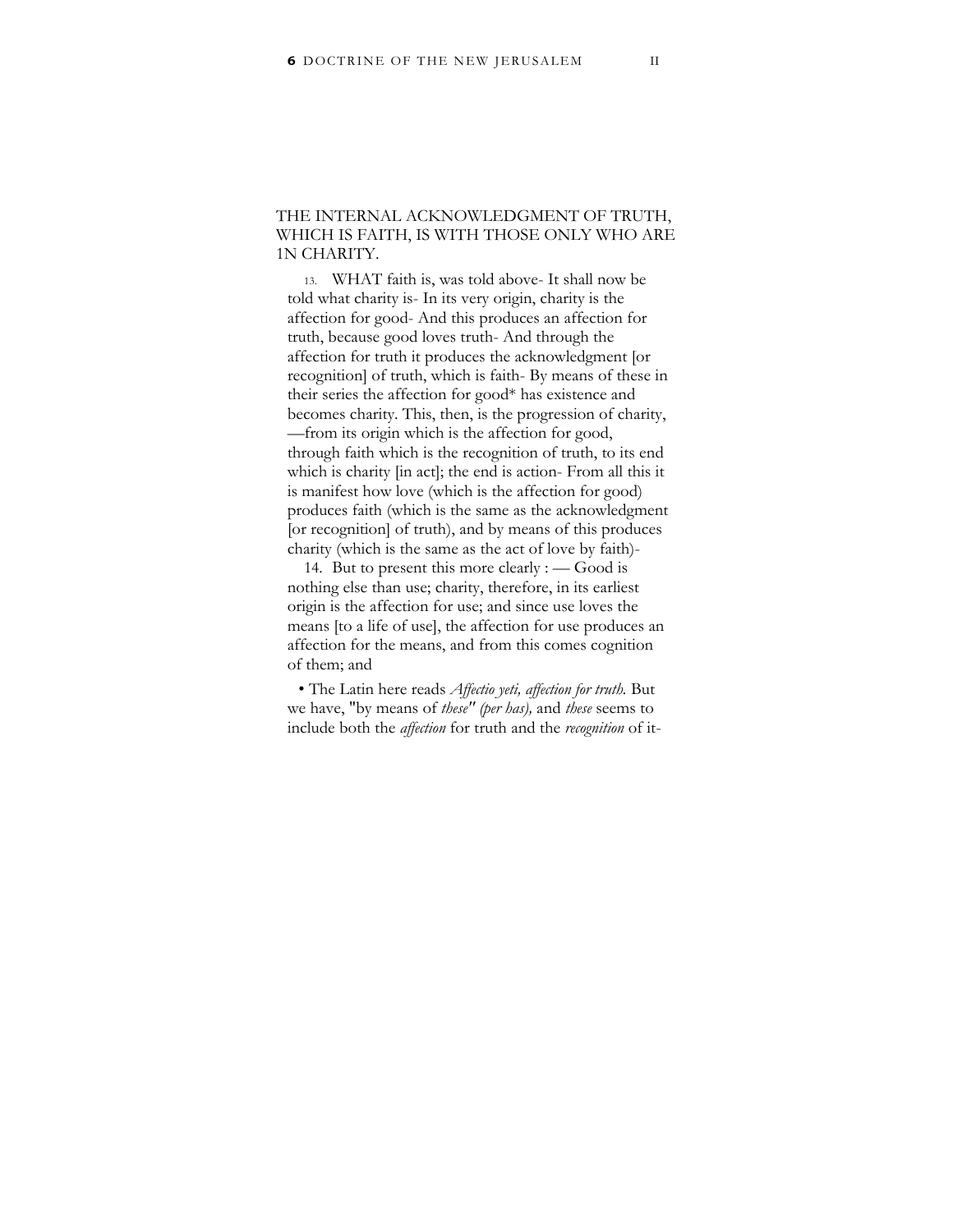In the next number we find *the affection for use;* and this corresponds with the reading that has been adopted; for the " affection for good" is the same a3 " the affection for use," and is " charity in its prime origin-"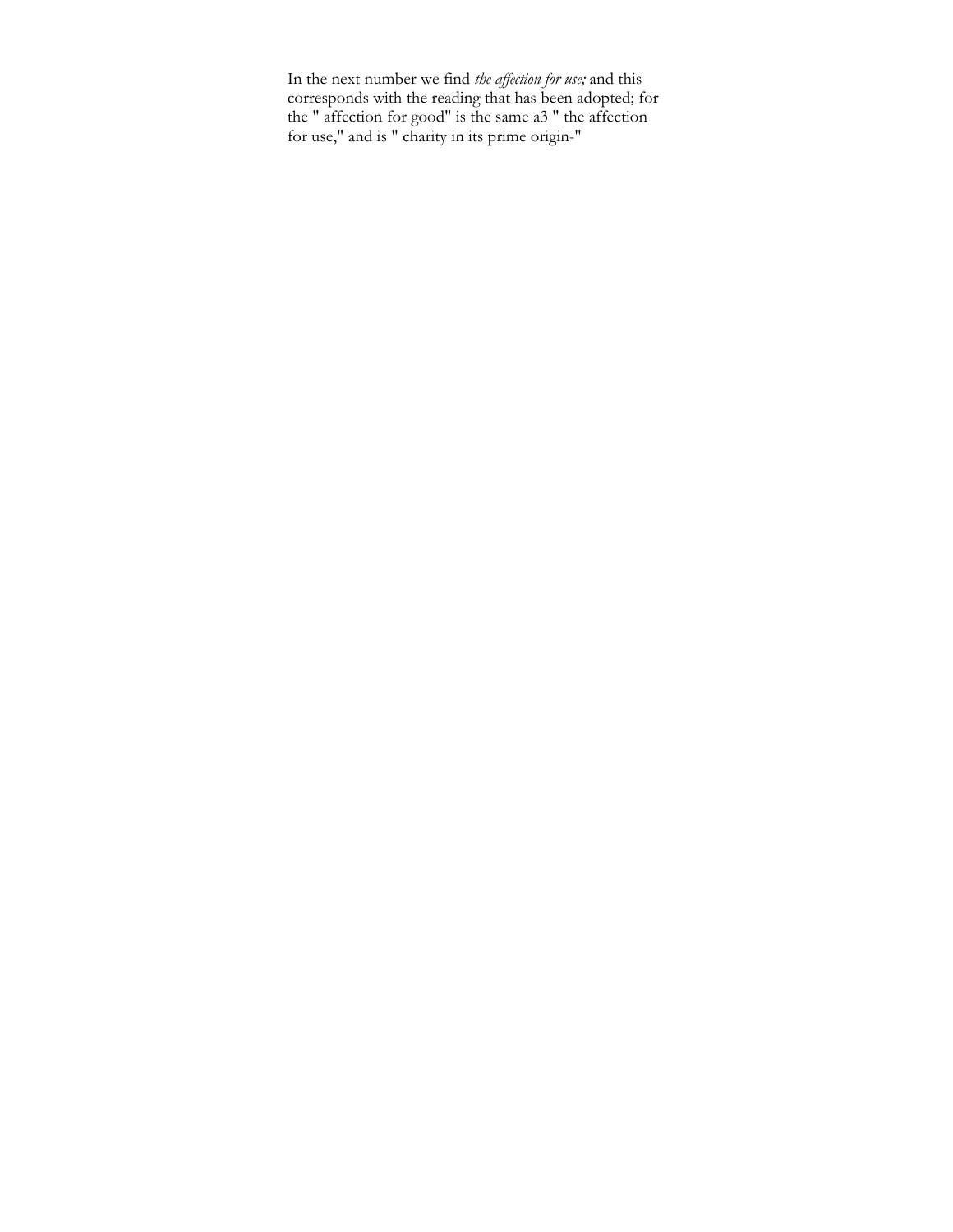through these in their series the affection for use has existence [in act], and becomes charity.

15. They have their progression, just like the progres sion of all things belonging to the will, through the under standing into acts in the body. The will produces nothing from itself without the understanding; nor does the understanding produce anything from itself without the will : they must act in conjunctioH, that anything may exist- Or, what is the same, affection (which is of the will) produces nothing from itself except by means of thoughi (which is of the understanding); and not the reverse : they must act in conjunction, that anything may exist. For consider : — If from thought you take away the affection which is from some love, can you think ? Or if from affection you take away thought, can you be affected by anything ? Or, what is much the same, if from thought you take away affection, can you speak ? Or if from affection you take away thought or understanding, can you perform any act ? So it is with charity and faith.

16. All this may be illustrated by comparison with a tree- A tree in its very origin is a seed in which there is the effort to produce fruit- This effort, roused to activity by heat, first produces a root, and from this a stem or stalk with branches and leaves, and lastly fruit; ahd so the effort to make fruit has existence [in form]. From this it is manifest that the effort to produce fruit is constant throughout the progression, even till it has existence [in form]; for if this effort were to cease, the faculty of vegetation would instantly perish. Now follows the application : — The tree is man; and with man, from his will and in his understanding, there is the effort to produce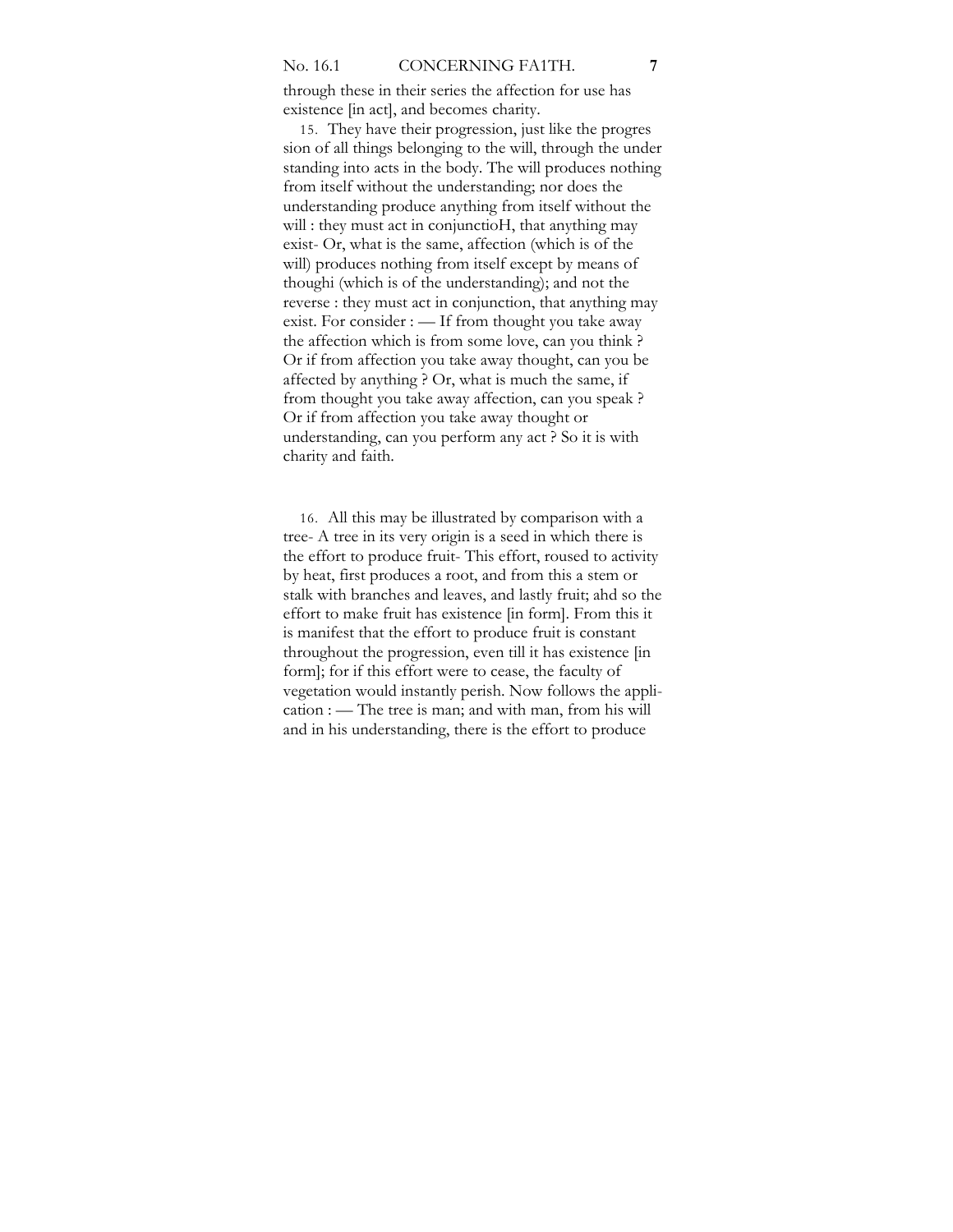the means [to his ends]; like stem or stalk with branches and leaves, there are with man these means, and they are called truths of faith- Uses, with man, are the fruits; these with the tree are the ultimate effects of its effort to yield fruit; and in uses man's will has existence [in form].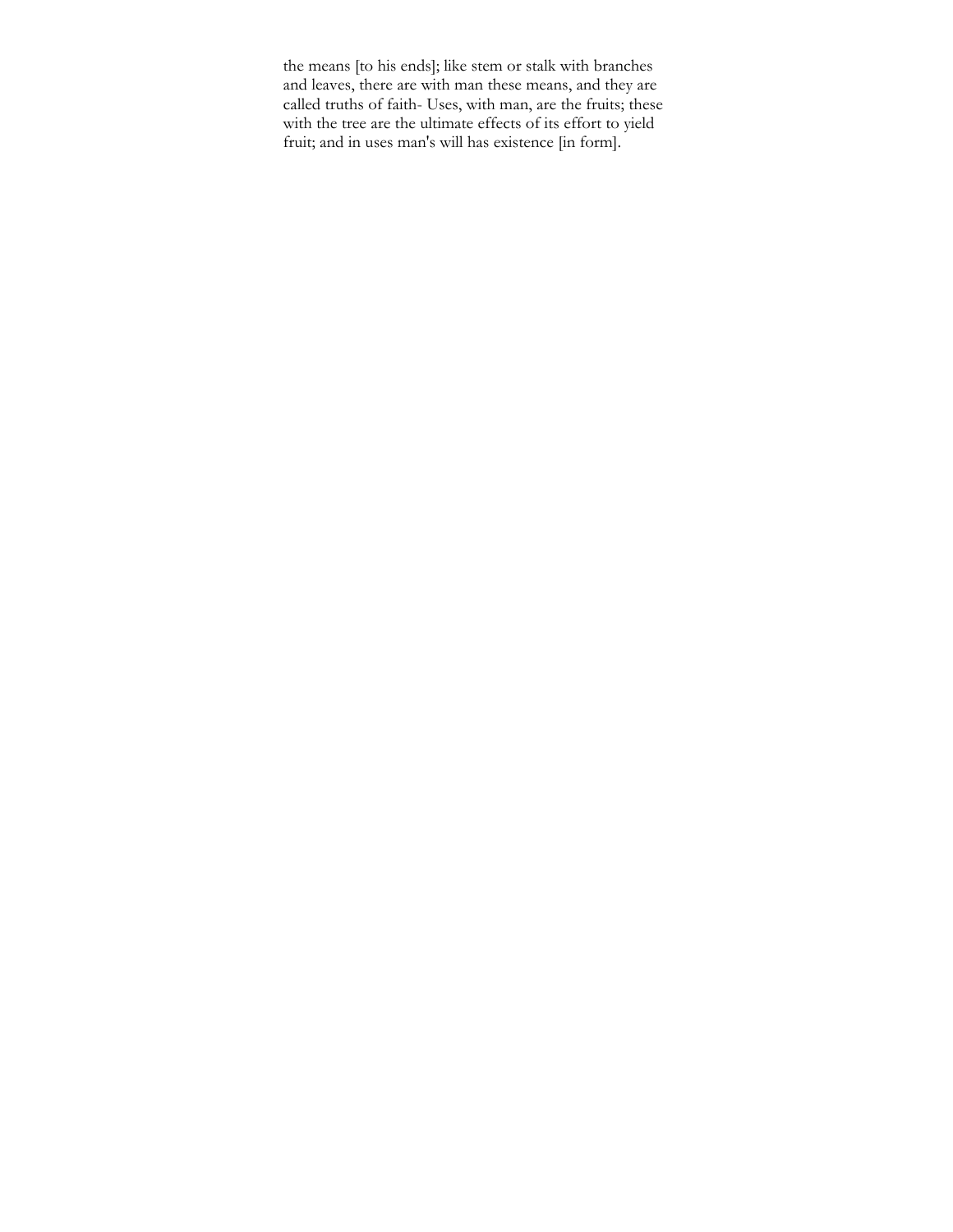# 8 DOCTRINE OF THE NEW JERUSALEM JCHAP. II

From this it may be seen that the will to produce uses by means of the understanding is constant throughout the progression, even till it has existence [in form]. Respecting the will and the understanding and their conjunction, see the " Doctrine of Life for the New Jerusalem " (n. 43).

17. From what has now been said it is manifest that charity (so far as charity is the affection for good or for use) produces faith as means, whereby it may have existence; consequently, that charity and faith act conjointly in the performance of uses; also that faith does not produce good or use from itself, but from charity, for faith is intermediate charity [or the charity that is intermediate between charity in its origin and charity in its works]- It is therefore a fallacy to belieVe that " faith produces good as a tree yields fruit." Faith is not the tree; man is the tree-

18. It ought to be known that charity and faith make a one as the will and the understanding make a one, since charity belongs to the will and faith belongs to the understanding- It is also to be known that charity and faith make one like affection and thought, since affection belongs to the will and thought to the understanding- Likewise that they make one like good and truth; for good is of affection which belongs to the will, and truth is of thought which belongs to the understanding- In a word, charity and faith make one like essence and form; for charity is the essence of faith, and faith is the form of charity- From which it is manifest that faith without charity is like a form without essence, which is nothing at all; also that charity without faith is like an essence without form, which likewise is nothing.

19. There is full similitude between the charity and faith in man and the motion of the heart (or its contrac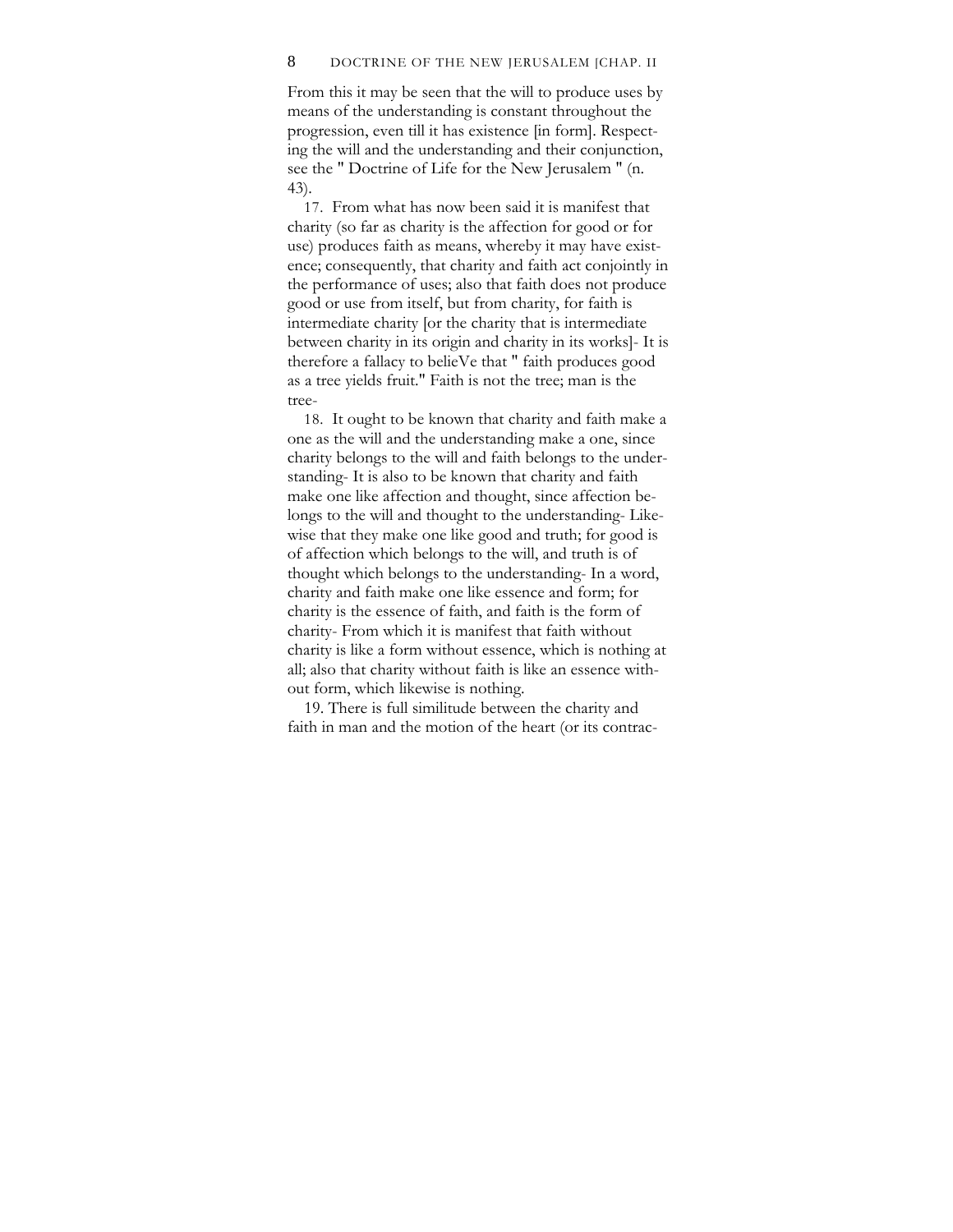tion and dilatation) and the motion of the lungs (or the respiration)- There is also complete correspondence of the heart and lungs with man's will and understanding,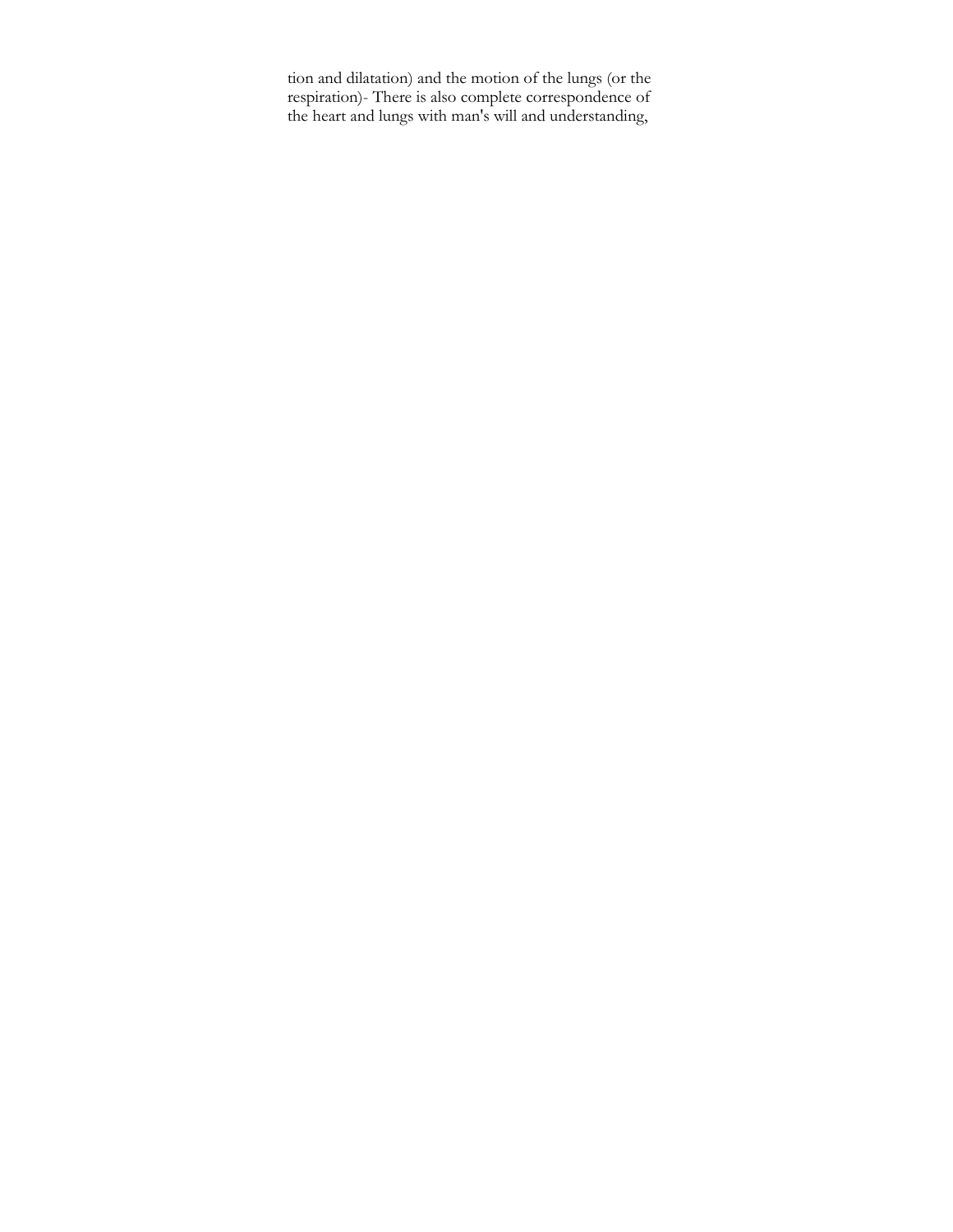and thus with charity and faith- For this reason, also, the will and its affection are meant in the Word by "the heart," and tbe understanding and its thought by " the soul " and also by " the spirit."\* And for the same reason, when animation is no longer sustained [by breathing] one is said to give up his soul; and when he no longer breathes, he is also said to give up the spirit [or ghost]. From all this it follows that there cannot be faith without charity, nor can there be charity without faith; also that faith without charity is like respiration of the lungs without a heart, which cannot take place in any living thing, but only in an automaton; and that charity without faith is like a heart without lungs, which can give no conscious life; consequently, that charity works uses by faith as the heart performs actions by the lungs. So complete, indeed, is the similitude between the heart and charity, and between the lungs and faith, that in the spiritual world every one is known merely by the breathing in relation to the quality of his faith, and by the beating of his heart he is known as to the quality of his charity. For angels and spirits live from the heart and by respiration as well as men; and it is from this that they feel, think, act, and speak, like men in the world.

20. Since charity is love towards the neighbor, it shall also be told what the neighbor is- In the natural sense, the neighbor is man, both collectively and individually-Man collectively is the church, one's country, and a society; and man indiVidually is the fellow-citizeh, who in the Word is called a brother and companion. But in the spiritual sense good is the neighbor; and because use is good, use is the neighbor in tbe spiritual sense- That use is the spiritual neighbor, every one must acknowledge- For who loves another merely as a person ? He loves him rather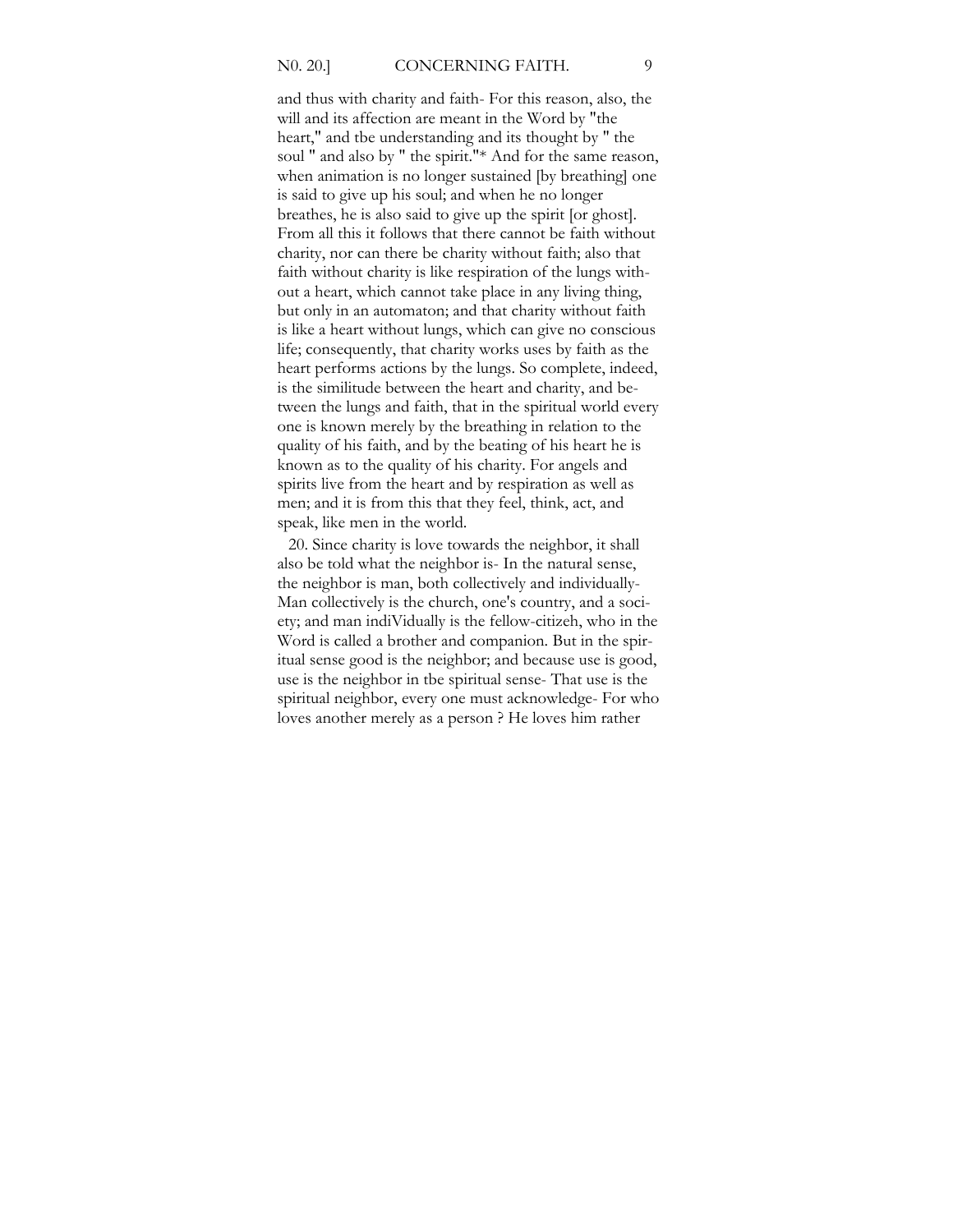\* The primary meaning of the words for " soul " and "spirit" in the languages of the Word and in the Latin language, is *breath;* they are often so translated-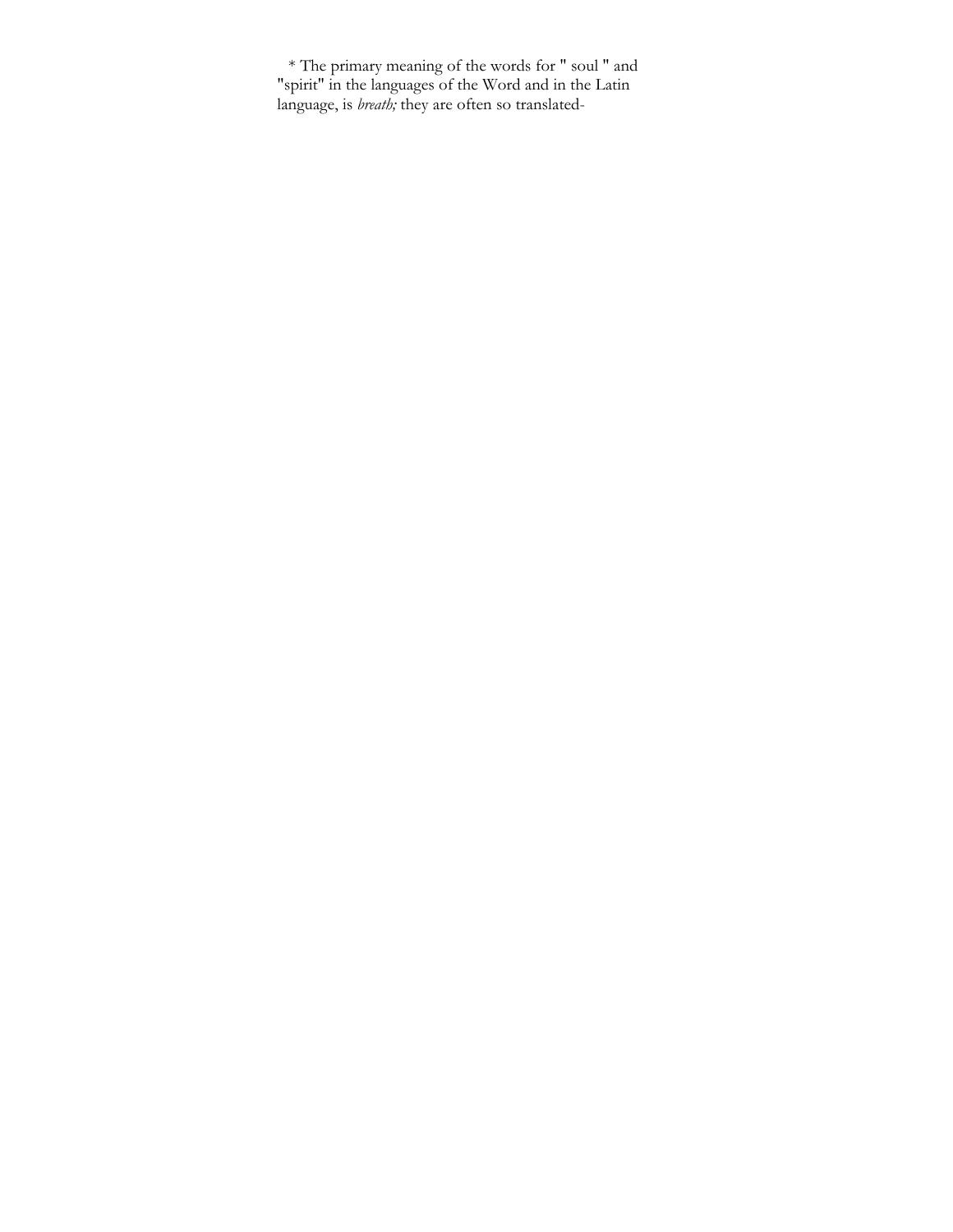#### 10 DOCTRINE OF THE NEW JERUSALEM [CHAP. **IL**

for that which is in him, and from which he is what he is; thus he loves him for his quality, since this is the man. This quality that is loved is man's use, and is called good; wherefore this good is the neighbor- As the Word in its bosom is spiritual, therefore in its spiritual sense this [love of good] is what is meant by loving the neighbor.

21. But it is one thing to love the neighbor for the sake 0f the good or the use that is in him for oneself, and another to love the neighbor from the good or the use that there is in oneself for him. Even a bad man can love the neighbor for the sake of the good or the use that there is in the neighbor for himself; none but a good man, however, can love the neighbor from the good or the use that there is in himself for the neighbor; for it is from good that he loves [the neighbor's] good, or it is from an affection for use that he loves [the neighbor's] use- The difference between the two classes is described by the Lord in Matthew (v- 42-47). Many say, "I love him because he loves me and does me good;" but still, to love him for that reason only, is not to love him interiorly-One does not love the neighbor interiorly unless he is himself in what is good, and from this loves the neighbor's good; he is thus in charity, but the other is in a friendship which is not charity- He who loves the neighbor from charity, conjoins himself with the good 0f the neighbor, and not with his person except so far and so long as he is in good- Such a man is spiritual, and loves his neighbor spiritually- But he who loves another from friendship only, conjoins himself with his person, and at the same time with the evil that is in him; and after death he cannot without difficulty be separated from the person that is in evil; but the other can. Charity does this work by faith, for faith is truth; and the man who is in charity examines and sees by means of truth what ought to be loved; and he regards the quality of one's use in loving him and in doing him good-

22. Love to the Lord is love that is properly so called; and love towards the neighbor is charity. There is with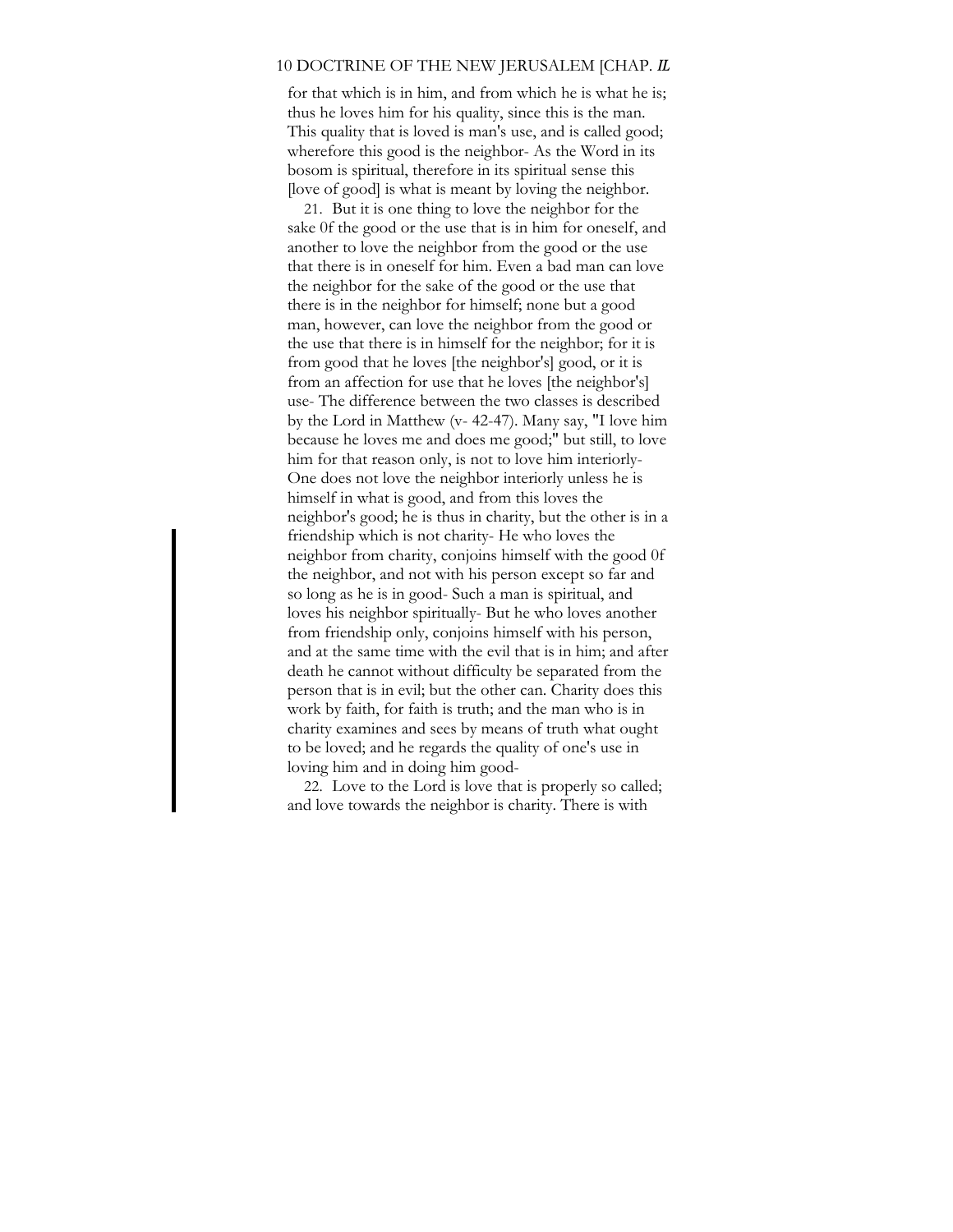### No. 241 CONCERNING FAITH.

man no love to the Lord but in charity; in this the Lord conjoins Himself with man. Since faith in its essence is charity, it follows that no one can have faith in the Lord unless he be in charity- From charity, by means of faith, there is conjunction; by charity, a conjunction of the Lord with man, and by faith a conjunction of man with the Lord- That the conjunction is reciprocal may be seen in the "Doctrine of Life for the New Jerusalem" (n. 102- 107)-

23. In brief :— So far as one shuns evils as sins and looks to the Lord, he is in charity, and consequently so far he is in faith- That one is in charity so far as he shuns evils as sins and looks to the Lord, may be seen in the " Doctrine of Life for the New Jerusalem " (n. 67-73; also 74-90; and that so far he has faith (n. 42-52). What charity properly is, may be seen in the same work (n.

24. From all that has thus far been said, it may be evident that saving faith, which is the internal recognition of truth, can be given to those only who are in charity.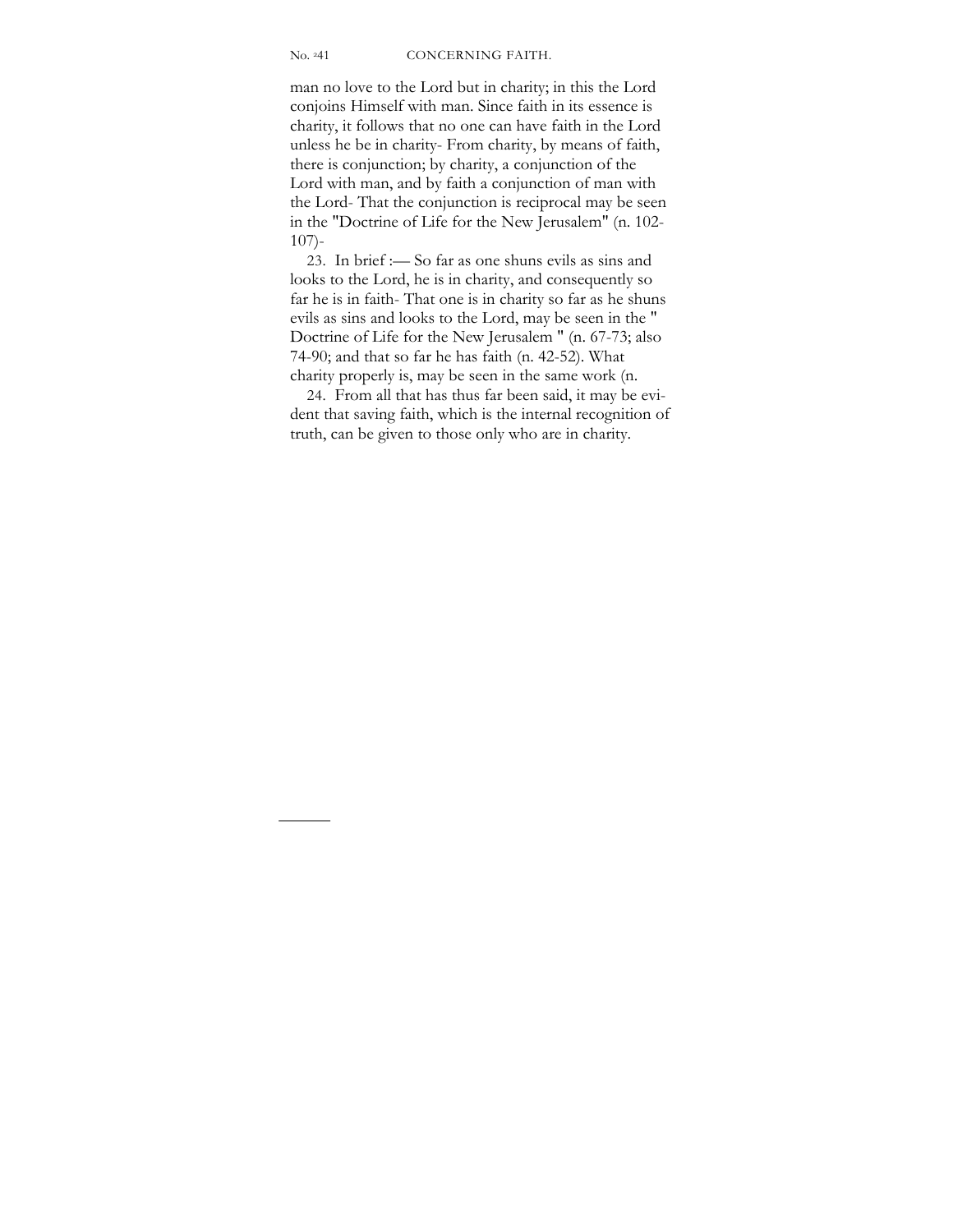# COGNITIONS OF WHAT IS GOOD AND TRUE ARE NOT THE COGNITIONS OF FAITH BEFORE A MAN IS IN CHARITY; BUT THEY ARE A STORE OUT OF WHICH THE FAITH OF CHARITY CAN BE FORMED-

25. MAN, from his earliest childhood, has an affection for knowing- Through this, he learns many things which will be of use to him, and many that will be of no use. When he grows up, by application to some business he acquires whatever belongs to the business; this then becomes his use, by which he is affected- So the affection for use makes the beginning, and this produces an affection for the means by which he goes on to his business which is his use- There is such progression in the experience of every one in the world; for every one has some business, which he reaches by passing from the use proposed as an end, through the [necessary] means, to the use itself, which is the effect- Since, however, this use, together with the means by which it is reached, is for the sake of the life in the world, the affection for it is natural-

26. But since every man not only regards uses for the life in the world, but is also to regard uses for the life in heaven (for into this life he will enter after the life in the world, and in it he will live forever), therefore every one from his childhood acquires cognitions of truth and good from the Word, from the doctrine of the church or from preaching, which cognitions are to be for that life; and he stores them in his natural memory. He acquires them in greater or in less abundance according to the affection for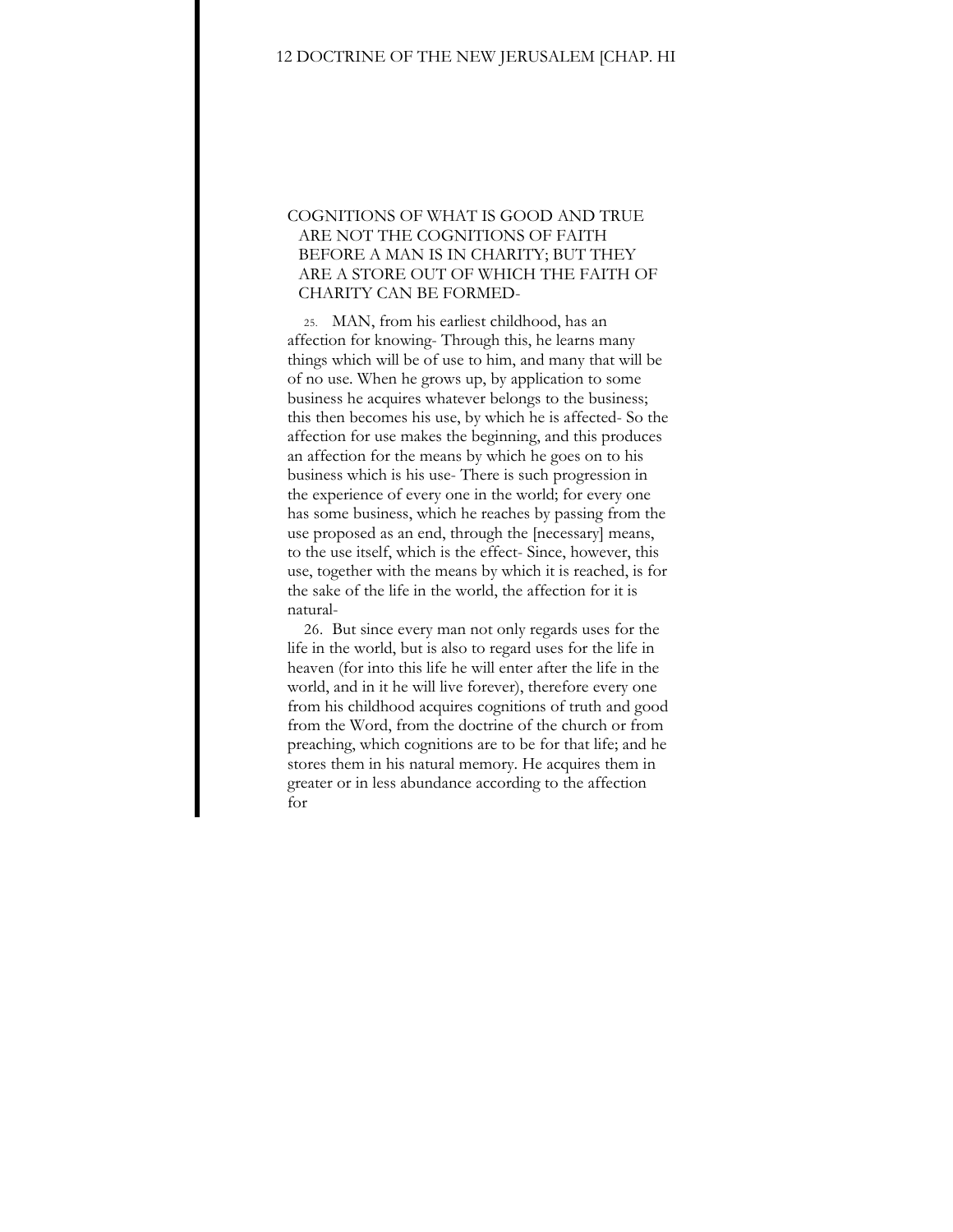knowing that was born with him, and the measure of its increase from various exciting causes.

27. But all these cognitions, whatever their number and their quality, are only a store out of which the faith of charity may be formed; and such faith is formed so far only as one shuns evils as sins- If he shuns evils as sins, then the same cognitions become the cognitions of a faith in which there is spiritual life- If, however, he does not shun evils as sins, the cognitions are but cognitions, and they have no part in a faith which has any spiritual life in it.

28. This store is in the highest degree necessary, since faith cannot be formed without it; for cognitions of what is true and good enter into faith and make it. If they are wanting, faith has no existence; there is no faith that is wholly empty and void- If they are few, the faith is made scanty and meagre- If they are many, the faith is made rich and full in proportion to their abundance-

29. But it is important to know that the cognitions of genuine truth and good make faith, and by no means the cognitions of falsity; for faith is truth, as was said above (n. 5-11); and falsity, because it is the opposite of truth, destroys faith- Neither can charity exist where there are mere falsities; for, as was said above (n. 18), charity and faith make a one, as good and truth make a one- From all this it also follows, that where there are no cognitions of genuine truth and good, no faith is formed; that a few of such cognitions form some faith; and that many cognitions make faith enlightened according to their fulness. A man has intelligence such as is his faith that comes from charity.

30. There are, moreover, many persons who have not the internal recognition of truth, and who yet have the faith of charity. They are those who haVe looked to the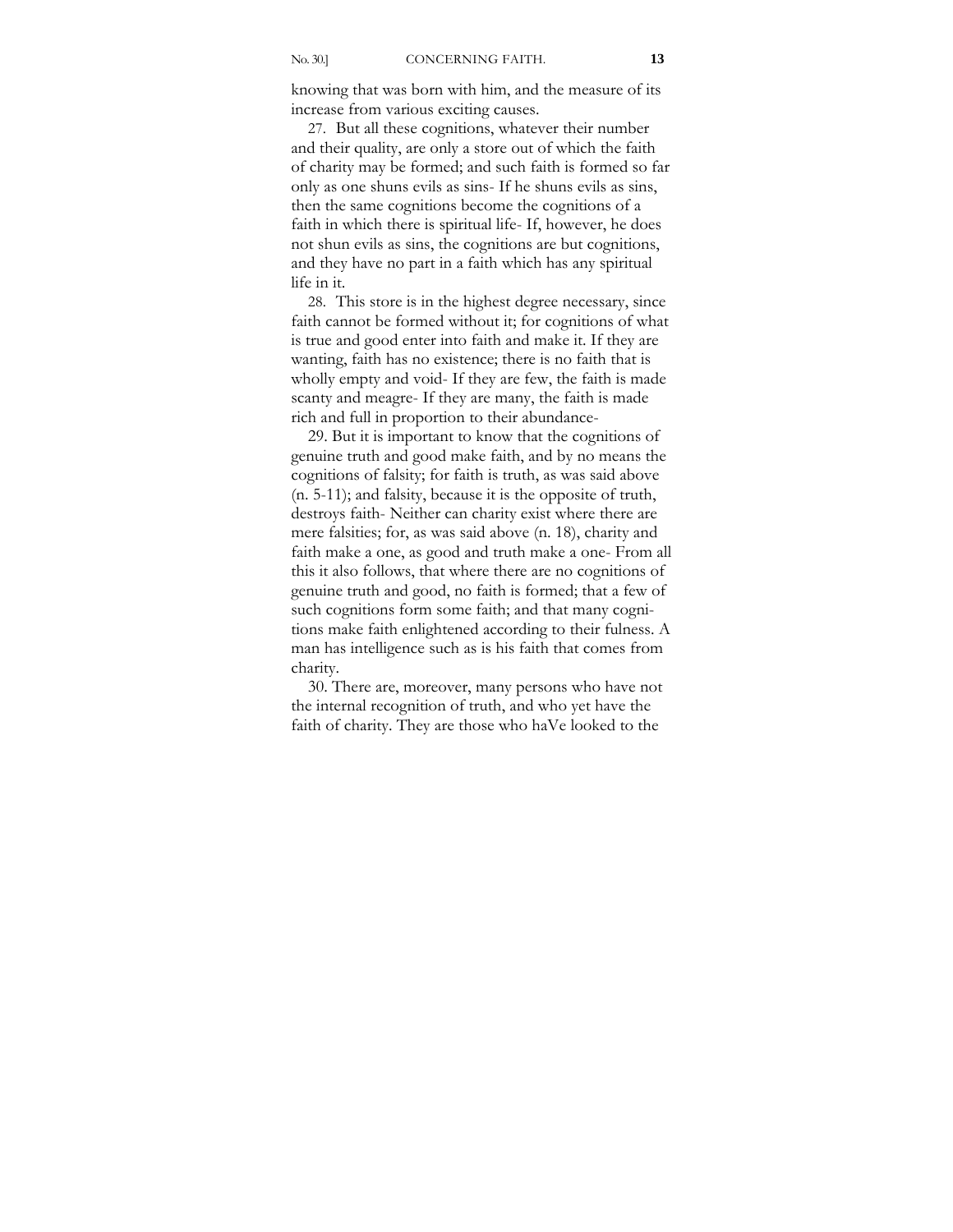Lord in their lives, and from religion haVe avoided evils; but they have been held back from thought about truths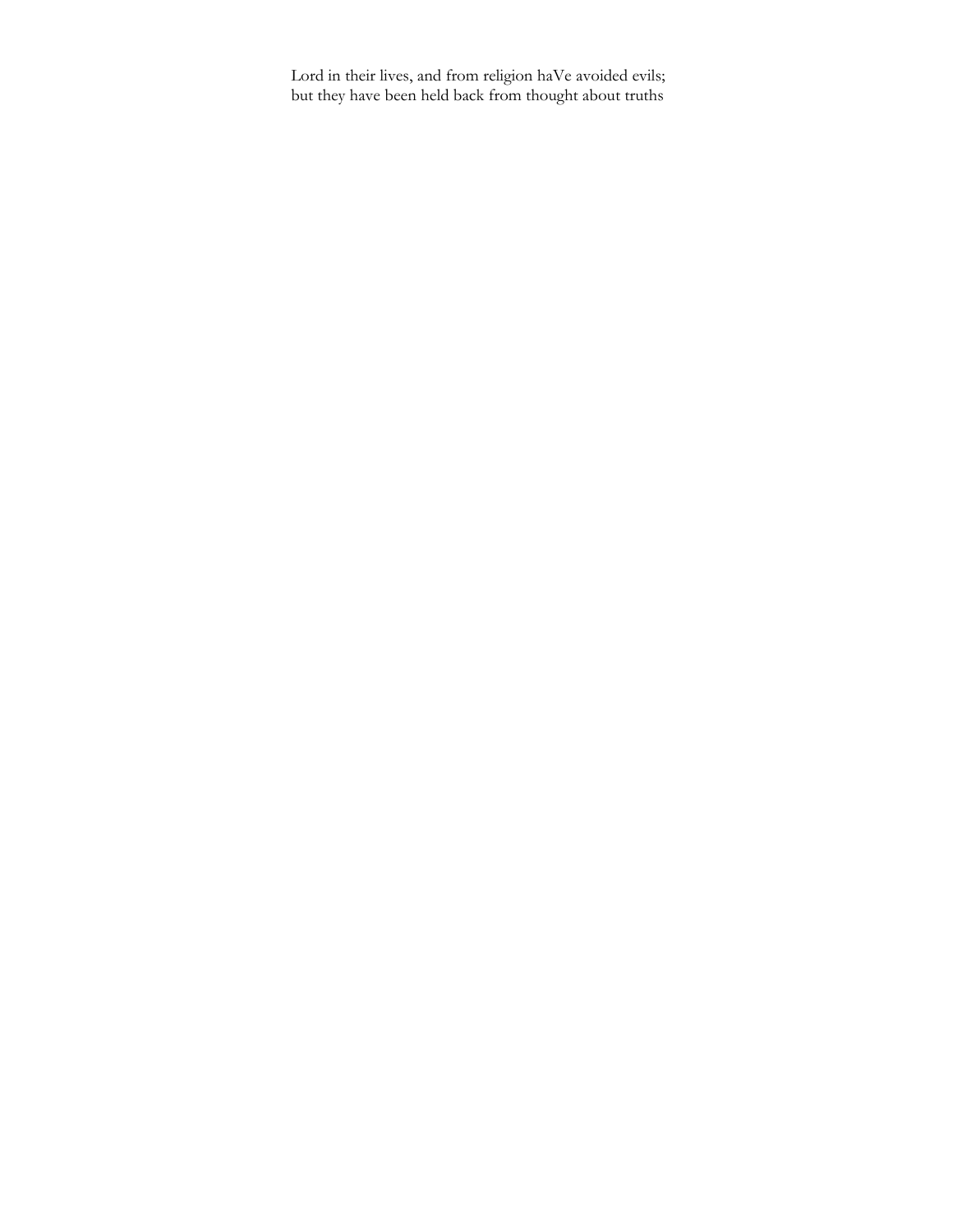# 14 DOCTRINE OF THE NEW JERUSALEM [CHAP. **III**

by cares in the world and by business, and also from a want of truth on the part of their teachers- Interiorly, however, or in their spirit, these are in the recognition of truth, because they are in the affection for it; and for this reason, after death, when they become spirits and are being instructed by angels, they recognize truths and receive them with joy- But it is otherwise with those who in the life have not looked to the Lord, and have not from religion avoided evils- These, interiorly or in their spirit, are in no affection for truth, and so they are in no recognition of it; and after death, therefore, when they become spirits and are instructed by angels, they are not willing to recognize truihs, and so they do not receive them. For the evil of life interiorly hates truths; but the good of life interiorly loves them.

31. To some persons the cognitions of truth and of good which precede faith, appear to be of faith, but yet they are not. Their thinking and saying that they believe does not prove that they do so- Neither are such cognitions the cognitions of faith, for the reason that they belong to the mere thought that the case is so, and do not belong to the internal recognition of truths as truths; and a faith that they are truths with no knowledge of their being so, is a kind of persuasion remote from internal recognition- As soon as charity is implanted, however, then those cognitions become cognitions of faith; but no further than there is charity in the faith. In the first state, before charity is perceived, faith appears to them to be in the first place, and charity in the second; but in the other state, when charity is perceived, faith takes the second place and charity the first. The first state is called reformation; the second is called regeneration. When one is in this latter state, wisdom then grows in him day by clay, and good causes truths to multiply daily, and makes them fruitful. The man is then like a tree which bears fruit, and in the fruit lays up seeds from which come new trees,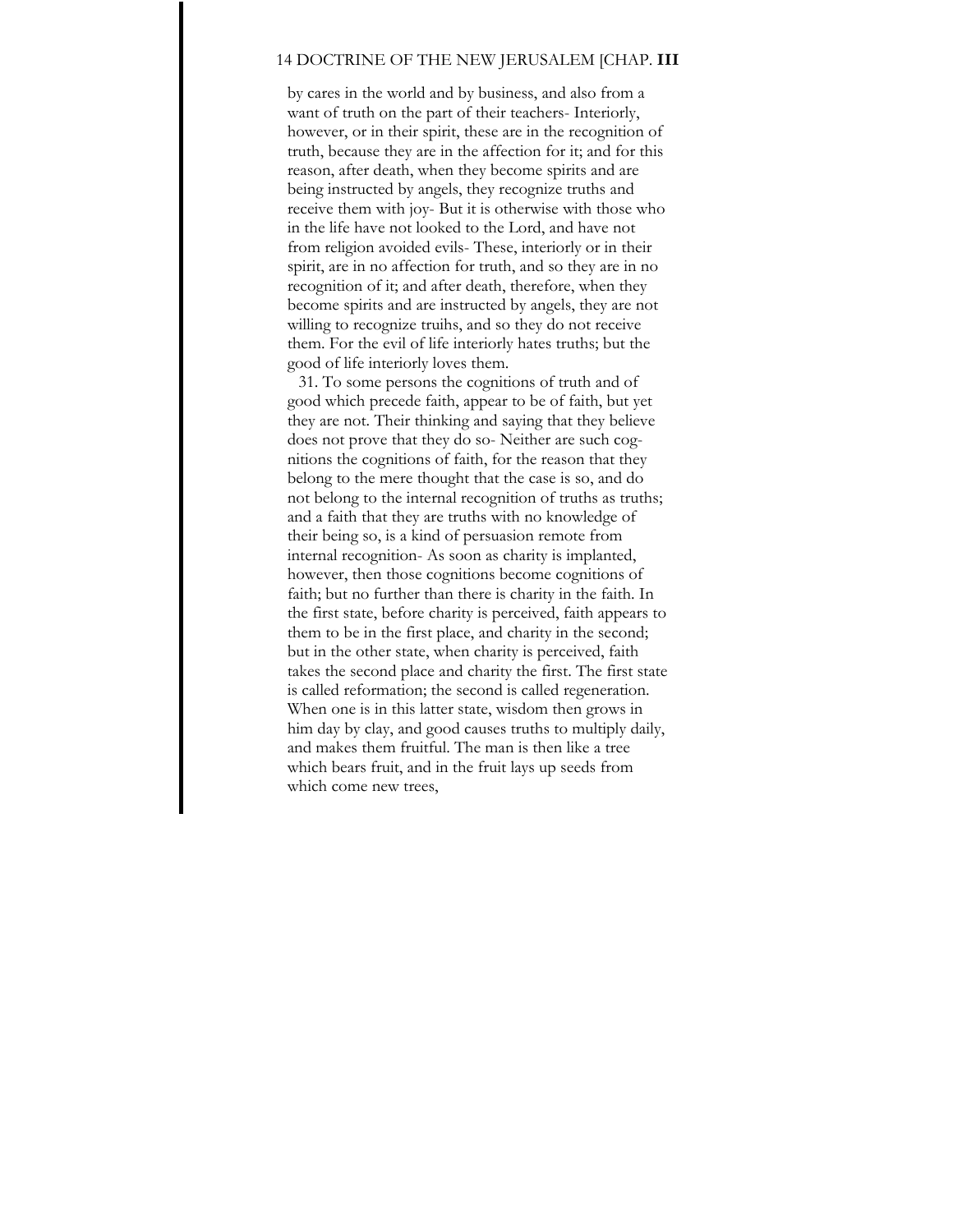and at length a garden. Then he becomes truly a human being, and after death an angel, in whom charity constitutes the life, while faith makes the form wbich is beautiful according to the quality of the faith; his faith, however, is no longer termed faiih, but intelligence. From these considerations it may be evident that the all of faith is from charity, and no part from itself; also, that charity produces faiih, and is not produced by faith. The cognitions of truth that precede faith, are just like the store of a granary; this does not nourish a man, unless, with a desire for food, he takes out ihe corn.

32. It shall also be told how faith is formed from charity- Every human being has a natural mind and a spiritual mind; tbe natural mind for the world, and the spiritual mind for heaven- As to the understanding, man is in both; but not as to his will before he shuns evils and regards them with aversion as sins. When he does this, his spiritual mind is ihen opened, in respect to the will also; and when the will has been opened, then there flows thence into the natural mind spiritual heat from heaven, which heat in its essence is charity; and this gives life to the cognitions of truth and of good which are therein, and out of them it forms faith. It is with this as with a tree, which does not receive vegetative life before heat flows in from the sun, and joins itself with the light, as is the case in the spring-iime. There is, moreover, a full parallelism between the process of vivification in man and that of vegetation in the tree, in this respect, that the latter is effected by the heat of this world, and the former by the heat of heaven; for this reason, too, man is so often likened to a tree by the Lord-

33- From these few c0nsiderations it may be evident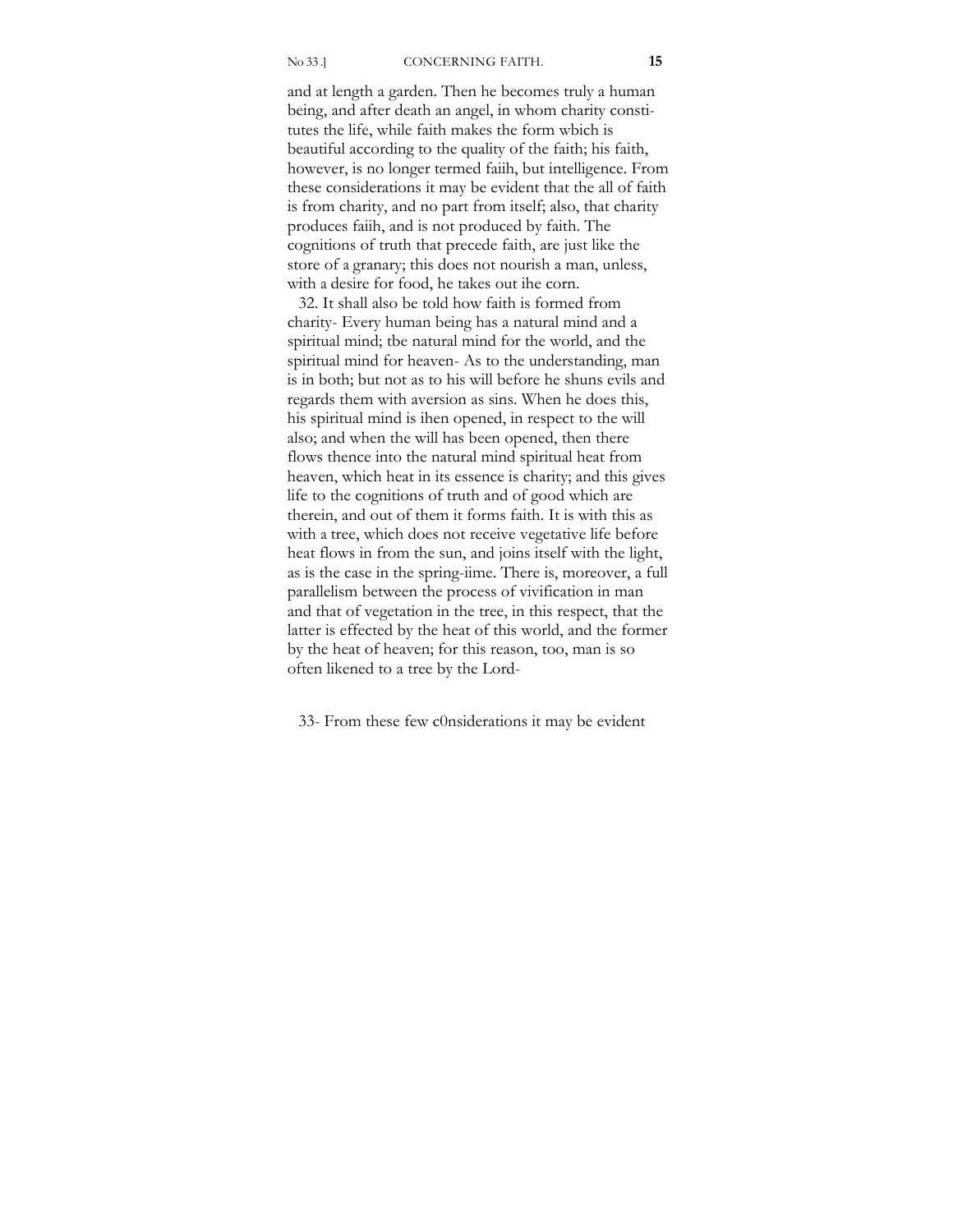that the cognitions of what is true and good are not the cognitions of faith before a man is in charity; but that they are a store out of wbich the faith of charity can be formed. The cognitions of truth become truths in the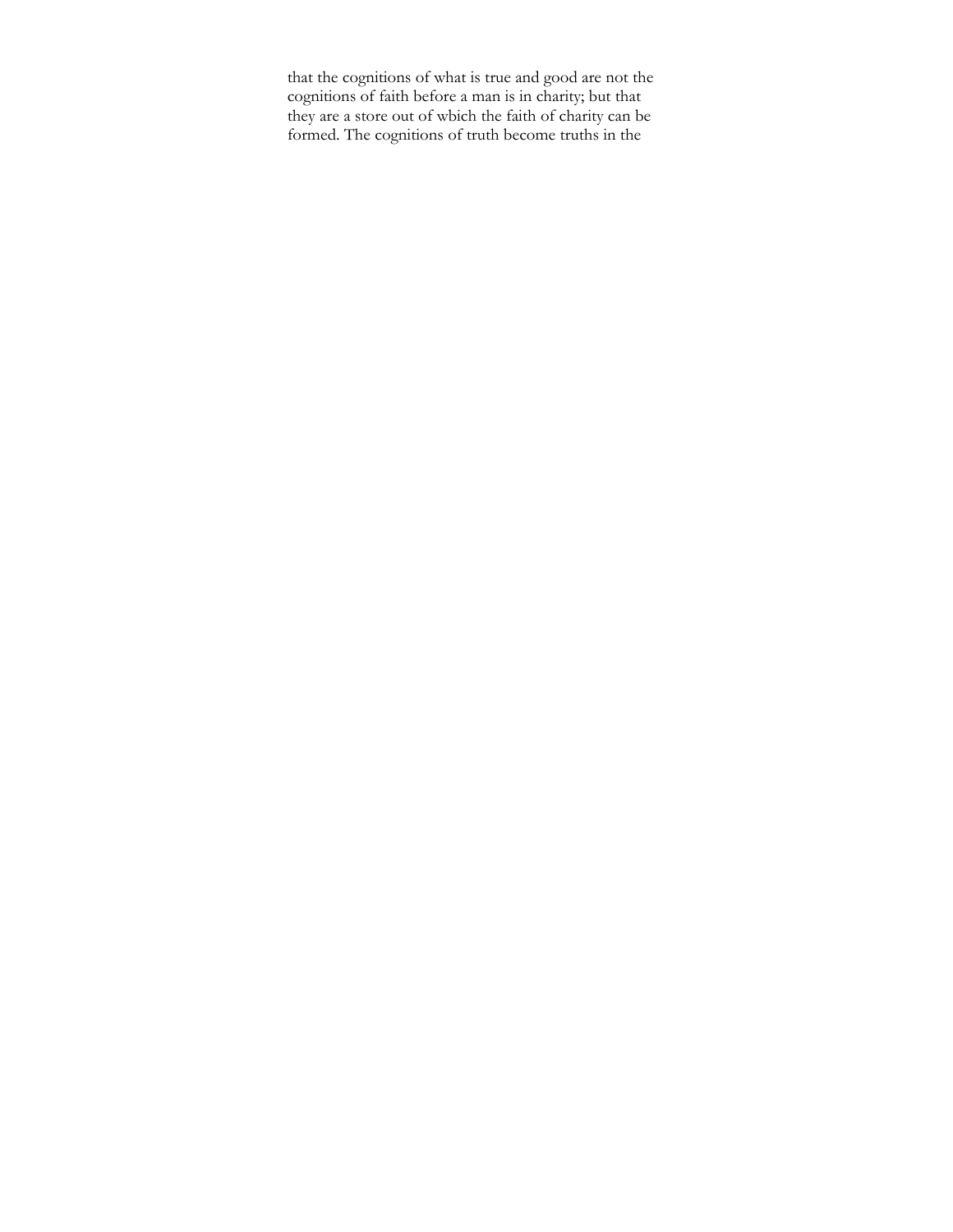# 16 DOCTRINE OF THE NEW JERUSALEM (CHAP. HI

regenerate man, as do the cognitions of good also; for the cogniiion of good is in the understanding, whereas the affection for good is in the will; and that is called truth which is in the understanding, while that is called good which is in the will.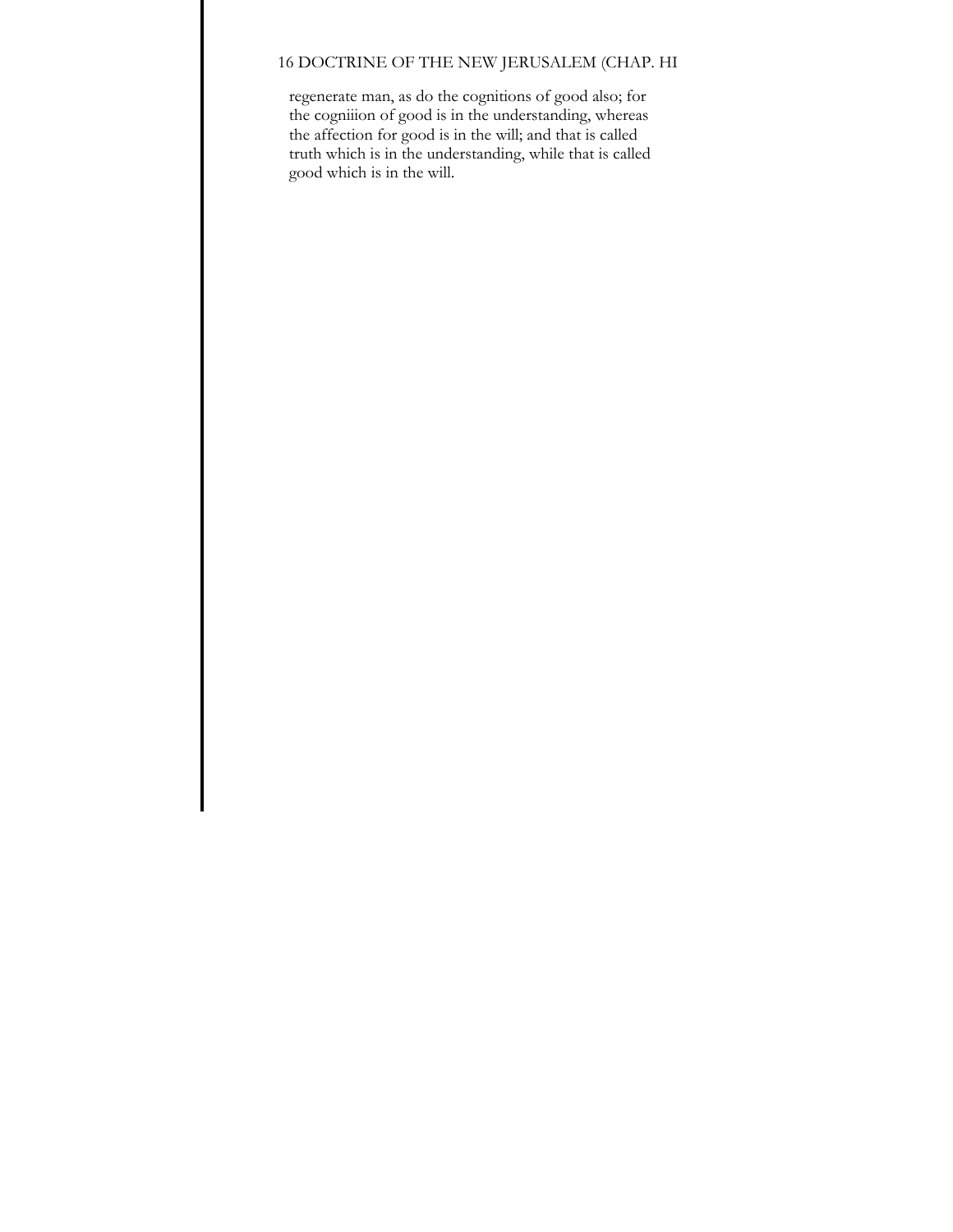# IV

### THE CHRISTIAN FAITH, IN ITS UNIVERSAL 1DEA-

34- THE Christian faith, in its universal idea, is this - "That the Lord from eternity, Who is Jehovah, came into the world that He might subjugate the hells and glorify His Human; and that without this, no mortal could have been saVed; and that they are saved who believe in Him."

35- It is said, *in the universal idea,* because this is the universal of faith; and a universal of faith is that which must be in the whole and in every part. It is a universal of faith that God is One in person and in essence, in Whom is a Trinity; and that the Lord is that God. It is a universal of faith that no mortal could have been saved unless the Lord had come into the world- It is a universal of faith that He came into the world tbat He might remove hell from man; and He removed it by means of combats against it and victories over it; thus He subjugated it, and reduced it to order and under obedience to Himself. It is also a universal of faith that He came into the world that He might glorify the Human which He assumed in the world, that is, might unite it to tbe Divine from which it proceeded; thus He holds hell in order and under obedience to Himself forever. Since neither of these ends could have been attained except by means of temptations, even to the last of them (and the last was the passion of the cross),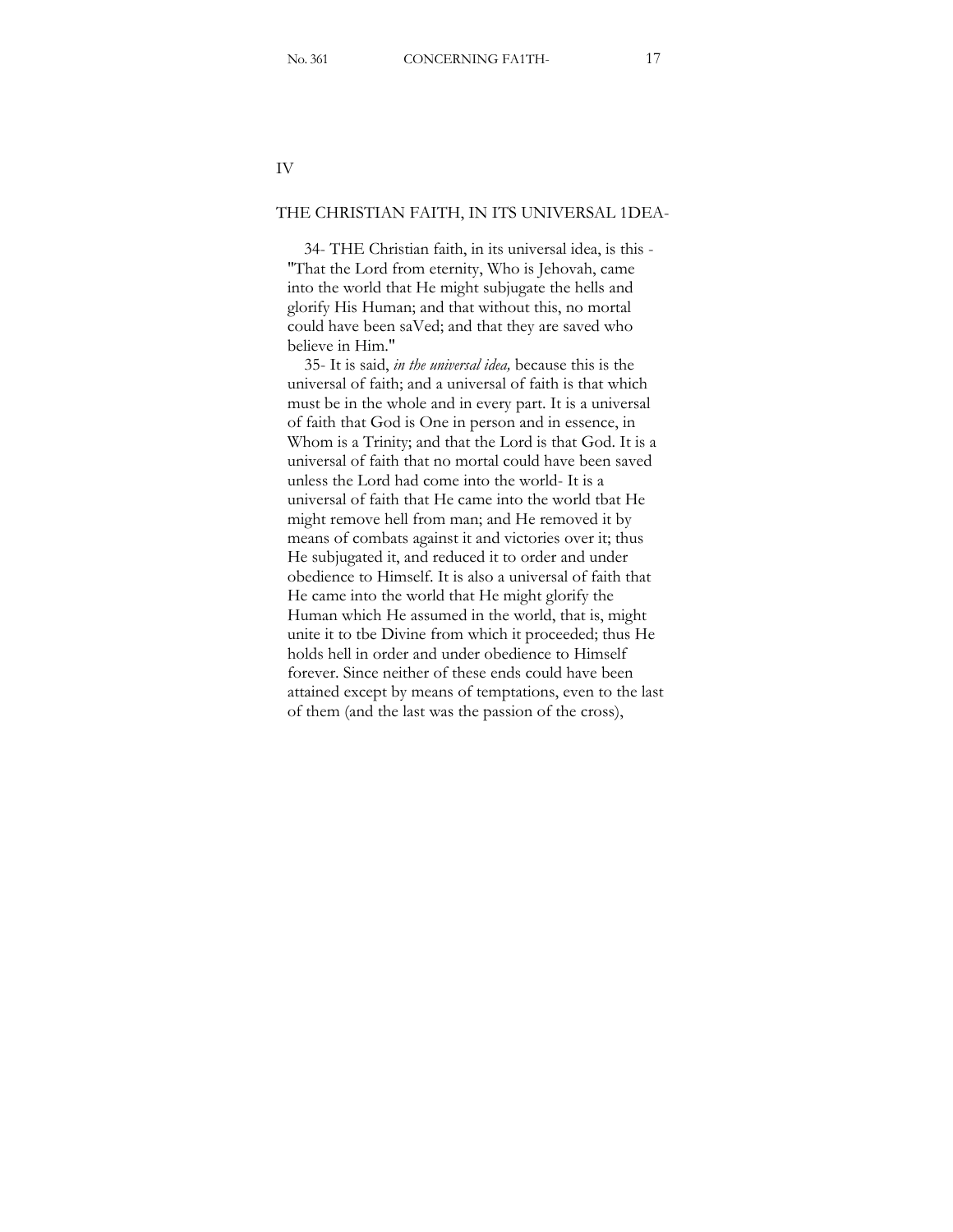therefore He underwent that- These are the universals of the Christian faith concerning the Lord-36- The universal of the Christian faith on man's pari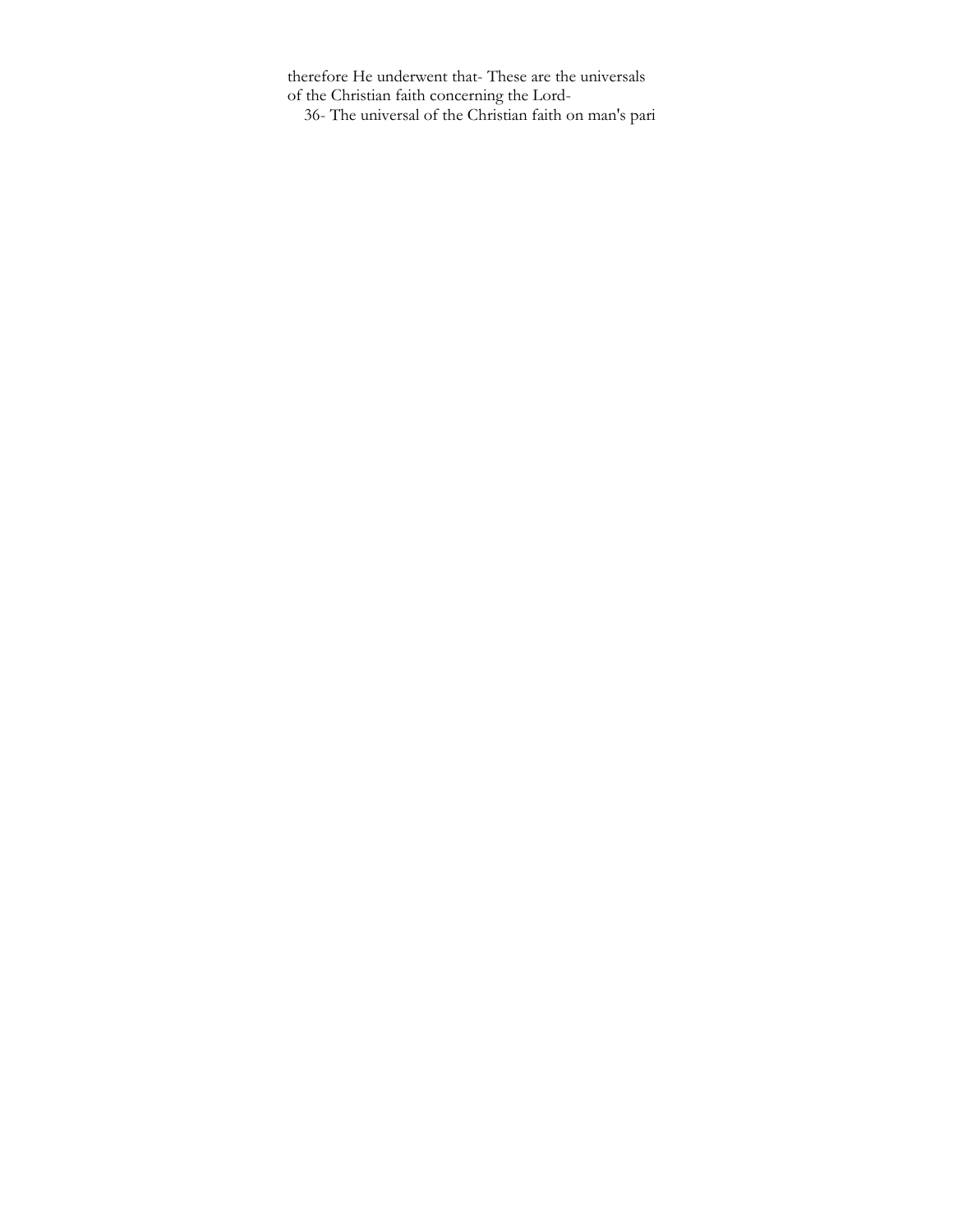# i 8 DOCTRINE OF THE NEW JERUSALEM [CHAP. IV

1

is, to believe in the Lord; for by believing in Him conjunction with Him is effected, by which is salvation- TO believe in Him is to have confidence that He saves; and because no one can have this confidence but he that liVes well, therefore this also is meant by believing in Him.

37. Of these two universals of the Christian faith, the first, which regards the Lord, has been treated of specially in the "Doctrine of the New Jerusalem concerning ihe Lord "; and the second, which regards man, in the " Doctrine of Life for the New Jerusalem." It is, therefore, unnecessary to discuss them furiher here.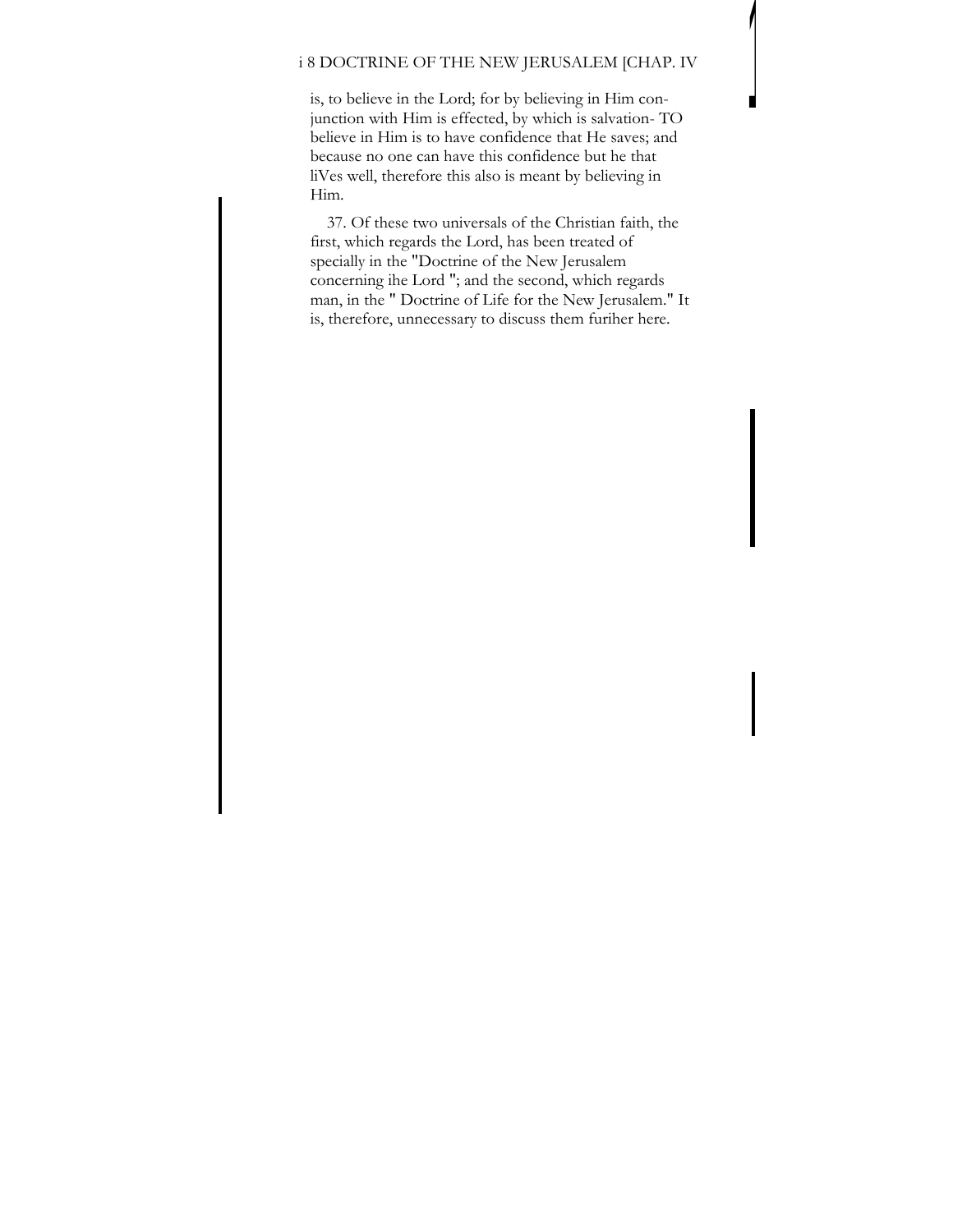#### V.

### THE FAITH OF THE PRESENT DAY, IN ITS UNIVERSAL iDEA.

**38.** THE faith of the present day, in its universal idea, is this : "That God the Father sent His Son to make satisfaction for the human race, and that by reason of this the Son's merit, He is moved to compassion, and saves those who believe this;" or, as others hold, " those who believe this, and at the same time do good works-"

39. But that the quality 0f this faith may be seen more clearly, I will state in order the various things which it assumes. The faith of the present time assumes, —

(I-) That God the Father and God the Son are **two,**  both from eternity-

(2.) It assumes that God the Son came into the world, at the Father's will, to make satisfaction for the buman race ihat otherwise would have perished in eternal death from the Divine justice, which is also called vindictive justice-

(3.) It assumes that the Son made satisfaction by His fulfilment of the Law and by the passion of the cross.

(4.) It assumes that the Father was moved to compassion by what was done by the Son.

(5.) It assumes that the Son's merit is imputed to those who belieVe this.

(6.) It assumes that this takes place in an instant; and that therefore it may do so, if not before, even at the very hour of death-

(7.) It assumes that there is some measure of temptation, and then deliverance thr0ugh that faith.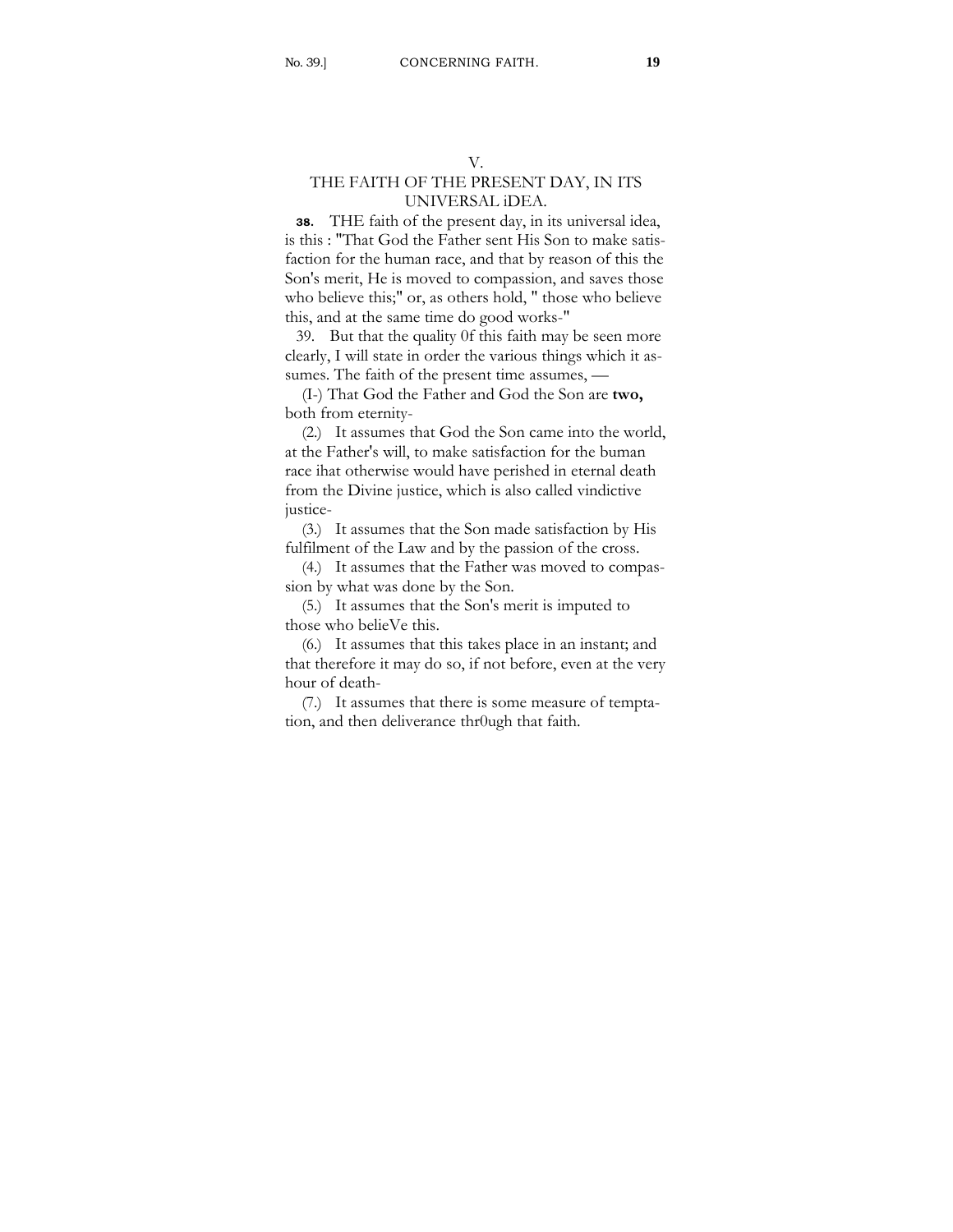(8.) **It** assumes that those who have been thus delivered, especially, haVe trust and confidence-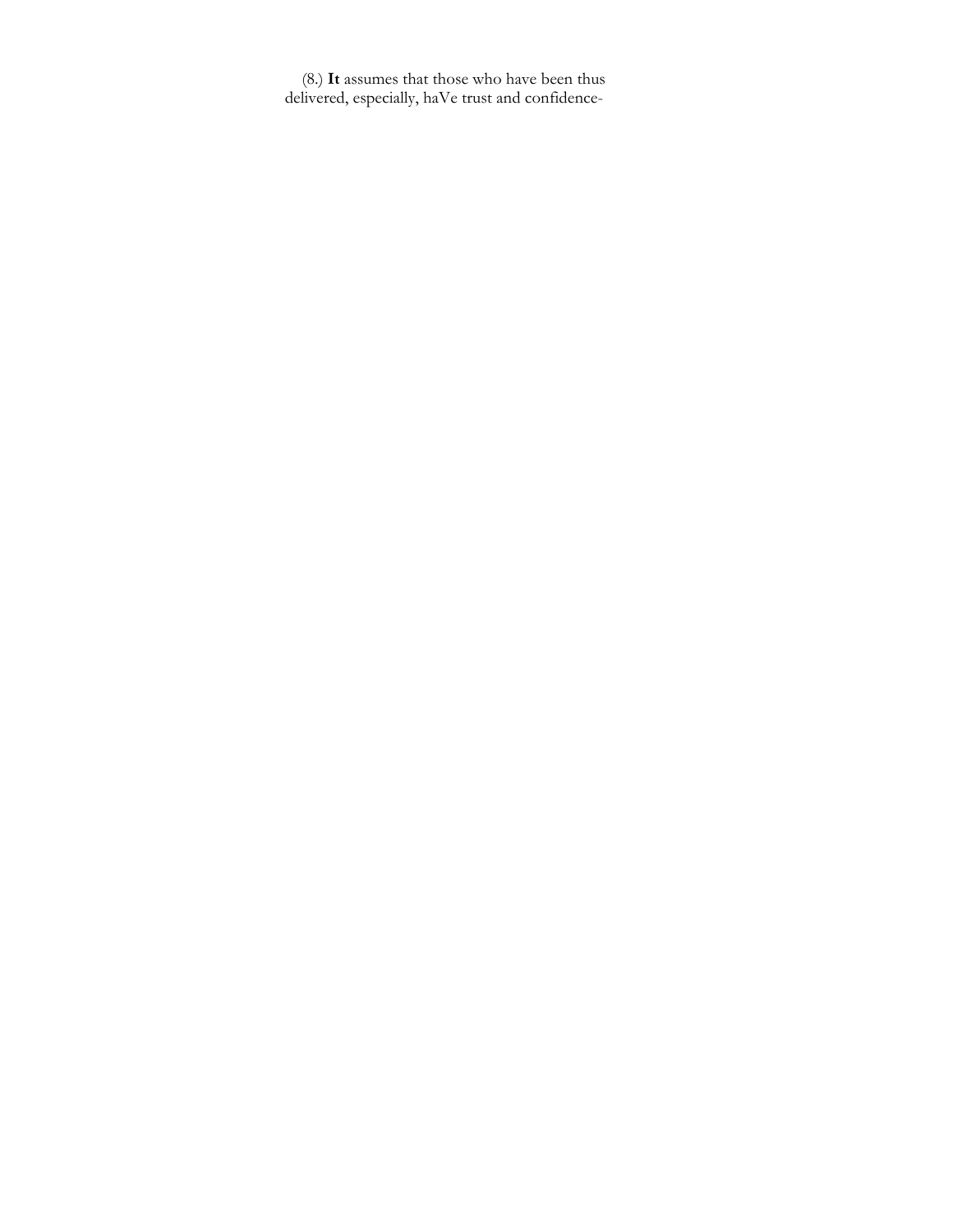### 20 DOCTRINE OF THE NEW JERUSALEM CHAP. V

(9.) It assumes that they, especially, have justification, the plenary grace of the Father for the Son's sake, the remission of all sins, and thus salvation.

(1 0.) The more learned assume that there is with such persons an effort towards good, which works secretly, and does not manifestly move the will; others hold to a manifest operation : both, by the Holy Spirit.

1.) Of those who confirm themselves in the belief that no one can of himself do good which is really good and not meritorious, and that they are not under the yoke of the Law, very many giVe no heed to the evil and the good of life, and d0 not think of them; for they say within themselves that good work does not save, neither does evil condemn, because faith alone does all things.

(12-) In general, it is assumed that the understanding ought to be kept in subjection to this faith, and that is said to belong to faith which is not understood.

40. It is hardly necessary to examine these propositions one by one, and to weigh their truth- Their character must be sufficiently manifest from what has been said above, and especially from what has been proved from the Word and at the same time rationally confirmed in the " Doctrine of the New Jerusalem concerning the Lord," and in the "Doctrine of Life for the New Jerusalem."

45. But yet, that it may be seen what is the quality of faith separate from charity, and what the quality of faith not separated from charity, I wish to make known what I have heard from an angel of heaven- He told me that he had conversed with many of the Reformed, and had heard what the nature of their faith was; he also reported his conversations with one who was in faith separate from charity, and with another who was in faith not separate, and what he heard from them. He stated that he questioned them and that they made answer- And as these conversations may give light, I will here present them.

42. The angel told me that his conversation with the one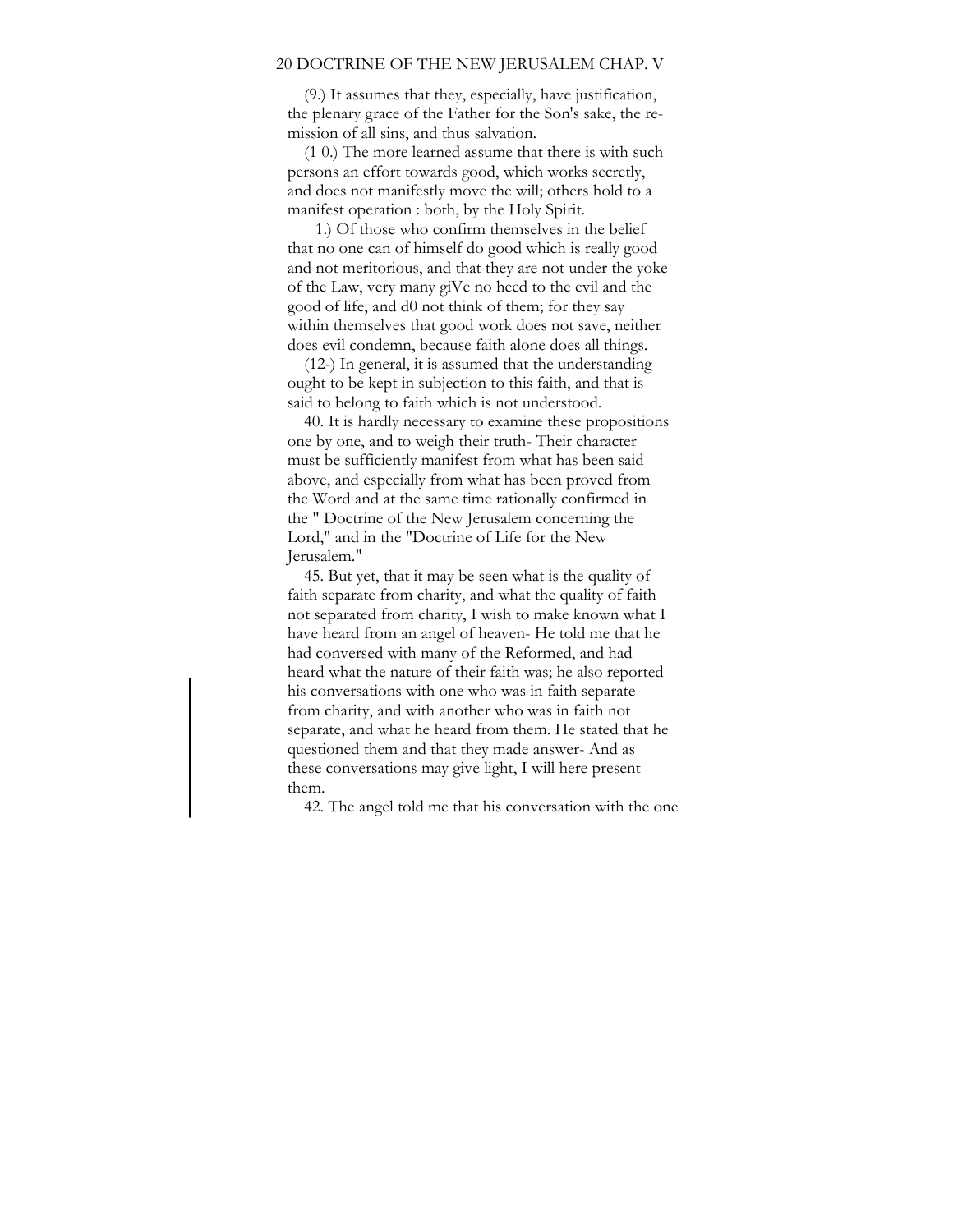who was in faith separate from charity was as follows : "Friend, wh0 are you ? " He replied, " I am a Reformed Christian." " What is your doctrine, and the religion from it ?" He answered, " It is faith-" The angel asked, "Wbat is your faith ? " He replied, " My faith is, that God the Father sent the Son to make satisfaction for the human race, and that they are saved who believe tbis-" The angel asked further, " What more do you know about salvation ? " He replied, " Salvation is through that faith alone-" Again he asked, " What do you know of redemption ? " He replied, " It was accomplished by the passion of the cross, and the merit of the Son is imputed through that faith-" Again, " What do you know of regeneration ? " He answered, " It is effected by means of that faith-" " And what do you know about repentance and the remission of sins ?" He answered, "They are effected through that faith-" "Tell what you know about love and charity-" He replied, "They are that faith." "And what about good works ? " "They are that faith." "Tell what you think about all the precepts of the Word." He answered, "They are in that faith." Then said the angel, "You will therefore do nothing." He replied, "What am I to do ? I cannot from myself do good that is good-" " Can you have faith from yourself ? " asked the angel. He replied, " I cannot." The angel said, " How then can you have faith ?" He answered, "I do not inquire into that; I must have faith-" At length he said, " Surely you know something more about the state of salvation !" He replied, "What more, since the work of salvation is by that faith alone ? " And then the angel said, " You answer like one who plays but one note on a flute; I hear nothing but faith. If you know that and know nothing else, you know nothing- Go and see your companions." He went and found them in a desert, where there was no grass. He asked why this was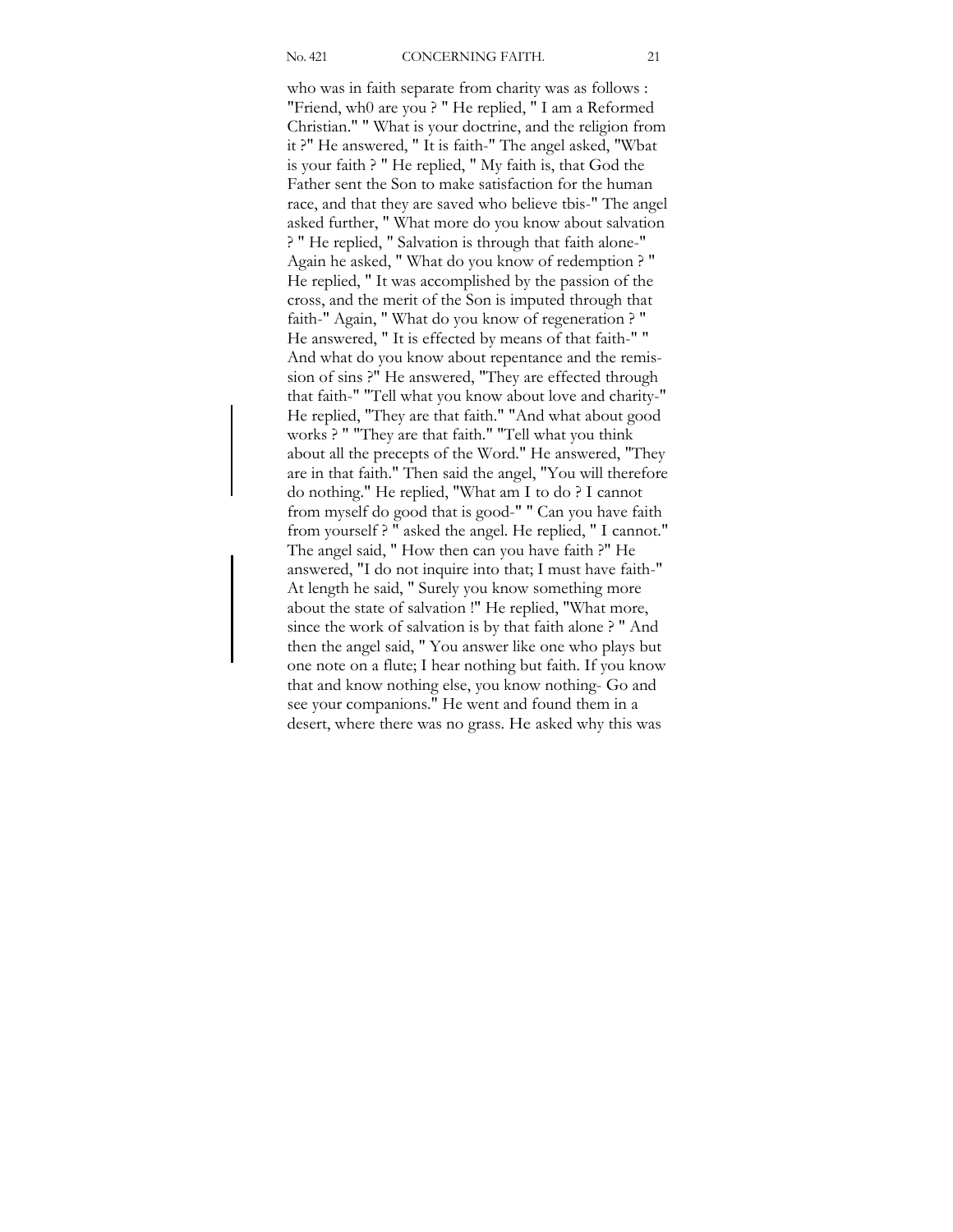so; and they said that it was because there was nothing of the church in them.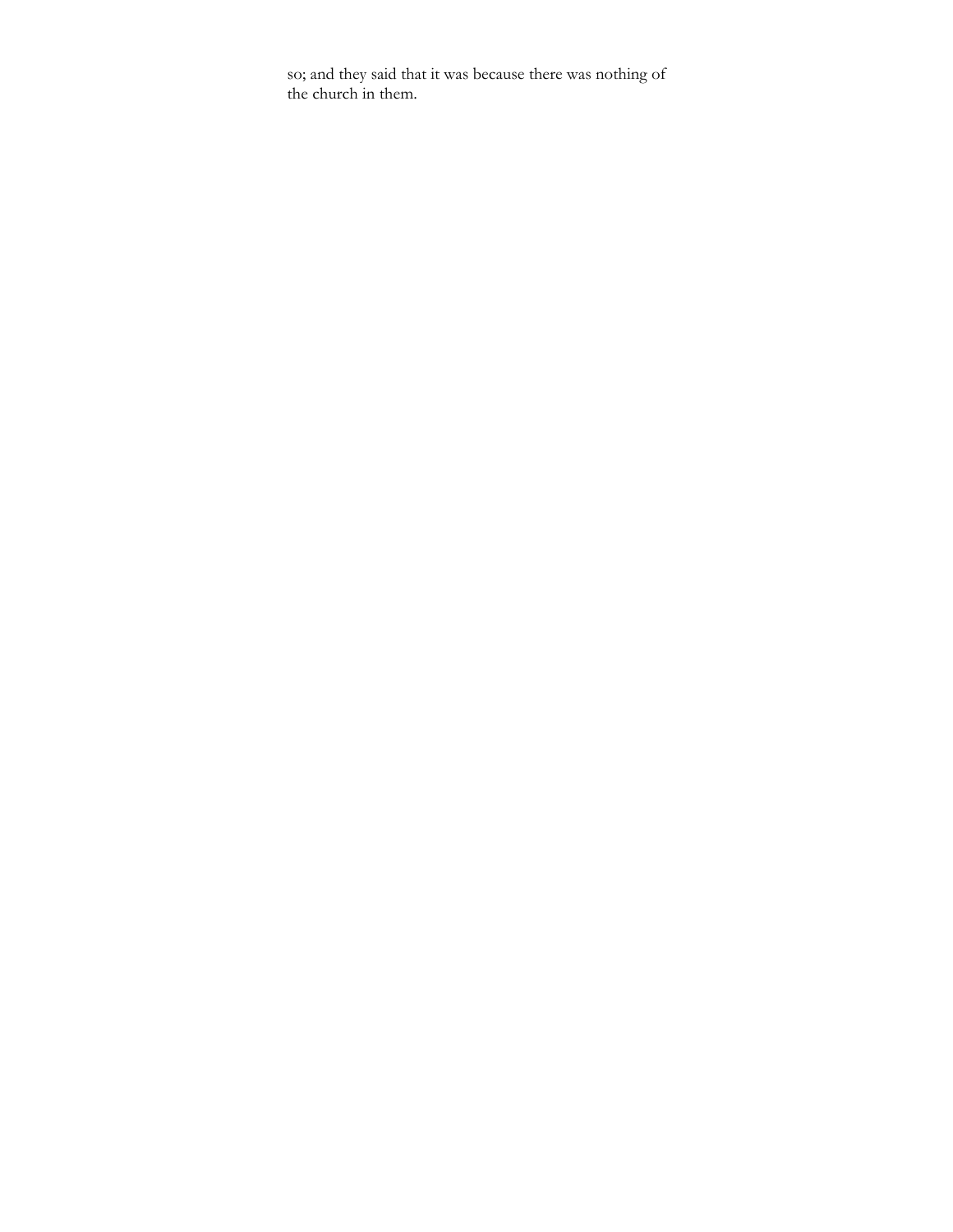# 22 DOCTRINE OF THE NEW JERUSALEM [CHAP. V

43- With him who was in faith not separate from charity the angel spoke as follows : " Friend, who are you 1 " He replied, " I am a Reformed Christian-" " What is your doctrine, and the religion from it ? " He answered, " Faith and charity-" " These are two things," said the angel. He replied, "They cannot be separated." The angel asked, " What is faith ? " He replied, "To believe what the Word teaches." "And what is charity ? " He answered, "To do what the Word teaches." The angel said, " Have you only belieVed those things, or have you also done them ? " He replied, " I have also done them." The angel of heaven then looked at him and said, "My friend, come with me, and dwell with us."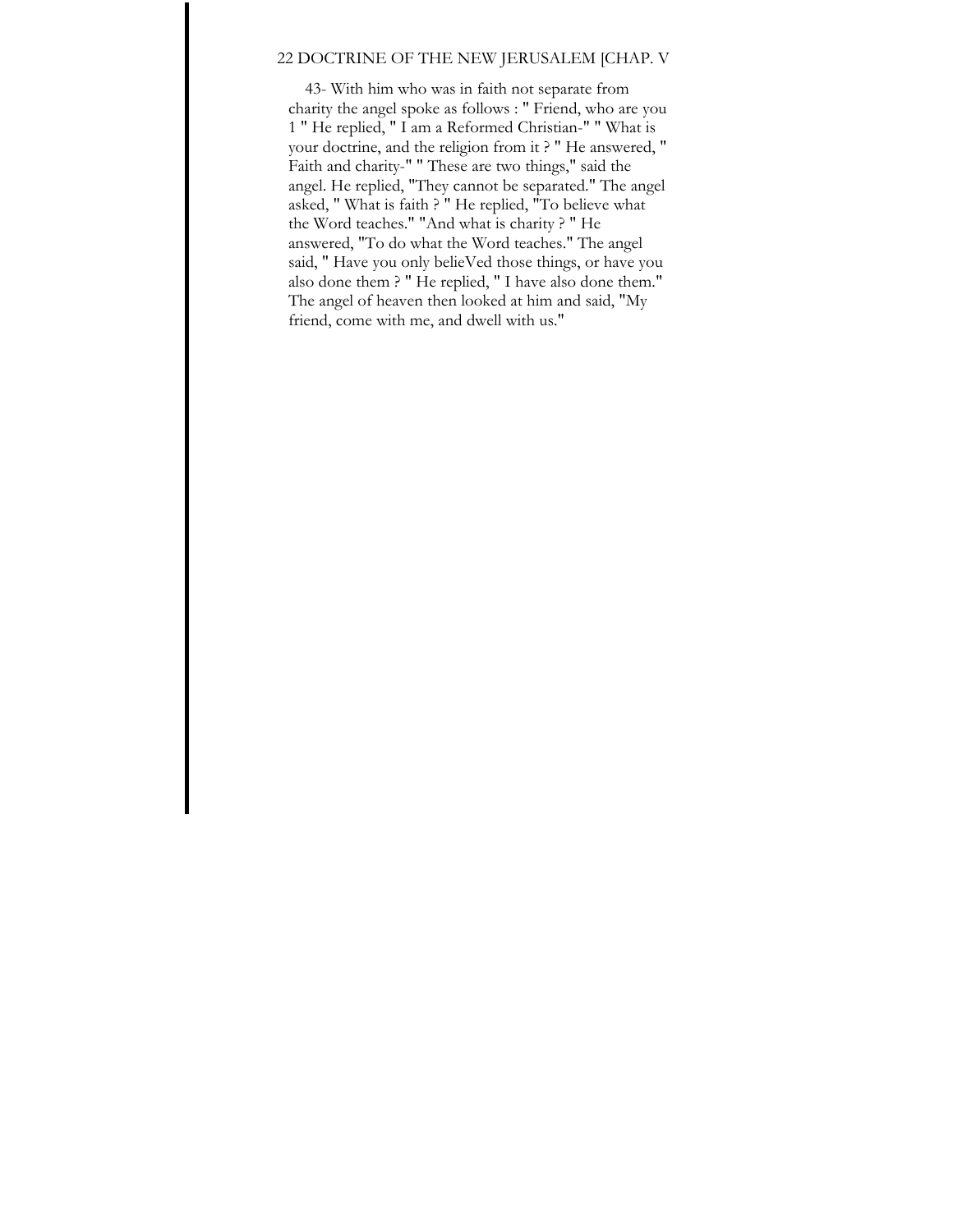### VI.

# THE QUALITY OF FAITH WHEN SEPARATE FROM CHARITY-

44- THAT it may be seen of what quality faith is when separated from charity, I will set it forth in its nakedness, as follows : "That God the Father being angry with mankind, rejected them from Himself, and out of justice resolved to take vengeance by their eternal damnation. And that He said to the Son, Go down; fulfil the Law and take upon Thyself the damnation destined for them; and then peradventure I shall be moved to compassion-' Wherefore He descended and fulfilled the Law, and suffered Himself to be hanged on the cross, and cruelly put to death. When this was done, He returned to the Father and said, I have taken upon Myself the damnation of mankind; tberefore now be Thou merciful; ' thus interceding for them- But He had for answer, Toward them I cannot; but whereas I saw Thee on the cross, and beheld Thy blood, I am moVed to compassion. Nevertheless I will not pardon them, but I will impute unto them Thy merit; and that, only to those who acknowledge this- This shall be the faith by which they may be saved.'"

45- Such is that faith as shown in its nakedness- Who that has any enlightened reason does not see in it inconsistencies that are contrary to the very Divine Essence ? as, that God, Who is Love itself and Mercy itself, could,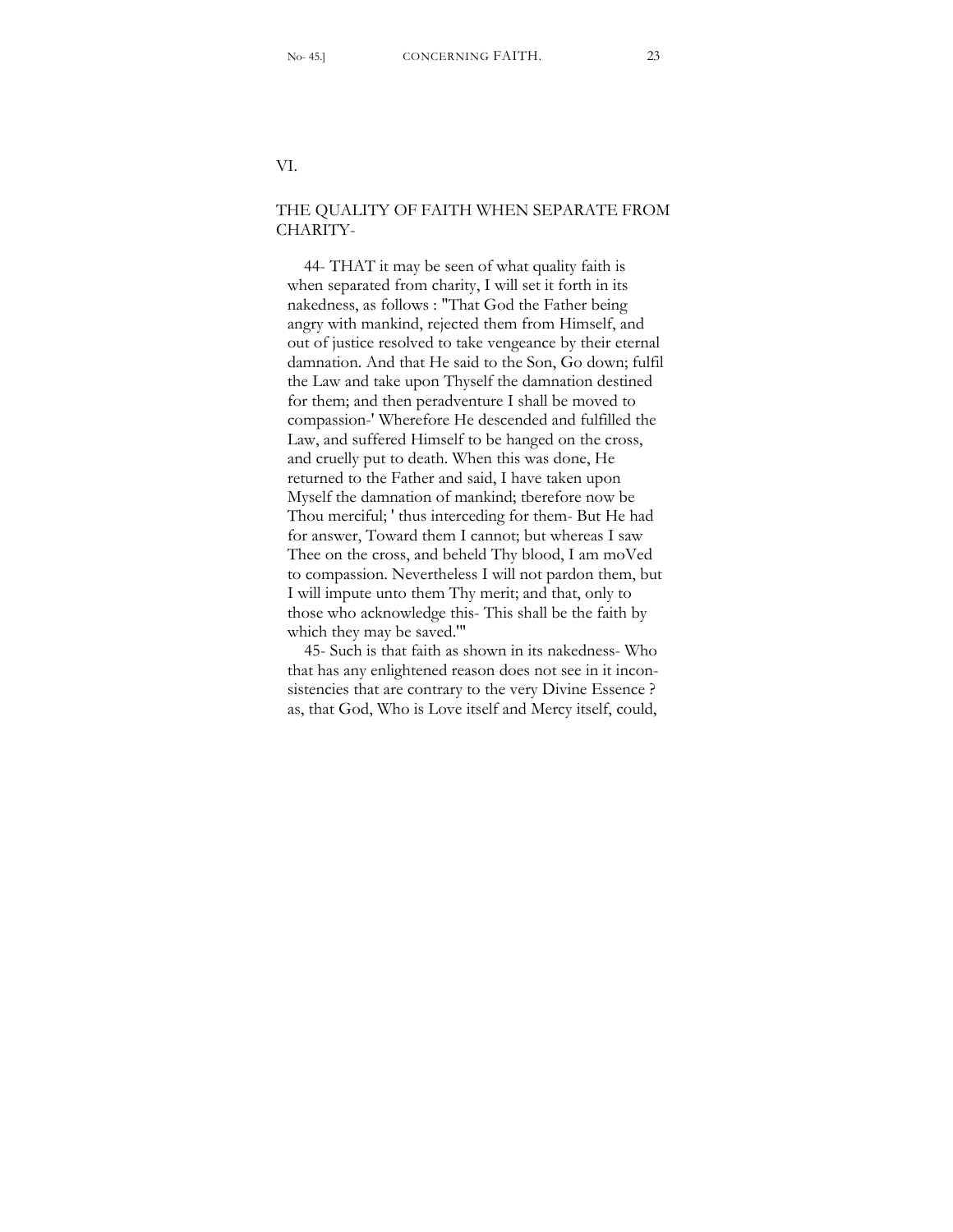out of anger and the vengeance which is from it, condemn and devote them to hell ? also, that He is willing to be moved to compassion by laying the condemnation upon His Son, and by the sight of His suffering on the cross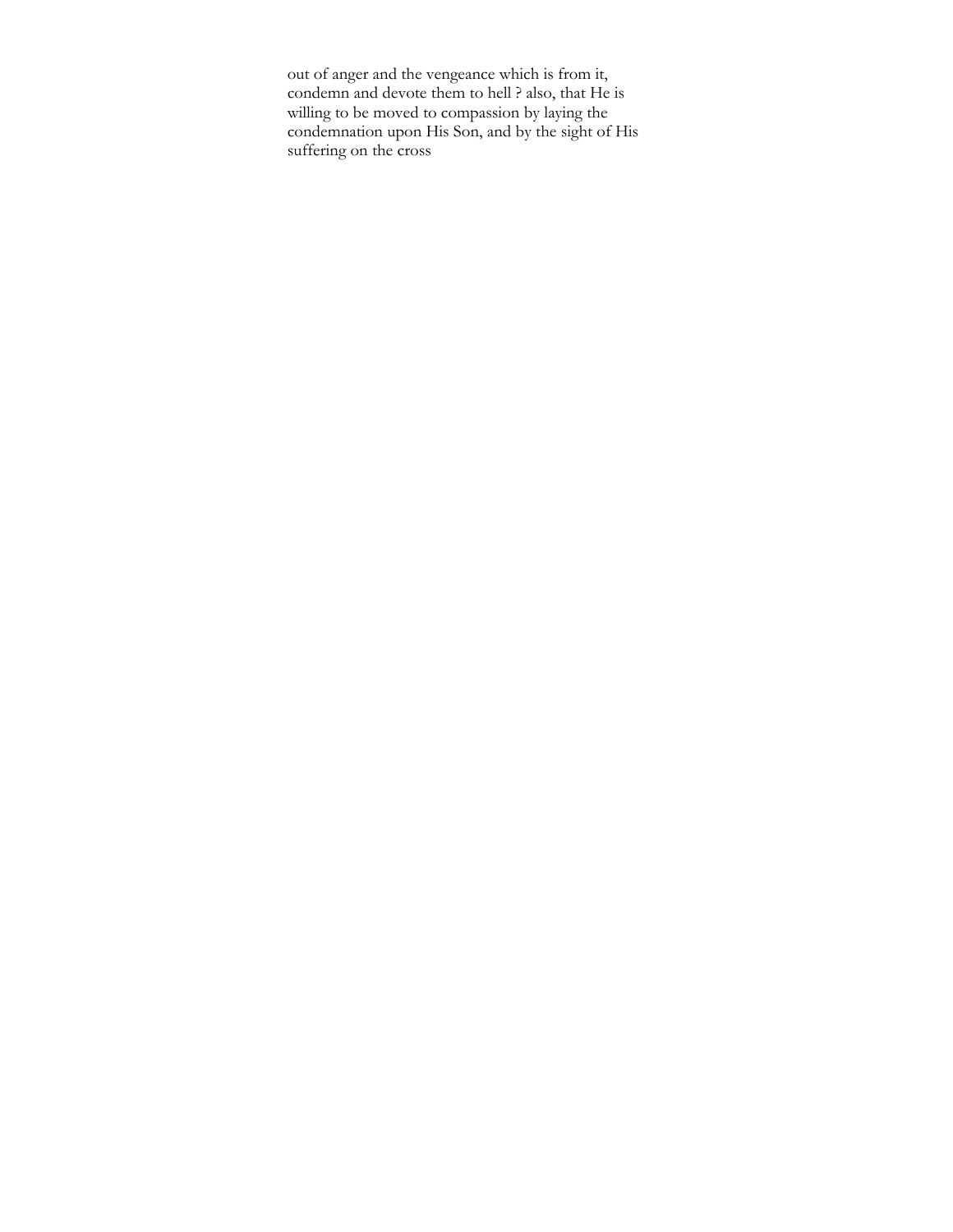#### 24 DOCTRINE OF THE NEW JERUSALEM [\[CHAP. VI](http://chap.vi/)

and of His blood ? Who that has any enlightened reason does not see that God could not say to one equally God, " I do not pardon them, but I impute to them Thy merit " ? and further, " Now let them live as ihey please, but let them believe this, and they shall be saved " ? And other things like these ?

46. But these things have not been seen, for the reason that they have led men into a blind faith, and have thereby shut their eyes and stopped their ears- Shut men's eyes and stop their ears, that is, cause them not to think from any understanding, and then tell those who are impressed with any idea of eternal life whatever you will, and they will believe it; yes, though you should tell them that God can be angry and breathe vengeance; that God can bring eternal damnation upon any one; that God wishes to be moved to compassion by His Son's blood; that He will impute and attribute that to man as merit, and as man's own; and that He will save him by his merely thinking so : and further, ihat one God could stipulate with another God of one essence with Himself, and enjoin such things upon Him; and other things of the same sort- But open your eyes and unstop your ears, that is, think of such thihgs from the understanding, and you will see their utter inconsistency with truth itself.

47. Shut men's eyes, stop their ears, and cause them not to think from any understanding; and could you not induce them to believe that God has given all this power to a man, to be as God upon earth ? Might you not induce them to believe that dead men ought to he invoked ? that people ought to bare the head and bend the knee before their images ? and that their lifeless bodies, their bones, and their sepulchres, are holy, and ought to be venerated ? But if you open your eyes and unstop your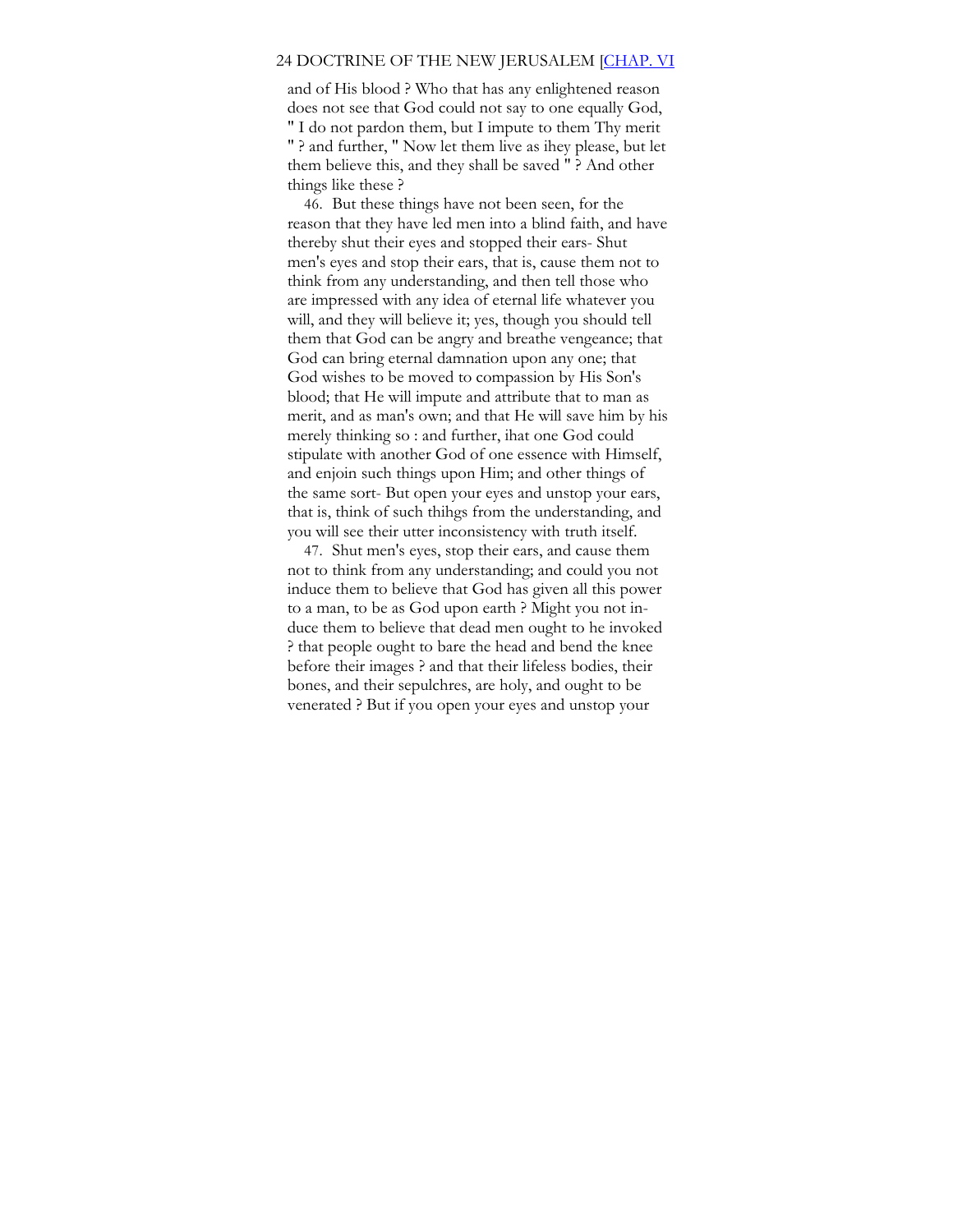ears, that is, if you think of these things from some understanding, will you not view them as enormities which human reason must abominate ?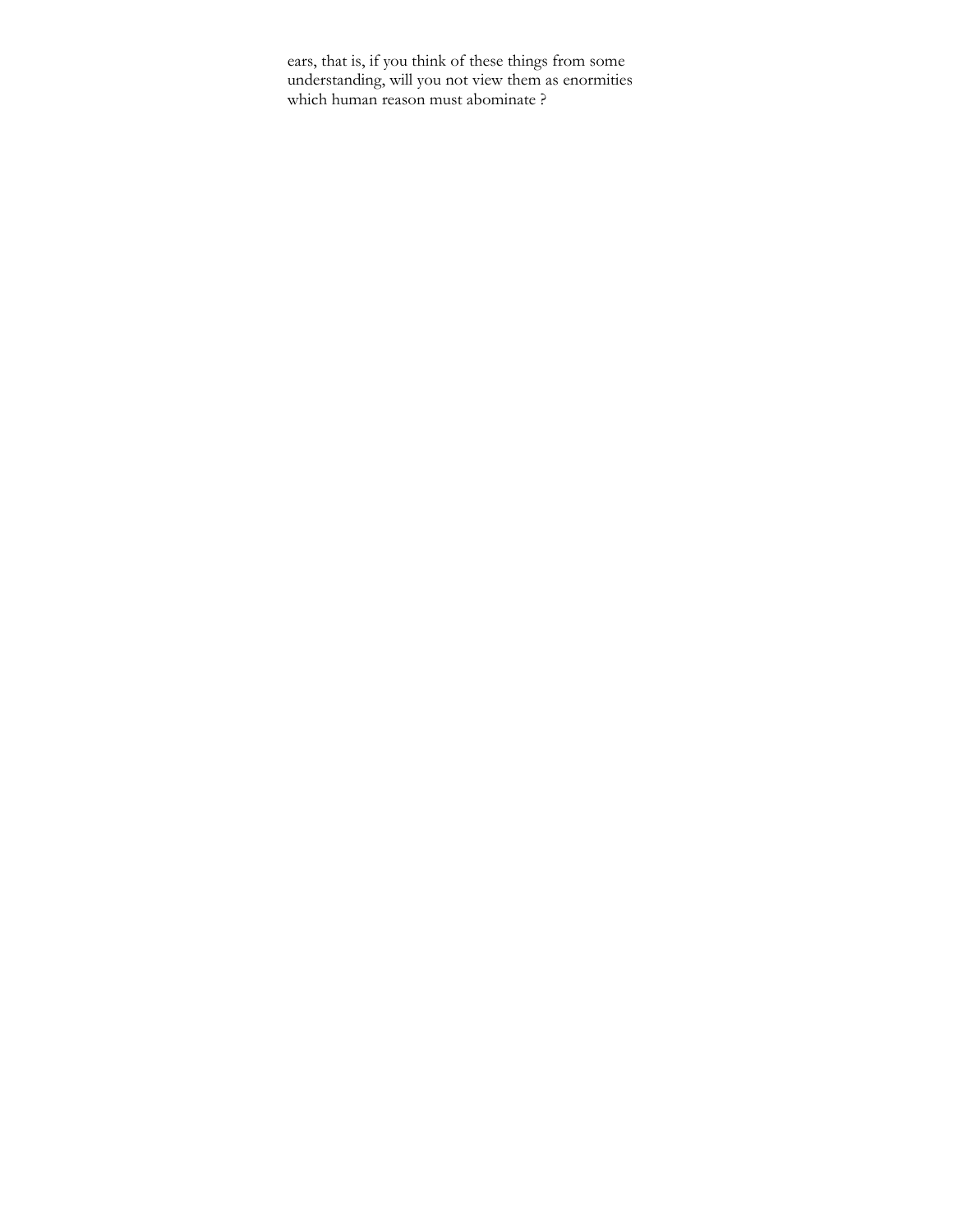43. When these things and 0thers like them are received by one whose understanding has been closed up on account of his religion, then may not the temple in which he performs his worship be compared to a den or cavern under ground, where he does not know what the objects are which he sees ? And may not his religion be compared to residence in a house in which there are no windows ? and his voice in worship to sound, and not to speech ? With such a man an angel of heaven cannot converse, for the one does not understand the language of the other.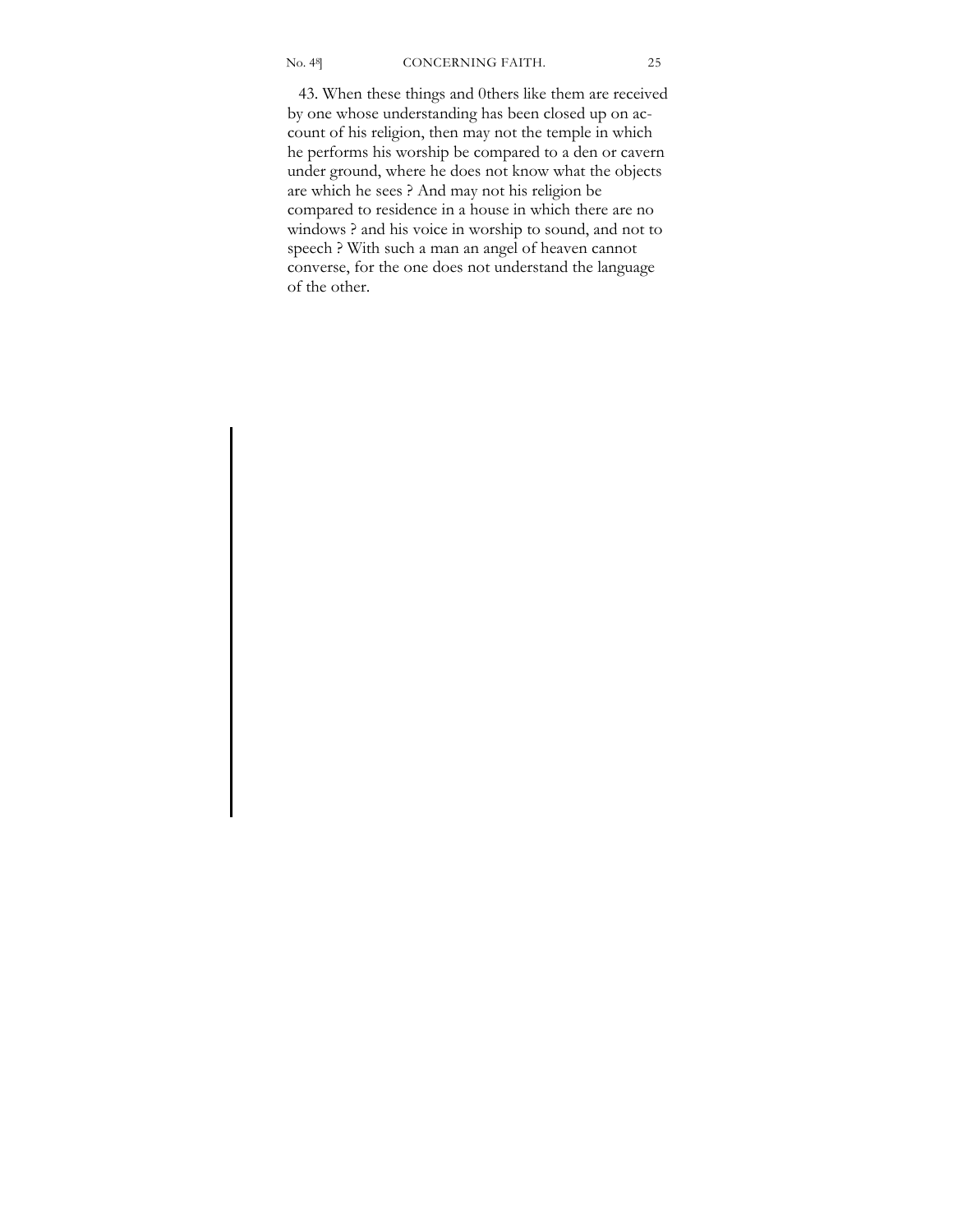#### VII-

# THEY WHO ARE 1N FAITH SEPARATE FROM CHARITY **ARE**  REPRESENTED IN THE WORD BY THE PHILISTINES-

49• BY all the names of nations and peoples in the Word, and also of persons and places, are signified things relating to the church. The church itself is signified by Israel and Judah, because it was established with them : and various religious systems are signified by the nations and peoples round about them; religious systems in harmony with [the true], by the good nations, and discordant religious systems by the wicked nations- There are two evil religious systems into which every church degenerates in process of time; the 0ne adulterates the goods of the church, and the other falsifies its truths. The religious system which adulierates the goods of the church, derives its origin from the love of rule; and the other, which falsifies the truths of the church, has its origin from pride in one's own intelligence. The religious system which takes its origin from the love of rule, is meant in the Word by Babylonia; that which has its rise from pride in one's own intelligence, is meant in the Word by Philistia- It has been known who those of Babylonia are at the present day, but it has not been known who those of Philistia are- They are 0f Philistia who are in faith and are not in charity.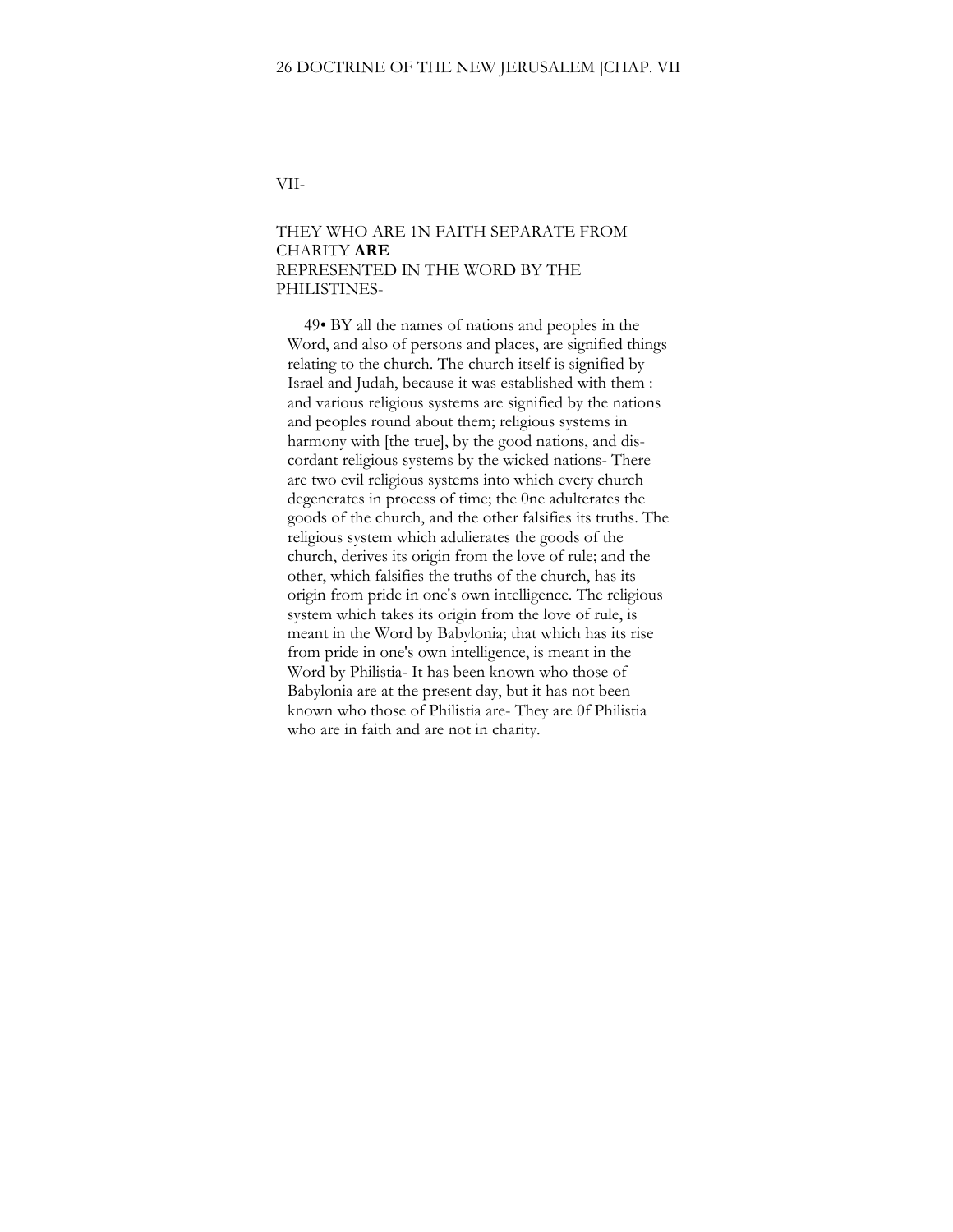50. That they are of Philistia who are in faith and not in charity, may be evident from various things which are said in the Word concerning the Philistines, when understood in the spiritual sense; as well from their disputes with the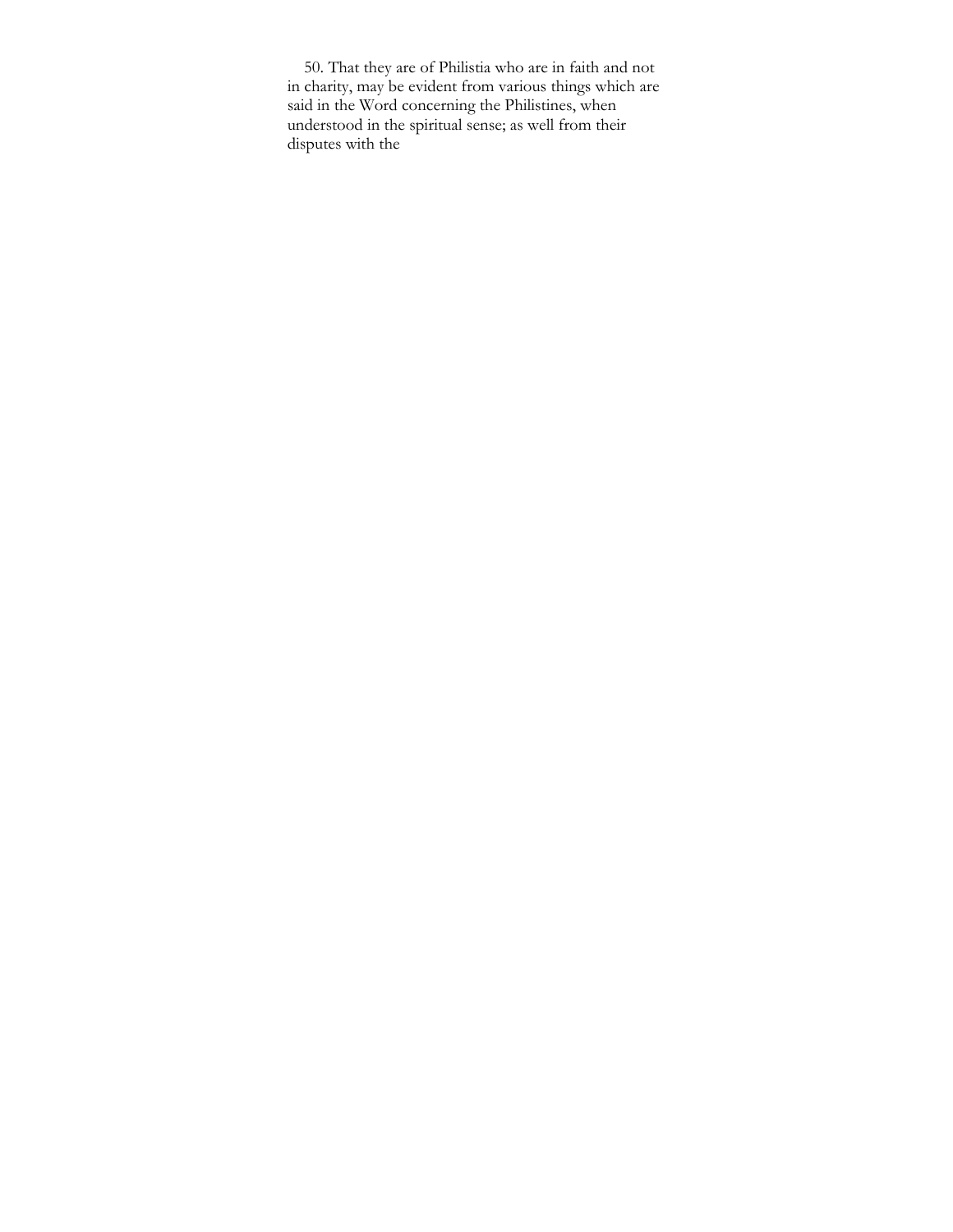servants of Abraham and of Isaac, as recorded in Genesis (xxi- and xxvi.), as from their wars with the children of Israel, related in the book of Judges and in the books of Samuel and of Kings; for in the spiritual sense, spiritual wars are involved and signified by all the wars described in the Word- And because this religious system (that of faith separate from charity) continually desires to invade the church, therefore the Philistines remained in the Land of Canaan, and often infested the children 0f Israel-

51. For the reason that the Philistines represented those who are in faith separate from charity, they were called "the uncircumcised "; and by the uncircumcised are meant those who are without spiritual love, and therefore are in natural love only : spiritual love is charity. These are called " the uncircumcised," for the reason that " the circumcised " mean those who are in spiritual love-That the Philistines are called " the uncircumcised," may be seen I Sam. xvii. 26, 36; 2 Sam. i. 20; and in other places.

52. That they who are in faith separate from charity were represented by the Philistines, may be evident not only from their wars with the children of Israel, but also from many other things that are recorded of them in the Word; as from what is told concerning Dagon their idol, of the emerods with which they were smitten, and the mice with which they were infested for placing the ark in the temple of their idol, and from other things which occurred at that time as related I Sam. chap- v- and vi.; likewise from what is told of Goliath, who was a Philistine, and who was slain by David, as related x Sam- chap. xvii. For Dagon, their idol, was like a man above, and below like a fish; by which was represented their religion, that it was as it were spiritual on account of faith, but that it was merely natural from having no charity- By the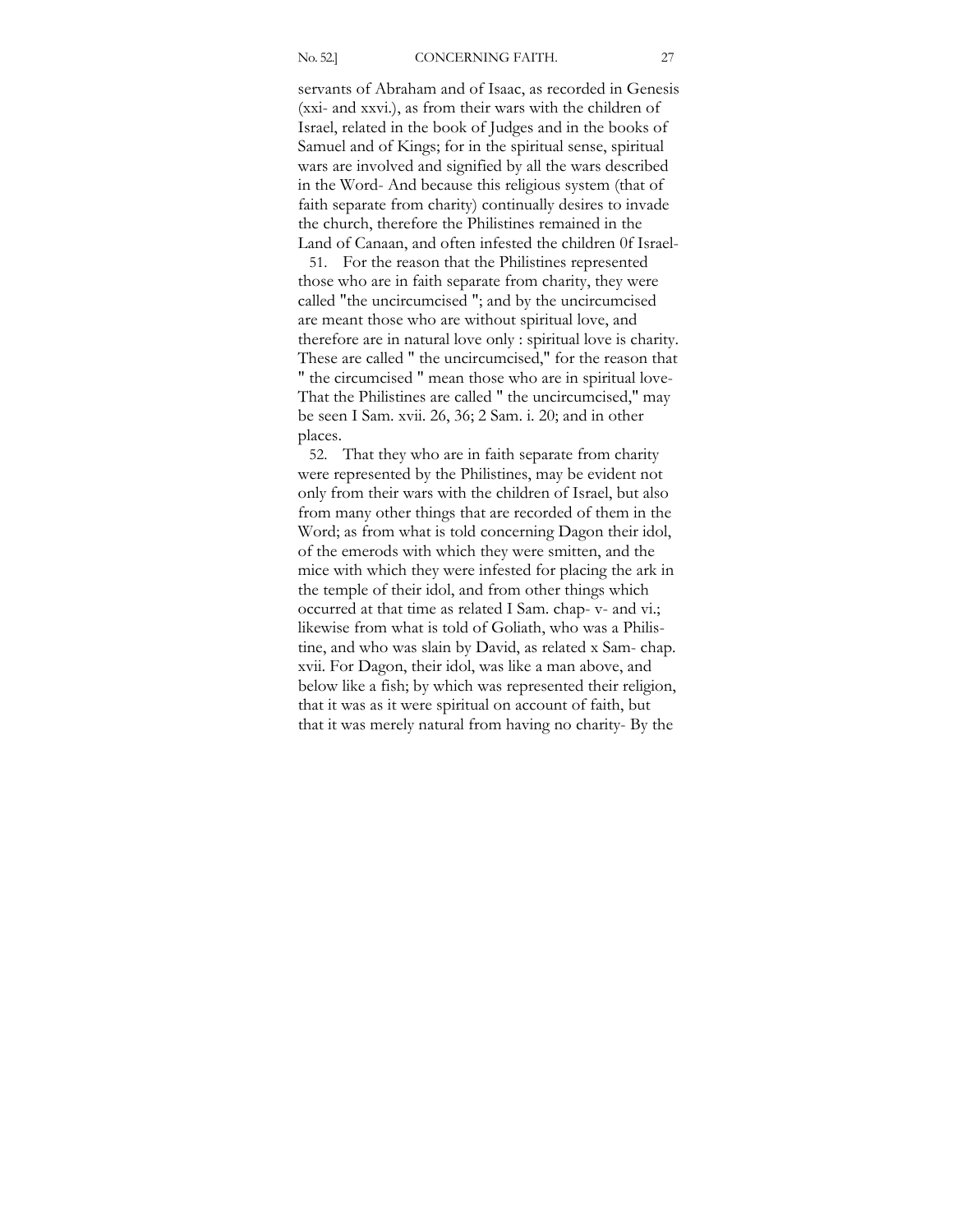emerods with which they were smitten, were signified their filthy loves; by the mice with which they were in.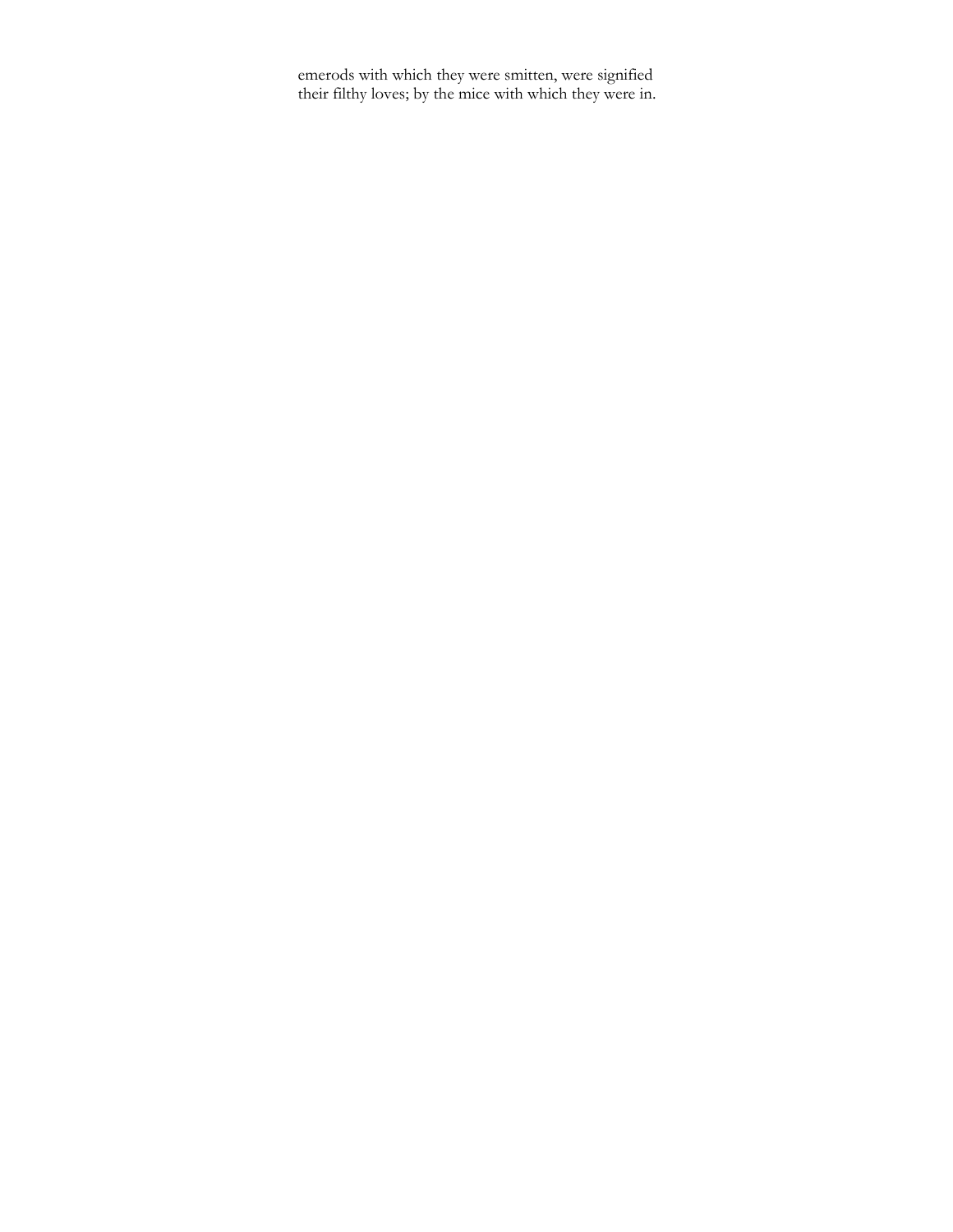#### 28 DOCTRINE OF THE NEW JERUSALEM [CHAP. VII

fested, was signified the devastation of ihe church by falsifications of truth; and Goliath, whom David slew, represented the pride of those [who are in faith alone], in their own intelligence.

53. That the Philistines represented those who are in faith separate from charity, is also manifest from the prophetic parts of the Word where they are treated of, as from those that now follow. In Jeremiah : *Against the Philistines: Behold waters rise up out of the north, and shall be an overflowing flood, and shall overflow the land, and the fulness thereof, the city and them that dwell therein, that men may cry, and that every inhabitant of the land may howl: Jeho-*

*vah shall lay waste the Philistines (xlvii- 1*, *2,* 4)- The *waters rising p out of the north* are falsities from hell; *which shall be an overflowing flood, and shall overflow the land and the fulness thereof,* signifies the devastation of all things of the church by those falsities; *the city and them that dwell therein,*  signifies the devastation of all things belonging to its doctrine; *that men may cry, and that every inhabitant of the land may howl,* signifies the want of all truth and good in the church; *Jehovah shall lay waste the Philistines,* signifies their destruction. In Isaiah : *Rejoice not thou, whole Philistia, because the rod that smote thee is broken; for out of the serpent's root shall go forth a basilisk, whose fruit shall be a fiery flying serpent* (xiv- 29). *Rejoice not thou, whole Philistia,* signifies, Let not those who are in faith separate from charity rejoice that they still remain; *for out of the serpent's root shall go forth a basilisk,* signifies that from pride in their own intelligence all truth will be destroyed among them; *whose fruit shall be a fiery flying serpent,* signifies reasonings from falsities that come from evil, against the truths and goods of the church.

*54.* That circumcision represented purification from the evils which belong to merely natural love, is manifest from these passages : *Circumcise your heart, and take away the*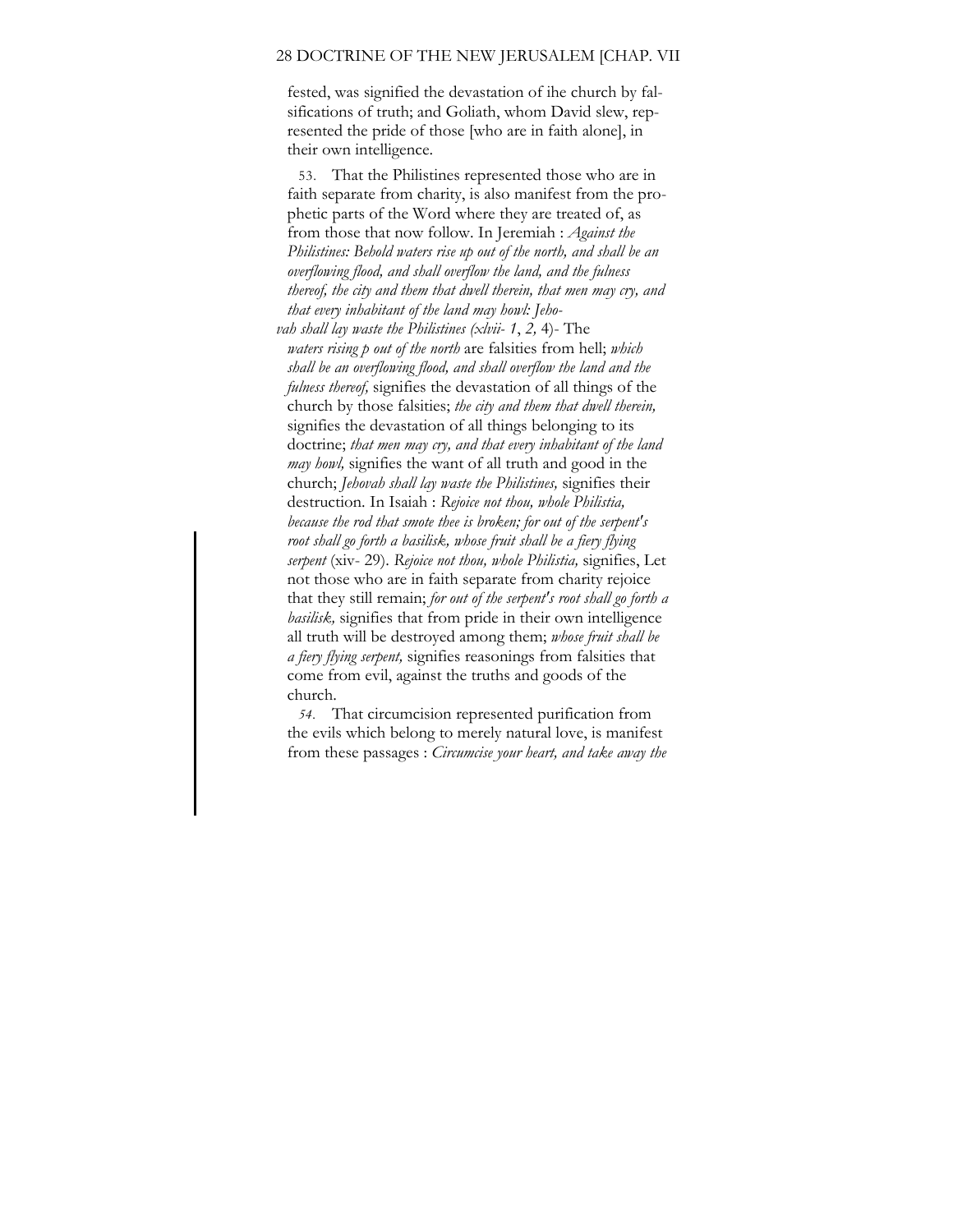#### No.541 CONCERNING FAITH. 249

*foreskins of your heart, lest Mine anger go forth because of the evil of your doings* (Jer. iv- 4). *Circumcise the foreskin of your heart, and harden not your neck any more* (Deut- x- 16)- *To circumcise the heart,* or *the foreskin of the heart,* is to purify themselves from evils- Hence, on the contrary, by an uncircumcised person, or one who has the foreskin, is meant one who is not purified from the evils of love merely natural, and who thus is not in charity- And because the unclean at heart is meant by the uncircumcised, it is said, *No one that is uncircumcised in heart, and uncircumcised in flesh, shall enter into the sanctuary (Ez.* xliv- 9)- *None that is uncircumcised shall eat the passover* (Ex. xii. 48)- And that such are condemned, is declared in Ezekiel (xxviii. 0; xxxi. 18; xxxii. 19).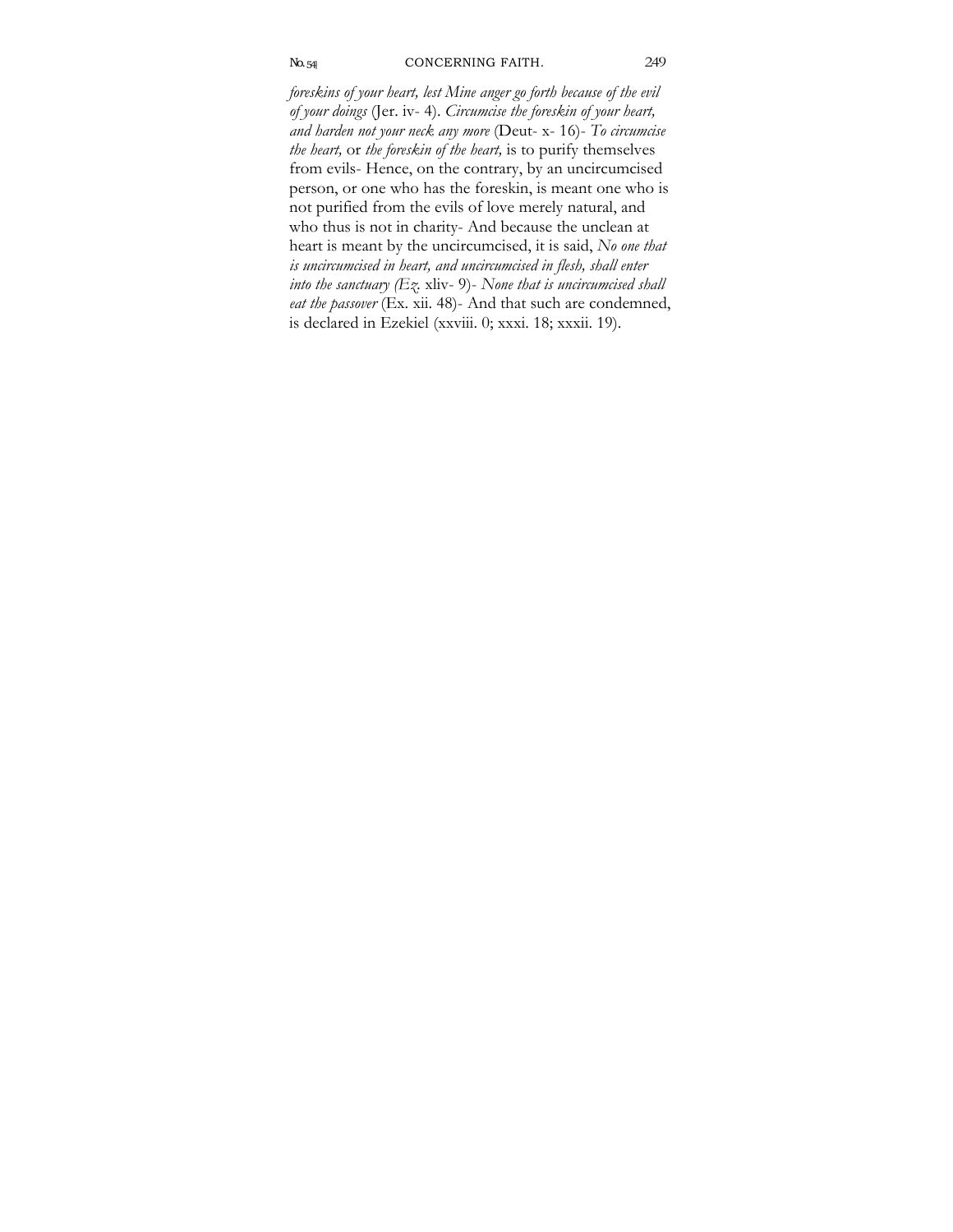# 30 DOCTRINE OF THE NEW JERUSALEM [CHAP. VIII.

VIII-

# THEY WHO ARE IN FAITH SEPARATE FROM CHARITY ARE

# MEANT BY THE DRAGON, iN THE APOCALYPSE.

55. IT was said above, that every church in process of time falls away into two general religious systems that are evil; into one from the love of bearing rule, and into the other from pride in its own intelligence; also, that in the Word the former is understood and described by Babylonia, and the latter by Philistia- Now, since the Apocalypse treats of the state of the Christian church, and especially of its quality at its end, it therefore treats both generally and specially of these two evil religious systems-The system which is meant by Babylonia, is described in chap. xvii., xviii., xix., and is the harlot sitting upon the scarlet beast; and that which is meant by Philistia is treated of in chap. xii., xiii-, and is there described as the dragon, the beast that rose out of the sea, and the beast that rose out of the earth- That this religious system is meant by the dragon and his two beasts could not be known tall now, for the reason that the spiritual sense of the Word has not been opened hitherto, and therefore the Apocalypse has not been understood; and especially, because the religious system of faith separate from charity has so prevailed in the Christian world that no one could see that it was thus described; for every evil system of religion blinds the eyes-

56. That the religious system of faith separate from charity is meant and described in the Apocalypse by the dragon and his two beasts, has not only been told me from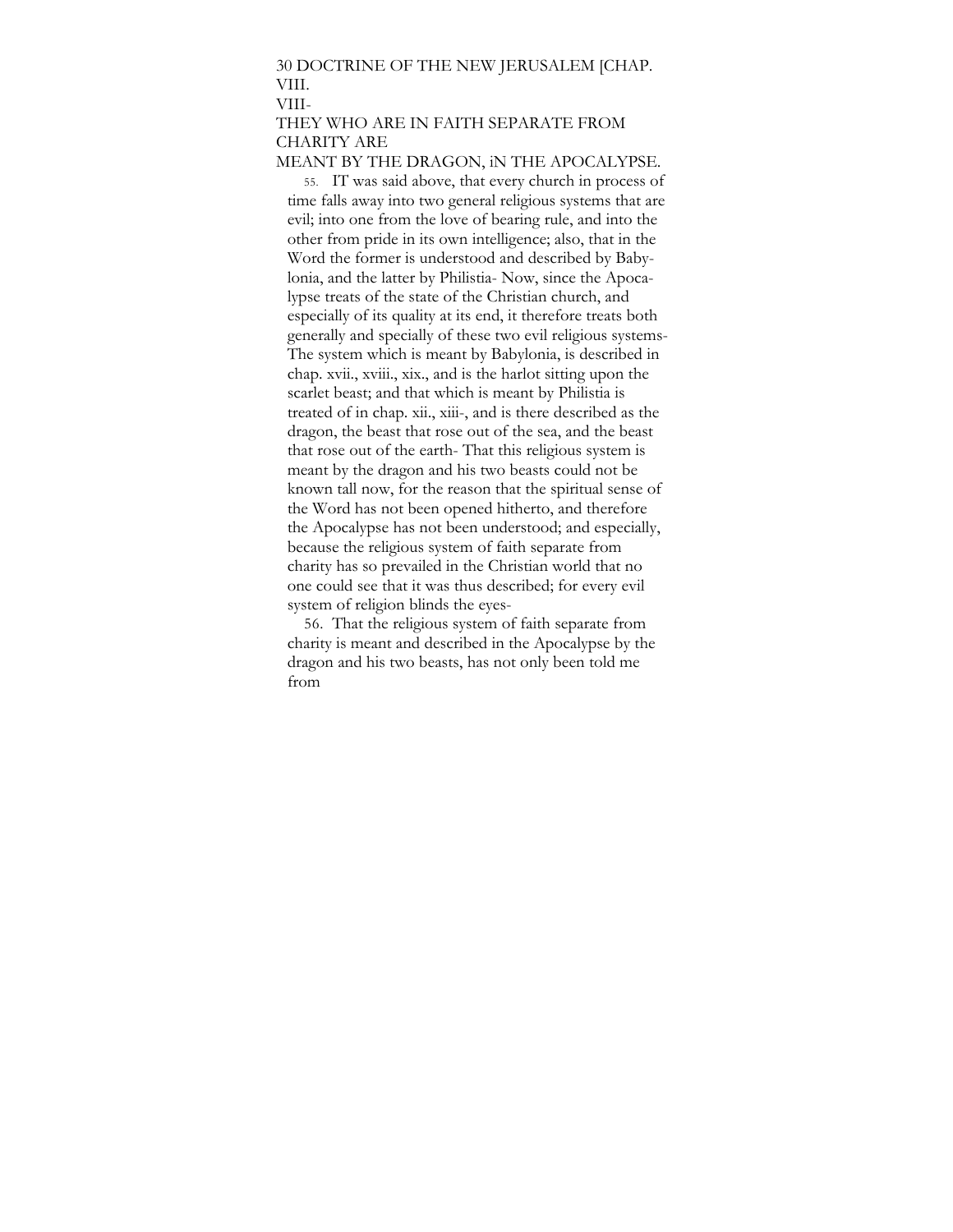heaven, but it has also been shown me in the world of spirits which is below heaven- I have seen those who were in faith separate from charity gathered in a large company, like a great dragon with his tail extended towards heaven; I have also seen others like them, singly, and appearing like dragons. In the world of spirits there are such appearances, from the correspondence of spiritual things with natural. For this reason the angels of heaven call such persons dragonists- Moreover, there is more than one kind of them; some of them constitute the head of the dragon, some his body, and some his tail. Those who constitute his tail are they who have falsified all the truths of the Word; therefore it is said of the dragon in the Apocalypse, that with his tail he drew down a third part of the stars of heaven- By the stars of heaven are signified the cognitions of truth; and by a third part, all.

57. Now, as the dragon in the Apocalypse means those who are in faith separate from charity, and as this has not been known heretofore, and has also been hidden for want of a cognition of the spiritual sense 0f the Word, therefore a general explanation shall here be given of what is said in the twelfth chapter concerning the dragon-

*58.* In the twelfth chapter of the Apocalypse we find what follows concerning the dragon : *And a great sign was seen in heaven, a woman clothed with the sun, and the moon under her feet, and upon her head a crown of twelve stars- And she being with child, cried, travailing in birth and pained to bring forth. And another sign was seen in heaven; and behold, a great red dragon, having seven heads and ten horns, and upon his heads seven diadems. And his tail drew the third part of the stars of heaven, and cast them unto the earth- And the dragon stood before the*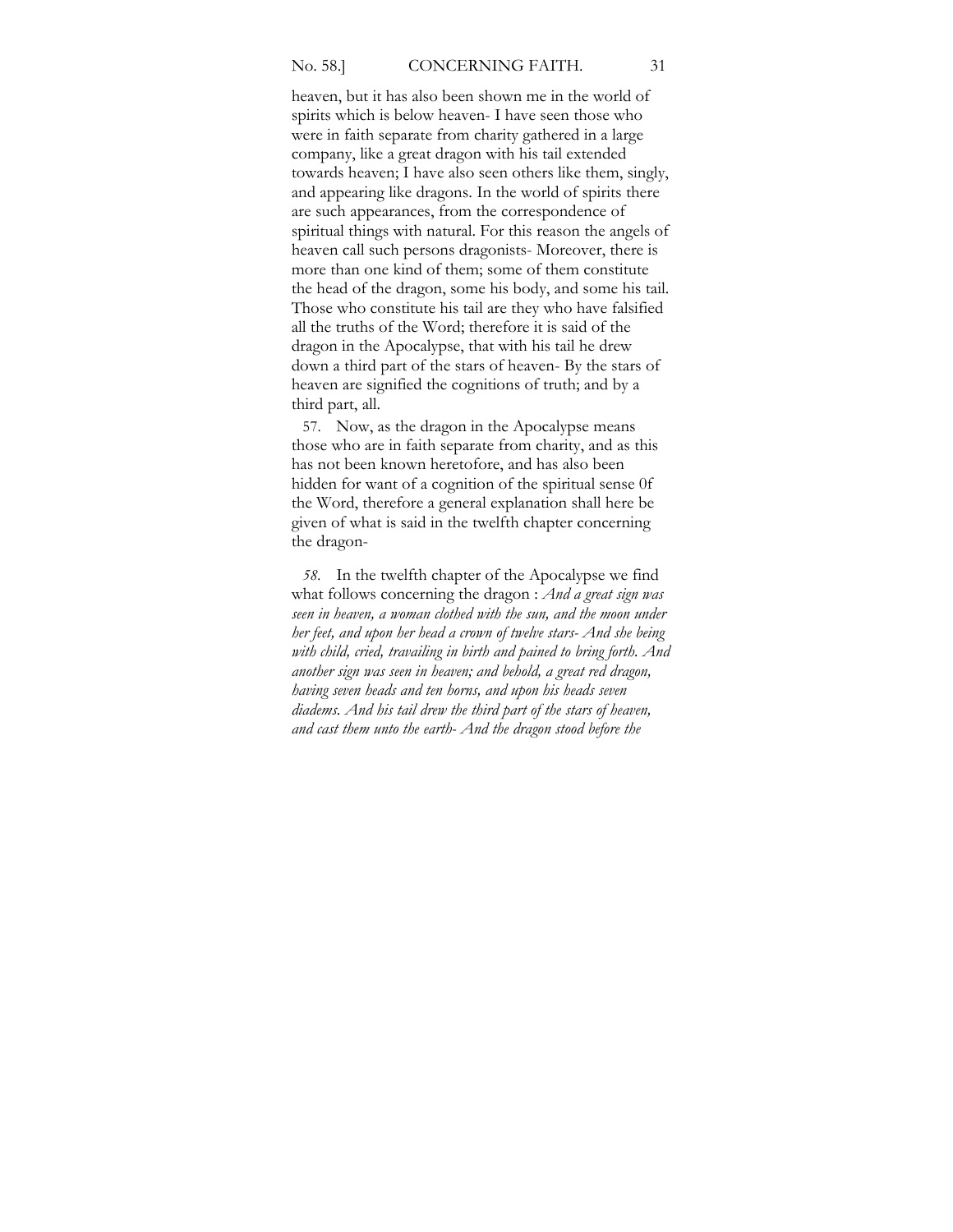*woman who was ready to bring forth; that when she brought forth, he might devour her child- And she brought forth a male child, who was to feed all nations with a rod of iron; and her child was caught up unto God and His throne- And the woman fled into the*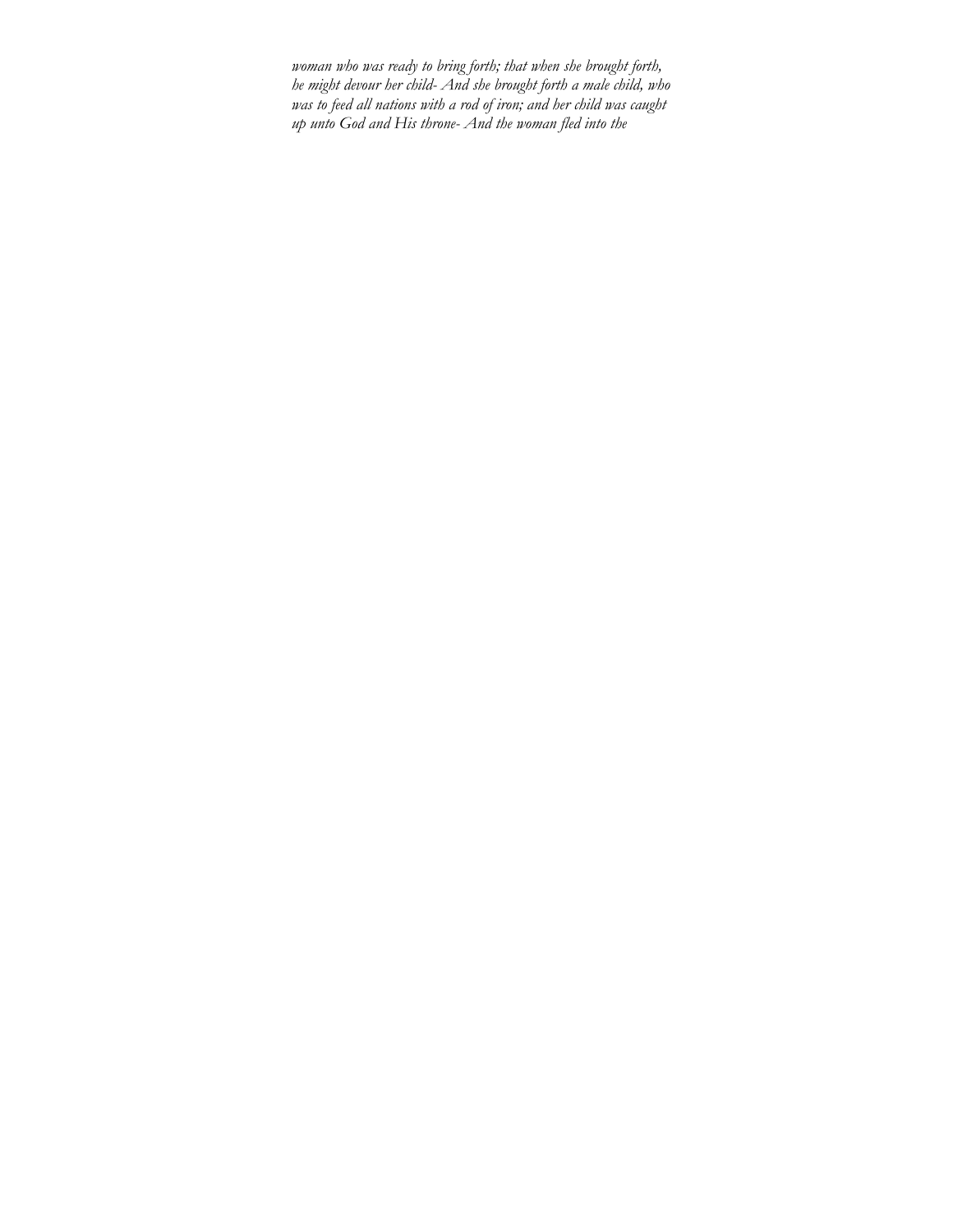## 32 DOCTRINE OF THE NEW JERUSALEM 'CHAP. VHI.

*wilderness, where she hath a place prepared by God, that they may nourish her Mere a thousand two hundred and sixty days. And there was war in heaven : Michael and his angels fought with the dragon; and the dragon fought, and his angels; and prevailed not; neither was their place found any more in heaven- And when the dragon saw that he was cart unto the earth, he persecuted the woman who brought forth the son. And there were given to the woman two wings of a great eagle, that she might fly into the wilderness into her place, where she would be nourished for a time, and times, and half a time, from the face of the serpent. And the serpent cast out of his mouth water as a flood after the woman, that he might cause her to be swallowed p by the flood- And the earth helped the woman : and the earth opened her mouth, and swallowed up the flood which the dragon cast out of his mouth. And the dragon was wroth with the woman, and went away to make war with the remnant of her seed that keep the commandments of God and have the testimony of Jesus Christ.* 

59- This is the explanation of these things : *A great sign was seen in heaven,* signifies a revelation from the Lord concerning the future church, and concerning the reception of its doctrine, and those by whom it will be assaulted- *A woman clothed with the sun, and the moon under her feet,* signifies the church, which, from the Lord, is in love and in faith : *and pon her head a crown of twelve stars,* signifies the wisdom and intelligence from Divine Truths, with those of the church. *And she, being with child,* signifies its nascent doctrine : *cried, travailing in birth and pained to bring forth,* signifies resistance by those who are in faith separate from charity. *And another sign was seen in heaven,* signifies a further revelation. *And behold a great red dragon,* signifies faith separate from charity; the dragon is called red from love that is merely natural : *having seven heads,* signifies a false understanding of the Word : *and ten horns,* signifies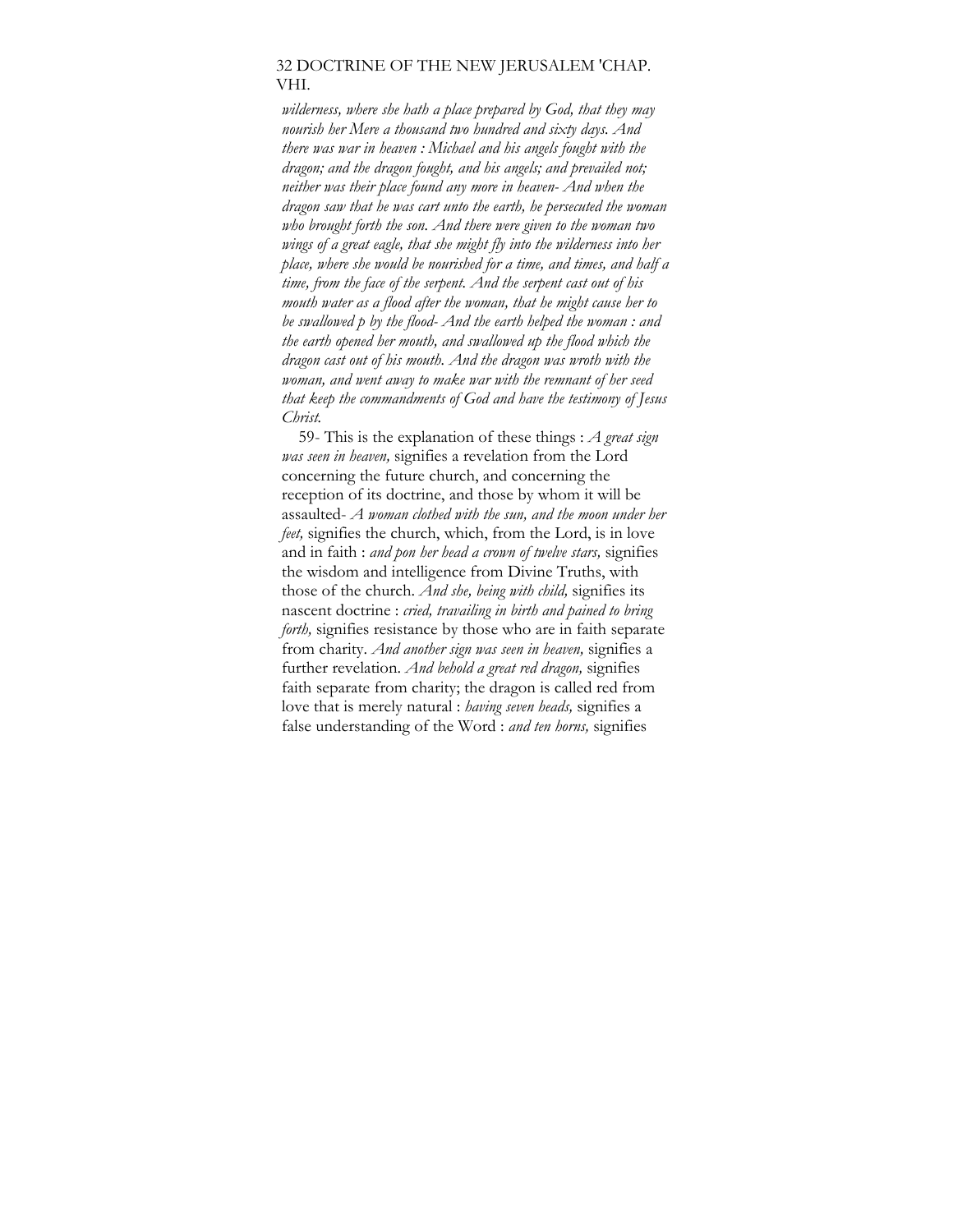power, because many receive it : *and upon his*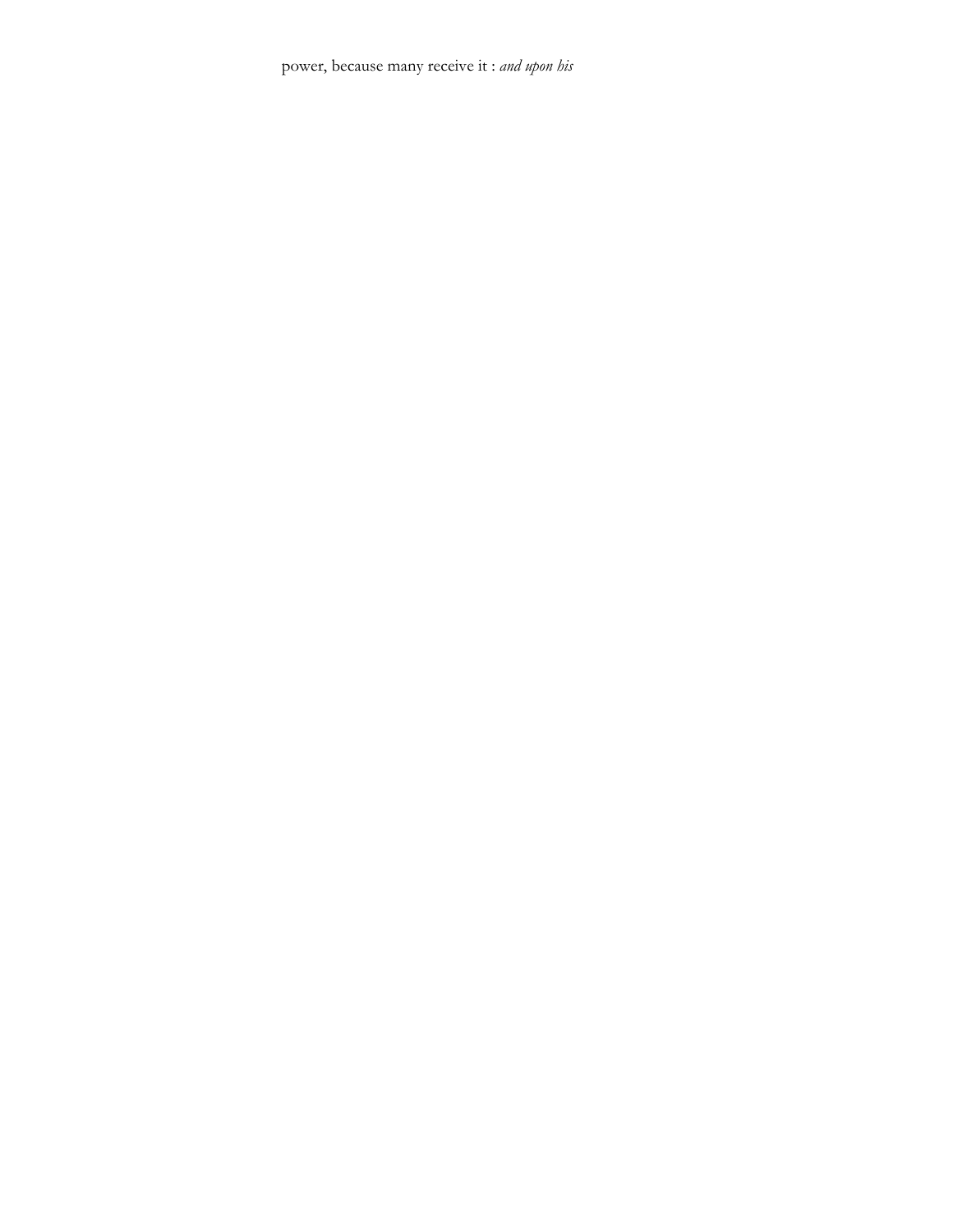#### No. 59.] CONCERNINGFAITH- 33

*heads seven diadems,* signifies the truth of the Word falsified. *And his tail drew the third part of the stars of heaven and cast them unto the earth,* signifies the destruction of all cognitions of truths- *And the dragon stood before the woman who was ready to bring forth, that when she brought forth he might devour her child,* signifies their hatred, and their disposition to destroy the doctrine of the church at its birth- *And she brought forth a male child,* signifies the doctrine : *who was to feed all nations* [as a shepherd] *with a rod of iron,* signifies which will carry conviction, from the power of natural truth that comes from spiritual truth- *Ana her child was caught up unto God and to His throne,* signifies the protection of this doctrine by the Lord, out of heaven. *And the woman fled into the wilderness,* signifies the church among a few : *where she hath a place prepared by God,* signifies the state of the church, that, meanwhile, preparation may be made for it among many : *that they may nourish her there a thousand two hundred and sixty days,* signifies even while it is growing to what is appointed for it- *And there was war in heaven; Michael and his angels fought with the dragon, and the dragon fought and his angels,* signifies the dissension and conflict of such as are in faith separate from charity, with those who are in the doctrine of the church respecting the Lord and concerning the life of charity : *and prevailed not,* signifies that they yielded : *neither was their place found any more in heaven,* signifies that they were cast down- *When the dragon saw that he was cast unto the earth, he persecuted the woman who brought forth the male child,* signifies the infestation of the church by those who are in faith separate from charity, 0n account of its doctrine- *And there were given to the woman two wings of a great eagle, that she might fly into the wilderness into her place,* signifies circumspection, while the church is yet among a few : *where she would be nourished for a time, and times, and half a time, from the face of the serpent,* signifies even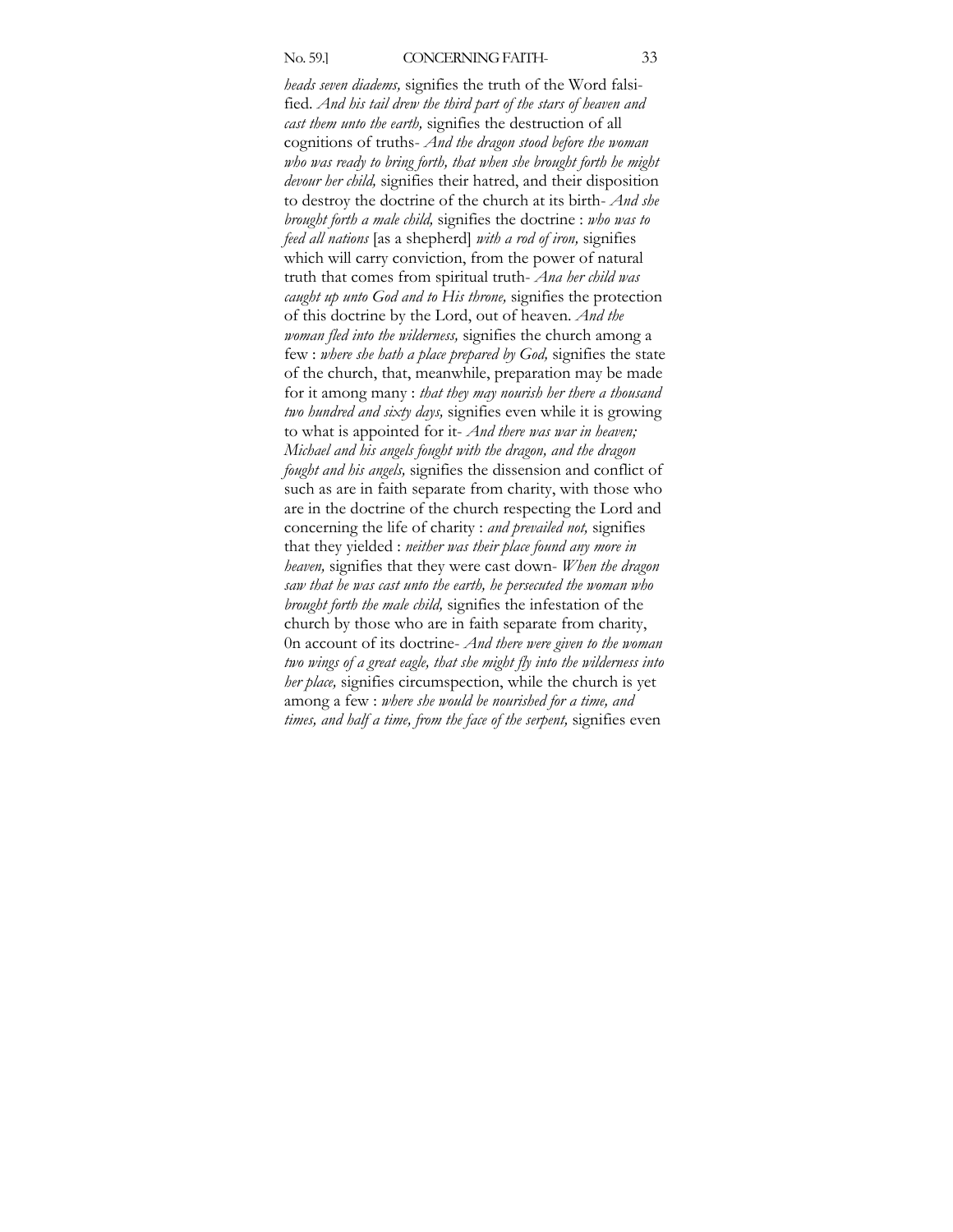while the church is growing to what is appointed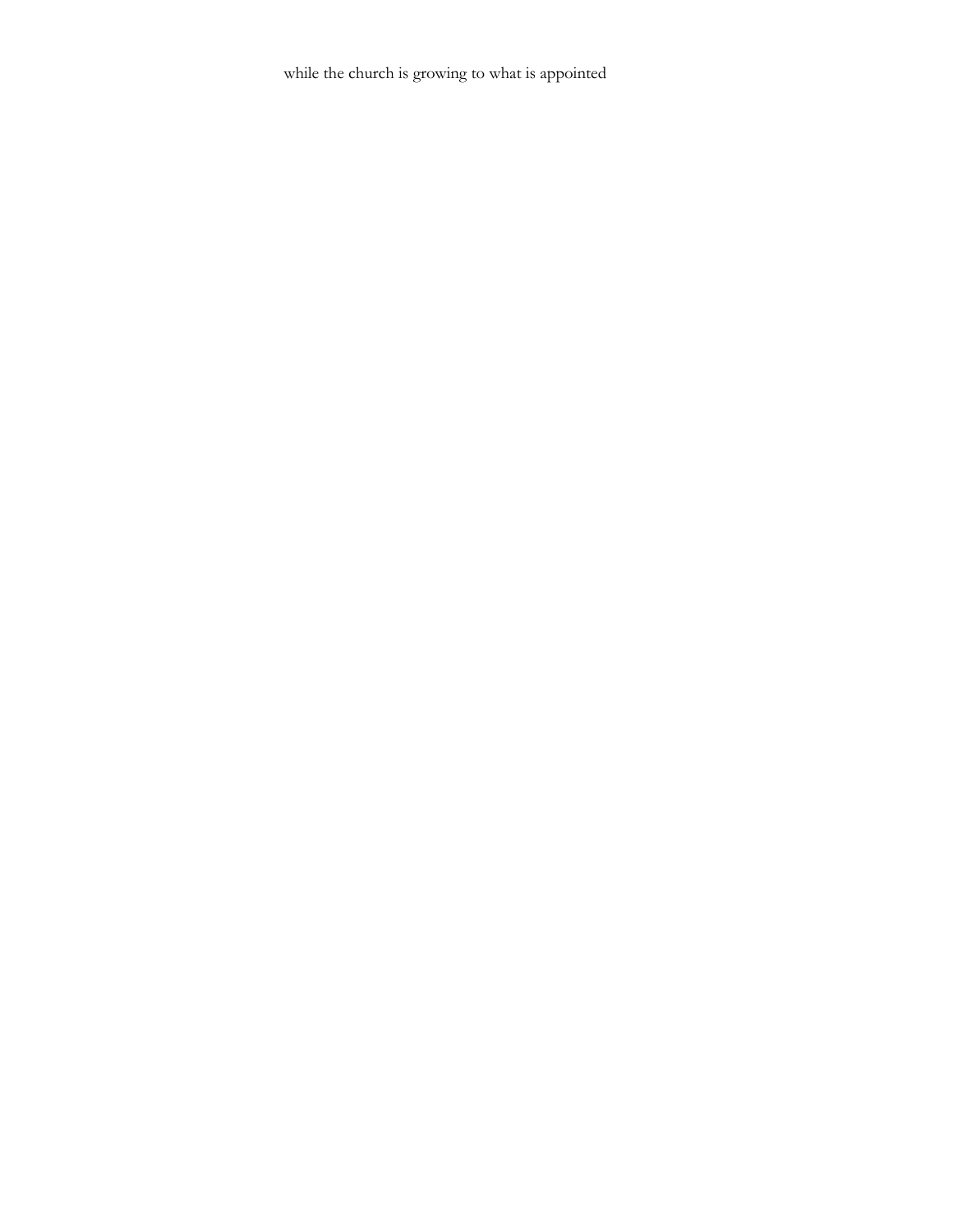# 34 DOCTRINE OF THE NEW JERUSALEM [CHAP-VIII

for it- *And the serpent cast out of his mouth water as a flood after the woman, that he might cause her to be swallowed up by the flood,*  signifies their reasonings from falsities in abundance, to destroy the church. *And the earth helped the woman, and the earth opened her mouth, and swallowed up the flood which the dragon cast out of his mouth,* signifies that the reasonings fall of themselves, because they are from falsities- *And the dragon was wroth with the woman, and went away to make war with the remnant of her seed,* signifies their persistent hatred : *that keep the commandments of God and have the testimony of Jesus Christ,* signifies against those who live a life of charity, and believe in the Lord.

6o. The next chapter of the Apocalypse, the thirteenth, treats of the dragon's two beasts; of one that was seen to have risen out of the sea, and of another that was seen to have risen out of the earth : the former is treated of from the first verse to the tenth, and the latter from the eleventh verse to the eighteenth- That these are the dragon's beasts is plain from the second, the fourth, and the eleventh verses. By the first beast is signified faith separate from charity, in relation to its confirmations from the natural man- By the second is signified faith separate from charity, in relation to its confirmations from the Word, which also are falsifications of the truth-But I pass over the explanation of these passages, as they contain their argumentations; and an explanation of these could hardly be made brief- Only the last verse of the chapter shall here be explained; it is this : *He that hath understanding, let him count the number of the beast; for it is the number of a man : and his number is six hundred sixty-six* (verse 18)- *He that hath understanding, let him count the number of the beast,* signifies that those who are in enlightenment may inquire into the quality of the confirmations of that faith, from the Word : *for it is the number of a man,* signifies that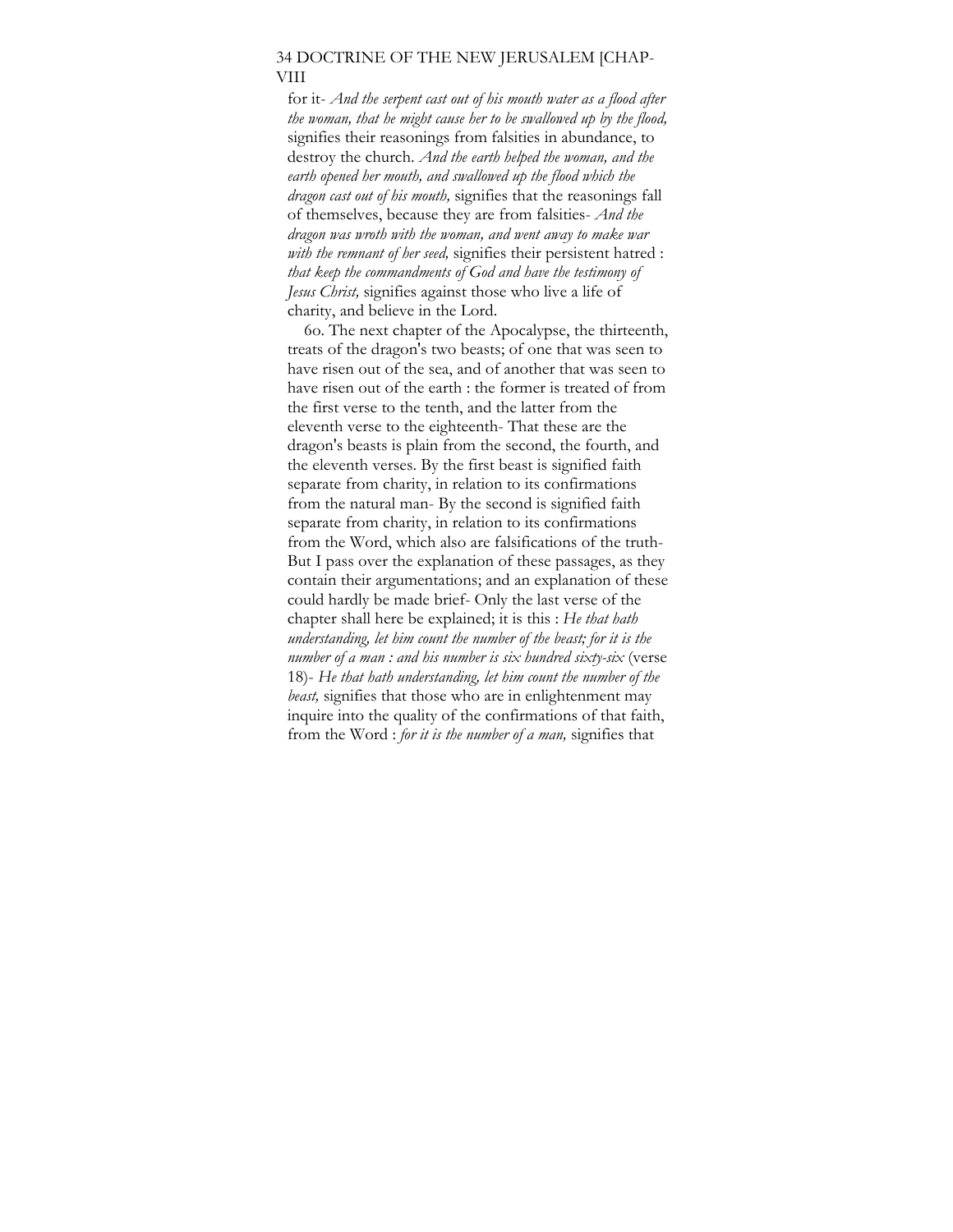the quality is that of their own intelligence : *and his number is six hundred sixty-six,* signifies that every truth of the Word is falsified-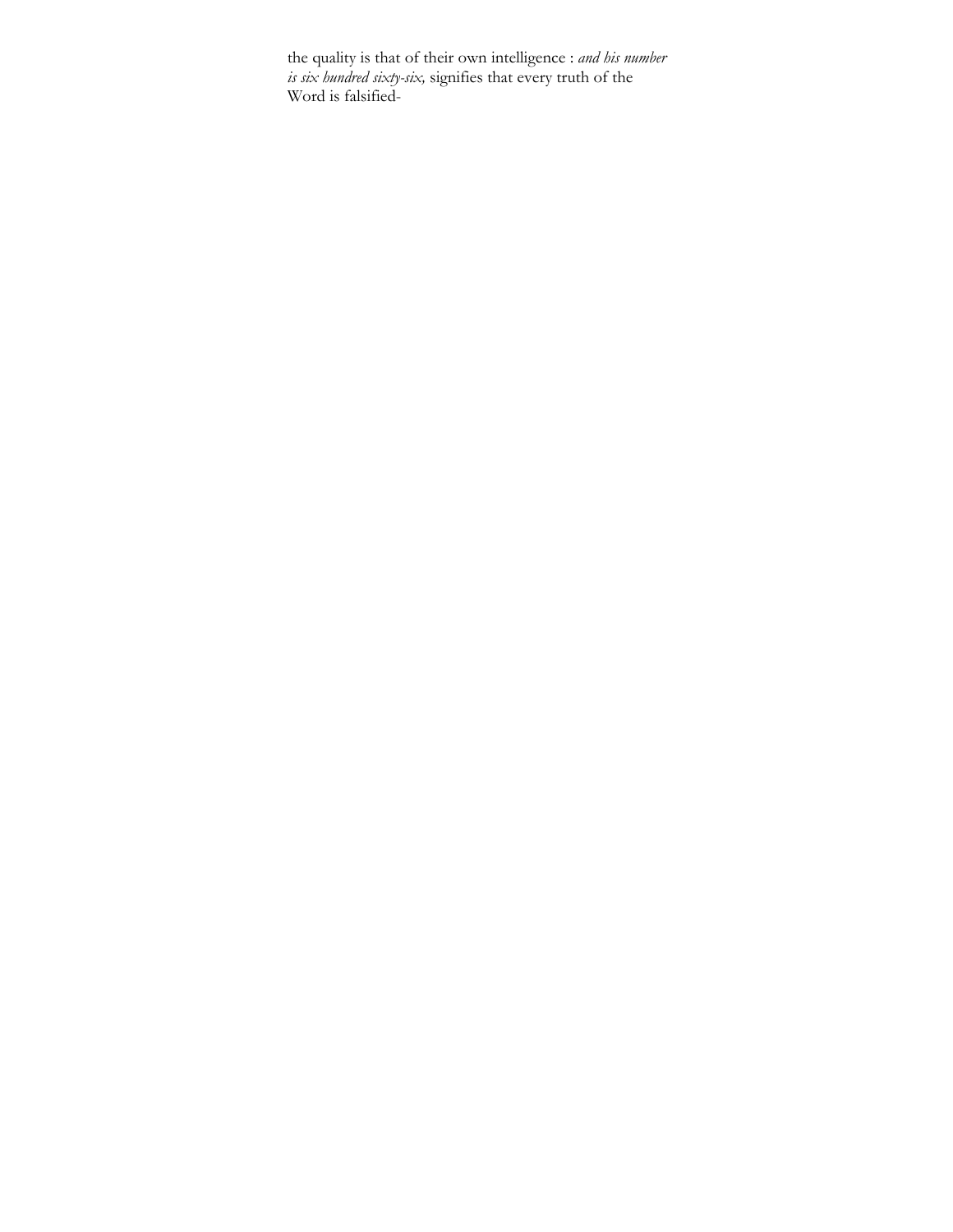#### IX-

# THEY WHO ARE IN FA1TH SEPARATE FROM CHARiTY, ARE MEANT BY THE GOATS, iN DANIEL AND iN MATTHEW-

61. THAT by the he-goat in the eighth chapter of Daniel, and by the goats in the twenty-fifth chapter of Matthew, are meant those who are in faith separate from cbarity, may be evident from their being opposed to the ram and the sheep there mentioned- By tne ram and the sheep are meant those who are in charity; for the Lord is called the Shepberd in the Word; the church the sheepfold; and the men of the church in general are called the flock, and separately, sheep- Now since the sheep are those who are in charity, the goats are those wh0 are not in cbarity-

62. That those who are in faith separate from charity are meant by he-goats, shall be demonstrated, (1) from experience in the spiritual world; (2) from the Last Judgment, [by showing] upon whom it was executed; (3) from the description given in Daniel of the combat between the ram and the he-goat; and (4) from the neglect of charity by those of whom mention is made in Matthew-

63- (1-) *They who are in faith separate from charity are meant in the Word by he goats; shown from experience in the spiritual world-* In the spiritual world, to appearance, are found all things that are in the natural world; houses and palaces are seen there, also paradises and gardens, and in them trees of every kind; tbere are seen fields and fallow lands, plains and meadows, likewise herds and flocks : all resembling those which are seen upon our earth- Nor is there any difference between them, excepi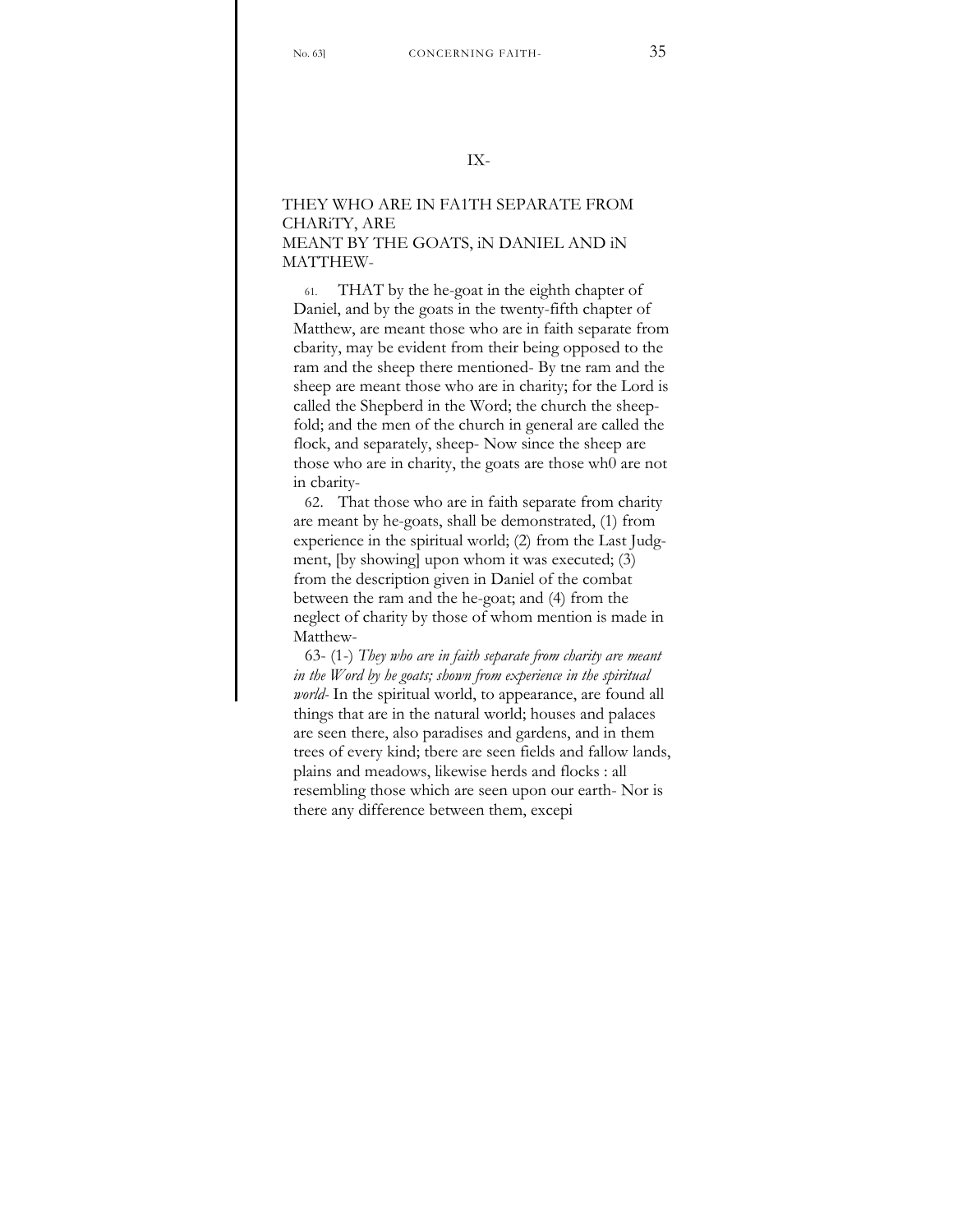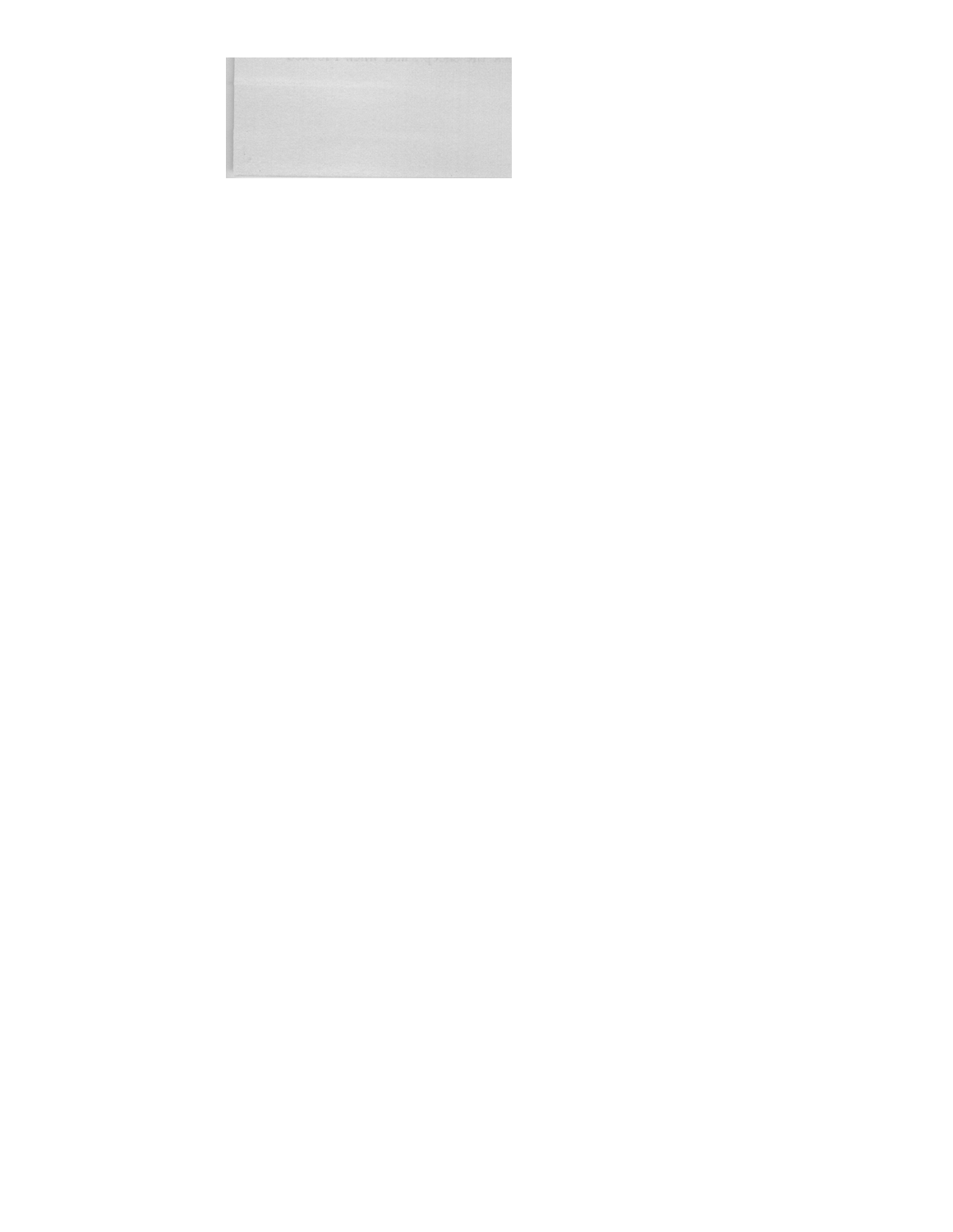#### 36 DOCTRINE OF THE NEW JERUSALEM [CHAP. IX-

that the things of our earth are from a natural origin, while the things of the spiritual world are from a spiritual origin- Angels, therefore, being spiritual, see those things which are from a spiritual origin, just as men see those which are of a natural origin- All the things which appear in the spiritual world are correspondences, for they correspond to the affections of the angels and spirits- It is for this reason that they who are in the affection for good and truth, and thence are in wisdom and intelligence, dwell in magnificent palaces, around which are parks full of trees which are correspondent; and surrounding these are fields and meadows, in which repose flocks, which are appearances. But with those who are in evil affections there are correspondences of an opposite character. They who are in such affections are either in the hells, confined in workhouses which are without windows, in which nevertheless there is light like that from an *ignis fatuus;* or they are in desert places, and live in huts about which all is barren, and where are serpents, dragons, owls, and other things besides, which correspond to their evils. Between heaven and hell is the intermediate region that is called the world of spirits. Into this every man comes immediately after death; and there is there an intercourse of one with another like that which men have with each other upon earth- All things which appear there, too, are correspondences. And there appear there, likewise, gardens, groves, woods with trees and shrubs, also green and flourishing fields; and at the same time animals of Various kinds, tame and wild; all things in correspondence with the affections of the spirits. There I have often seen sheep and he-goats, and likewise combats between them, similar to the combat described in Daniel, chap. viii. I have seen he-goats with horns bent forwards, and bent backwards; and I have seen them rush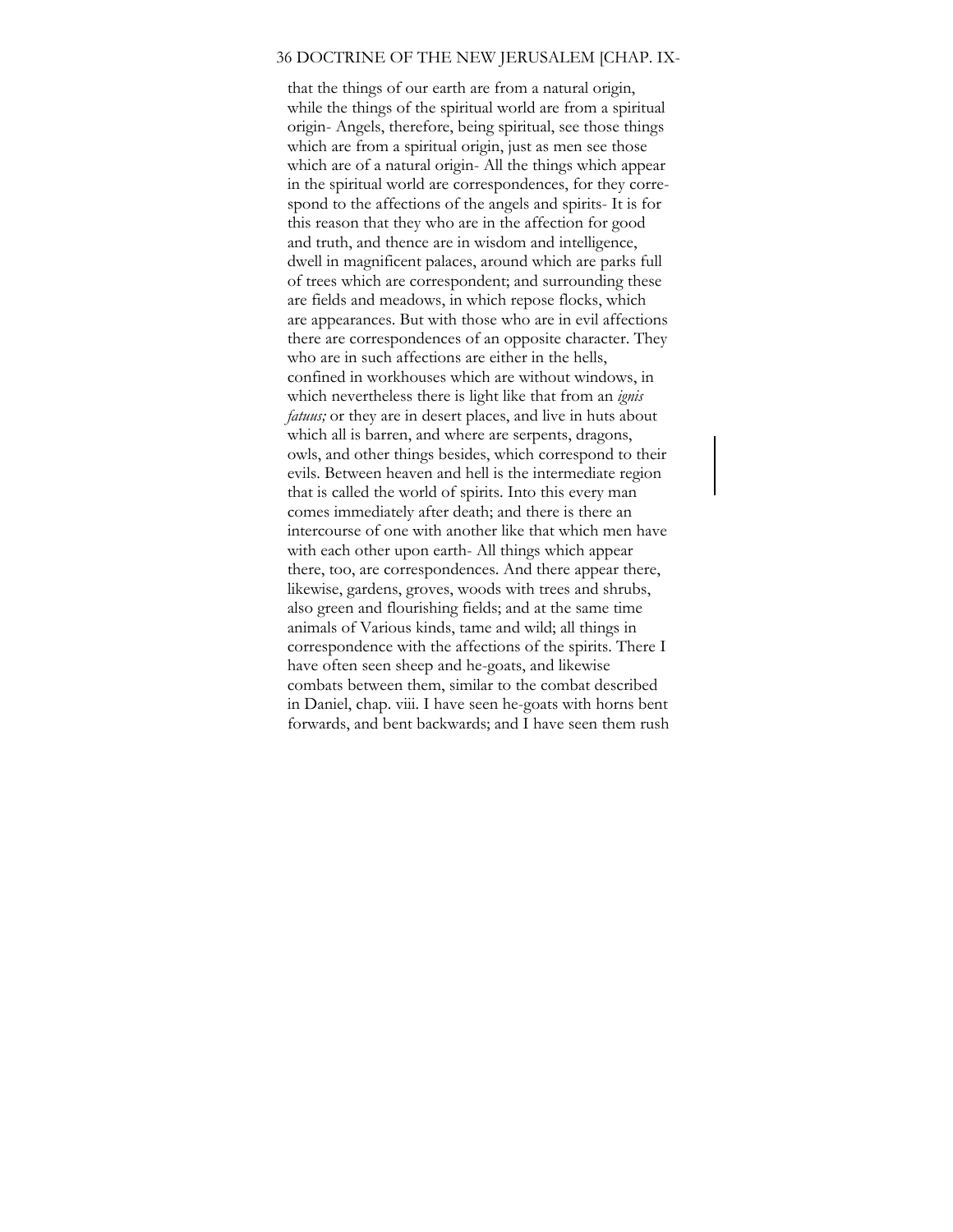furiously upon the sheep- I have seen he-goats with their two horns, with which they fiercely struck the sheep; and when I looked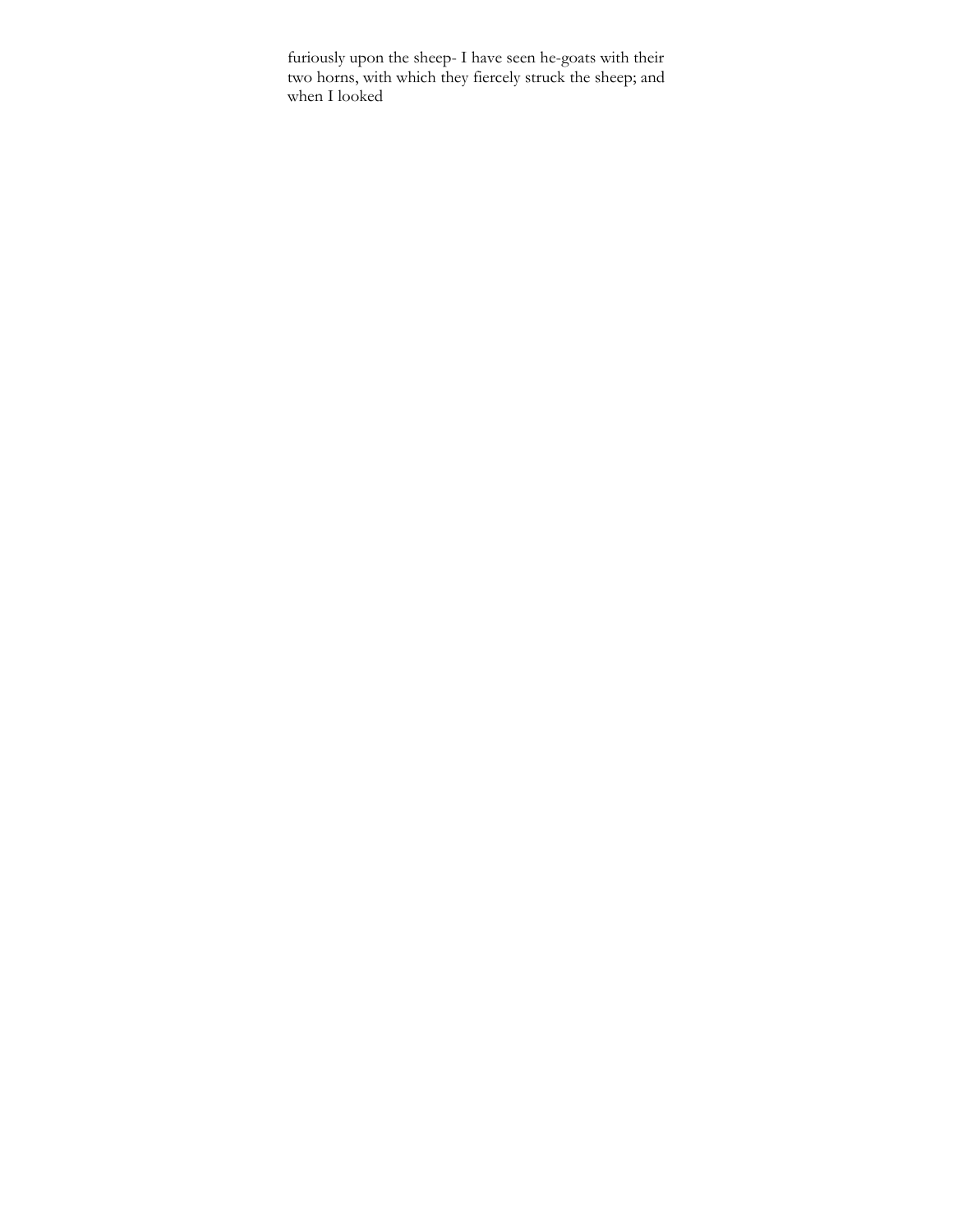### No. 65.] CONCERNING FAITH. 37

to see what this [really] was, I saw those who were disputing about charity and faith; and from this it was manifest that faith separate from charity was what appeared like a he-goat, and that the charity from which is faith was what appeared like a sheep. Having often seen these things, I have been enabled to know with certainty that in tbe Word by goats are meant those who are in faith separate from cbarity.

*64.* (2.) *They who are in faith separate from charity are meant in the Word by he-goats; demonstrated from the Last* 

*Judgment, [by showing] upon whom it was executed.* The Last Judgment was executed upon those only who were moral in externals, and who were not spiritual or were but little spiritual in internals. Those, however, who were evil in externals as well as internals, were cast into hell long before the Last Judgment; while they who were spiritual in externals and at the same time in internals, were raised into heaven long before the judgment. For the judgment was not executed upon those who were in heaven, nor upon those in hell, but upon those who were in the middle region between heaven and hell, and who there made for themselves seeming heavens- That the Last Judgment was executed upon them and no others, may be seen in the little work concerning tbe "Last Judgment" (n- 59 and 70); and it will be further seen in the "Continuation concerning the Last Judgment" [a treatise yet to appear], in what will there be said concerning the judgment upon the Reformed: for of these, they who were in faith separate from charity not merely in doctrine but alsa in life, were cast into hell; while they wbo were in the same faith as to doctrine only, and still were in charity as to the life,were raised into heaven. From all of which it is manifest that the Lord meant no others by the sheep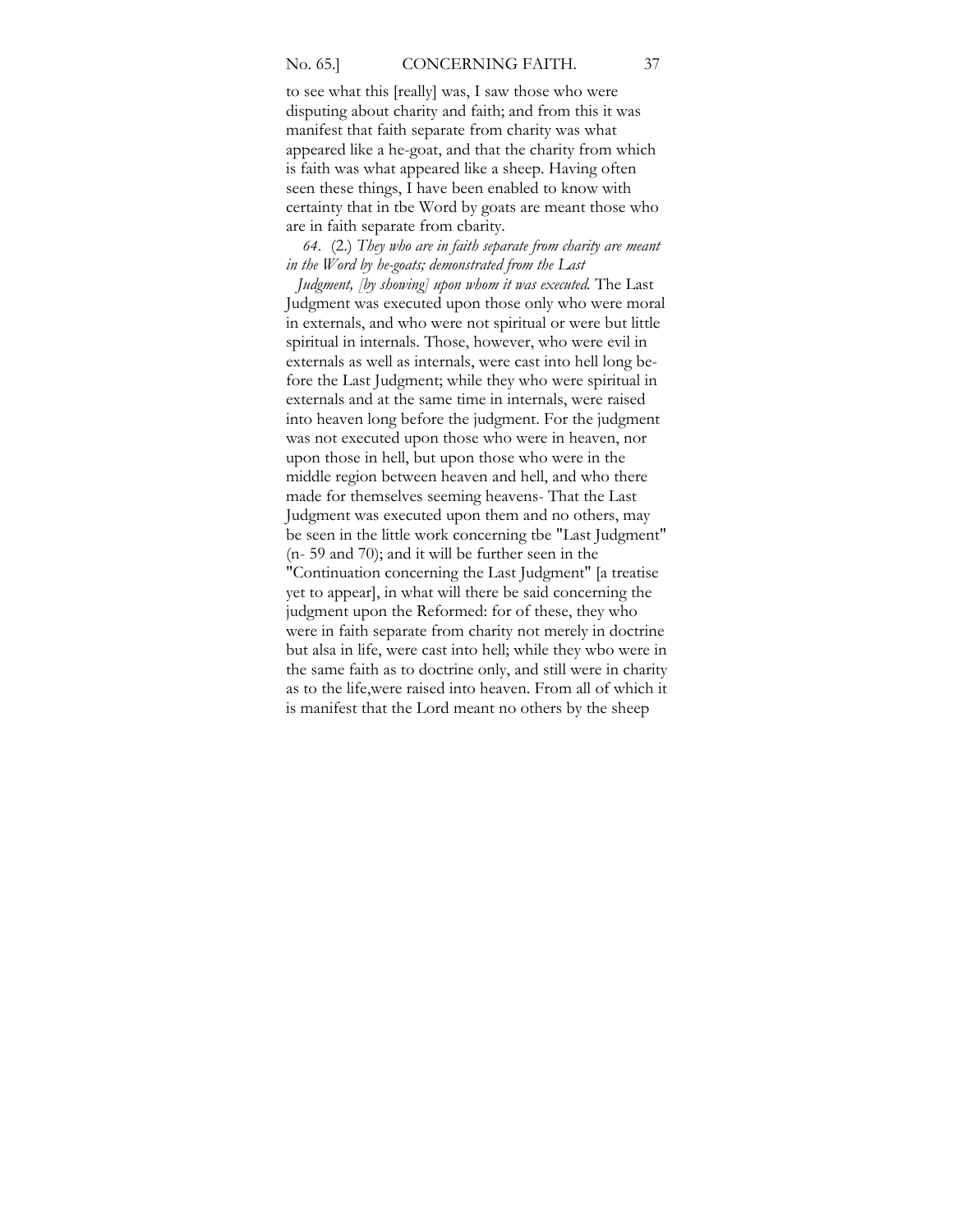and the goats, in Matthew (chap. xxv.), where He spake of the Last Judgment.

65. (3.) *They who are in faith separate from charity are meant in the Word by he-goats; proved from the description given in Daniel of the combat between the ram and the he-goat.* All the book of Daniel treats in the spiritual sense of the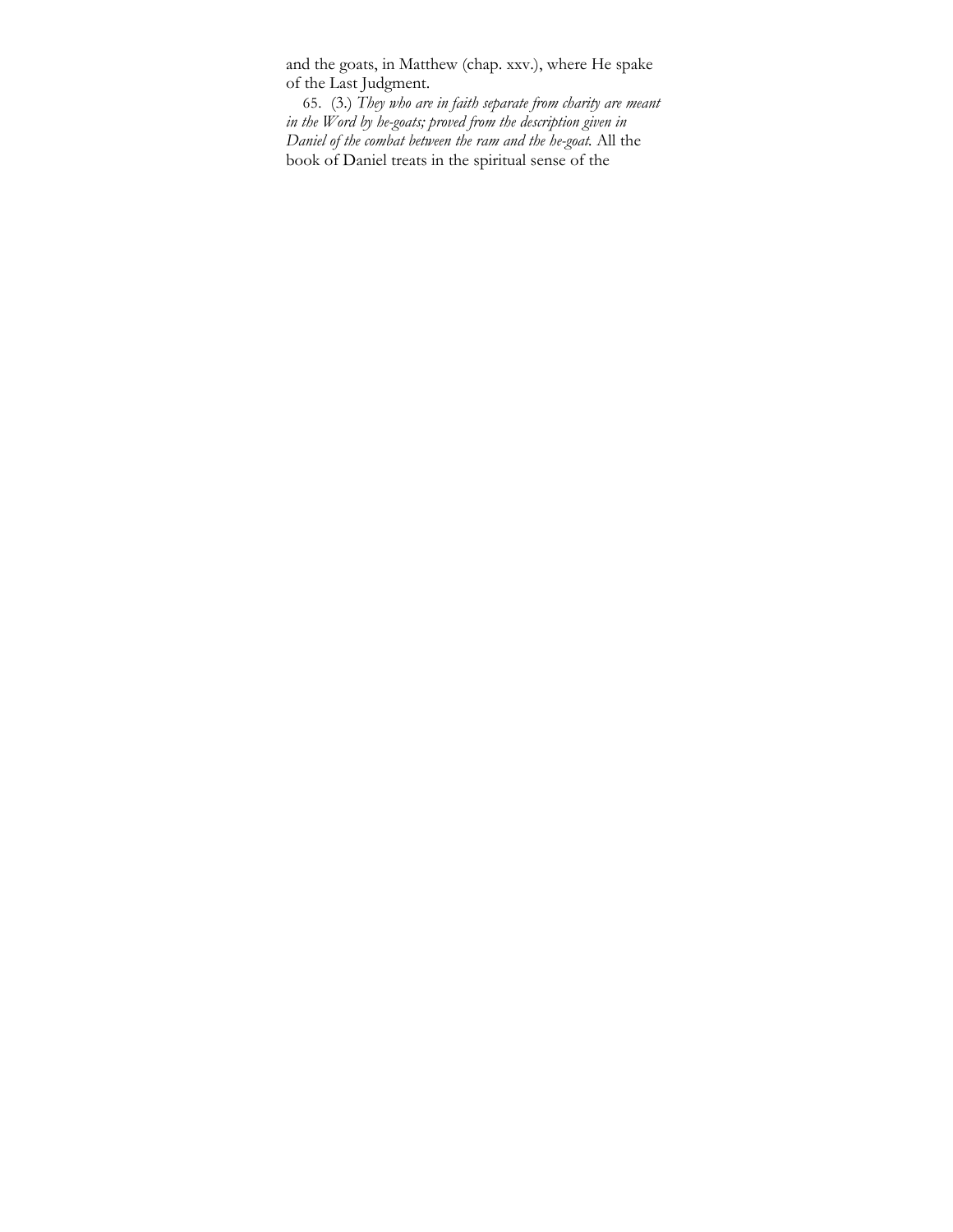### 38 DOCTRINE OF THE NEW JERUSALEM [CHAP. IX.

things of heaven and the church; as do all things of the whole Sacred Scripture, as is shown in the " Doctrine of the New Jerusalem concerning the Sacred Scripture " (n-5-26)- Such, then, is the case with what is said in Daniel (chap. viii.) respecting the combat of the ram and the hegoat, which is as follows : **I** *saw in a vision a ram, which had two high horns, and the higher came p last; and that with the horn he pushed westward, and northward, and southward, and made himself great. Afterwards* **I** *saw a he- goat coming from the west on the face of the whole earth, which had a horn between his eyes, and that he ran at the ram in the fury of his power, and brake his two horns, and cast him to the earth, and trampled him; but that the great horn of the he-goat was broken, and in is place came p four horns, and that out of one of them came forth a little horn, which grew exceeding great toward the south, toward the east, and toward what was pleasant, and even to the host of the heavens; and* **it** *cast down unto the earth [some] from the host and from the stars; and it trampled them. Yea, he raised himself p even to the prince of the host; and from him the daily sacrifice was taken away, and the dwelling-place of his sanctuary was cast down, because he cast down the truth to the earth. And* **I** *heard a holy one saying, How long shall be this vision, the daily sacrifice and the wasting transgression, that the holy place and the host shall be given to be trodden down ? And he said, Until the evening, the morning; then shall the holy place be justified* (chap. Viii- 2-14)-

66. That this vision foretells future states of the church is plainly manifest; for it is said that the daily sacrifice was taken away from the prince of the host, the habitation of his sanctuary was cast down, and that the he-goat cast down the truth to the earth; also that the holy one said, *How long shall be the vision, the daily sacrifice and the wasting transgression, that the holy place and the host shall* **be** *given to be trodden down?* and that it was *until the evening, the morning, when the holy place will be justified;*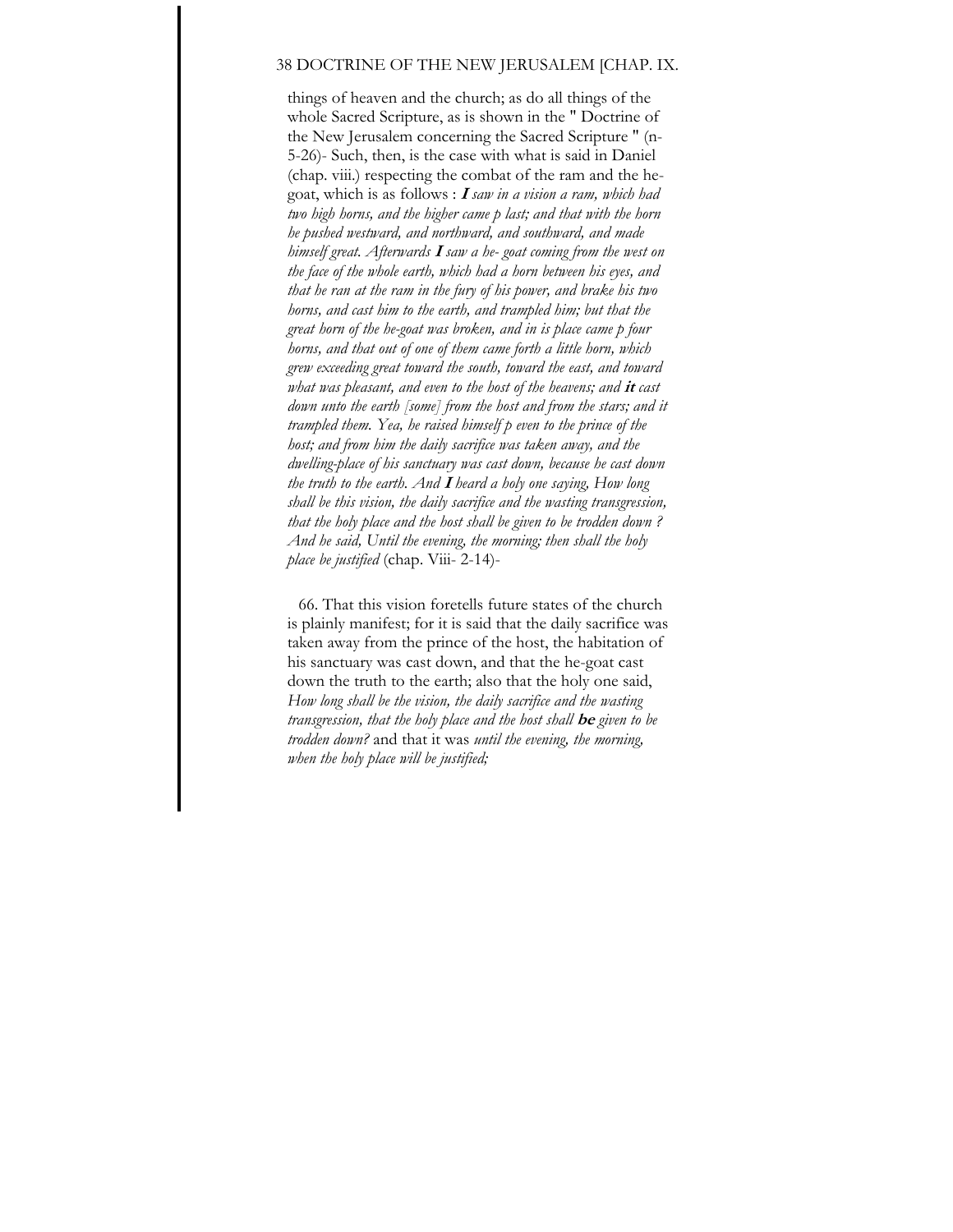# No. 67.] CONCERNING FAITH. 39

for by *evening is* meant the end of the church, when there will be a new church. Later in the chapier, by the kings of Media and Persia is meant the same as by the ram; and the king of Greece means the same as the he-goat. For the names of kingdoms, Hations, and peoples, as well as of persons and places, in the Word, signify things of heaven and the church.

67- Now follows the explanation of the verses : *The ram which had the two high horns, of which the higher came up last,*  signifies those who are in faith coming from charity- *His pushing with the horn westward, and northward, and southward,*  signifies the dispersion of evil and falsity. *That he made himself great,* sighifies increase. *The he-goat which came from thee west, on the face of the whole earth,* signifies those who are in faith separate from charity, and the invasion of the church by them; *the west* denotes the evil of the natural man. *Which had a horn between his eyes,* signifies his own intelligence : *his running at the ram in the fury of his power,*  signifies that he fought vehemently against charity and its faith : *his breaking his two horns, throwing him to the ground, and stamping pon him,* signifies that he wholly dispersed both charity and faith; for he who disperses the one disperses the other also, since they make a one. *That the great horn of the he-goat was broken,* signifies the non-appearance of his own intelligence : *the coming-up of four horns in its place,*  signifies applications of the sense of the letter of the Word in confirmation : *the coming forth of a little horn from one of them,* signifies rea.soning that no one can fulfil the Law, and do good of himself : *the growth of that horn toward the south, toward the east, and toward what was pleasant,*  signifies its rising-up against all things of the church : *and even to the host of the heavens, and it cast down unto the earth [some] from the host and from the stars, and it trampled them,*  signifies that so were destroyed all the cognitions of good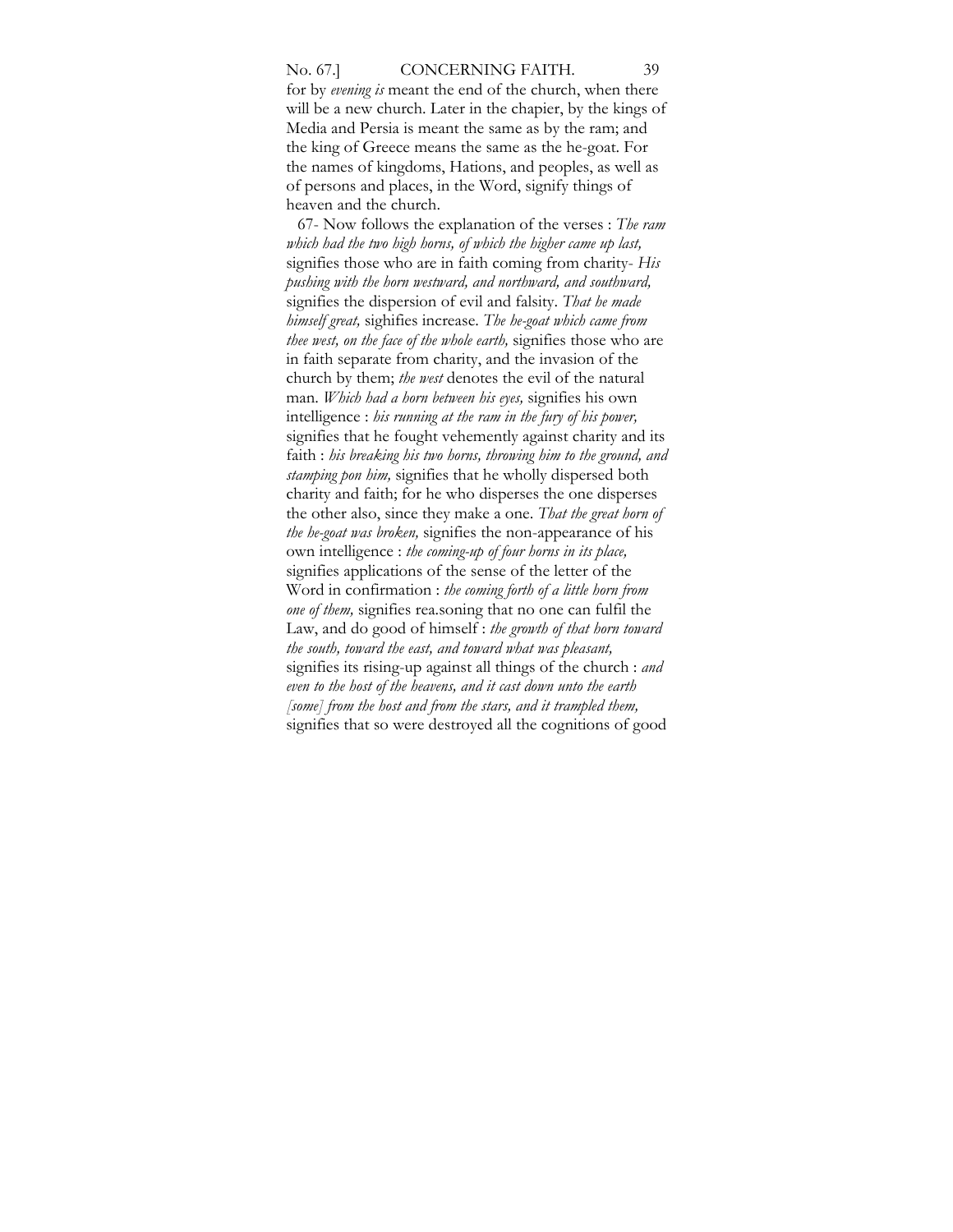and of truth, which belonged to charity and to faith,, That *he raised*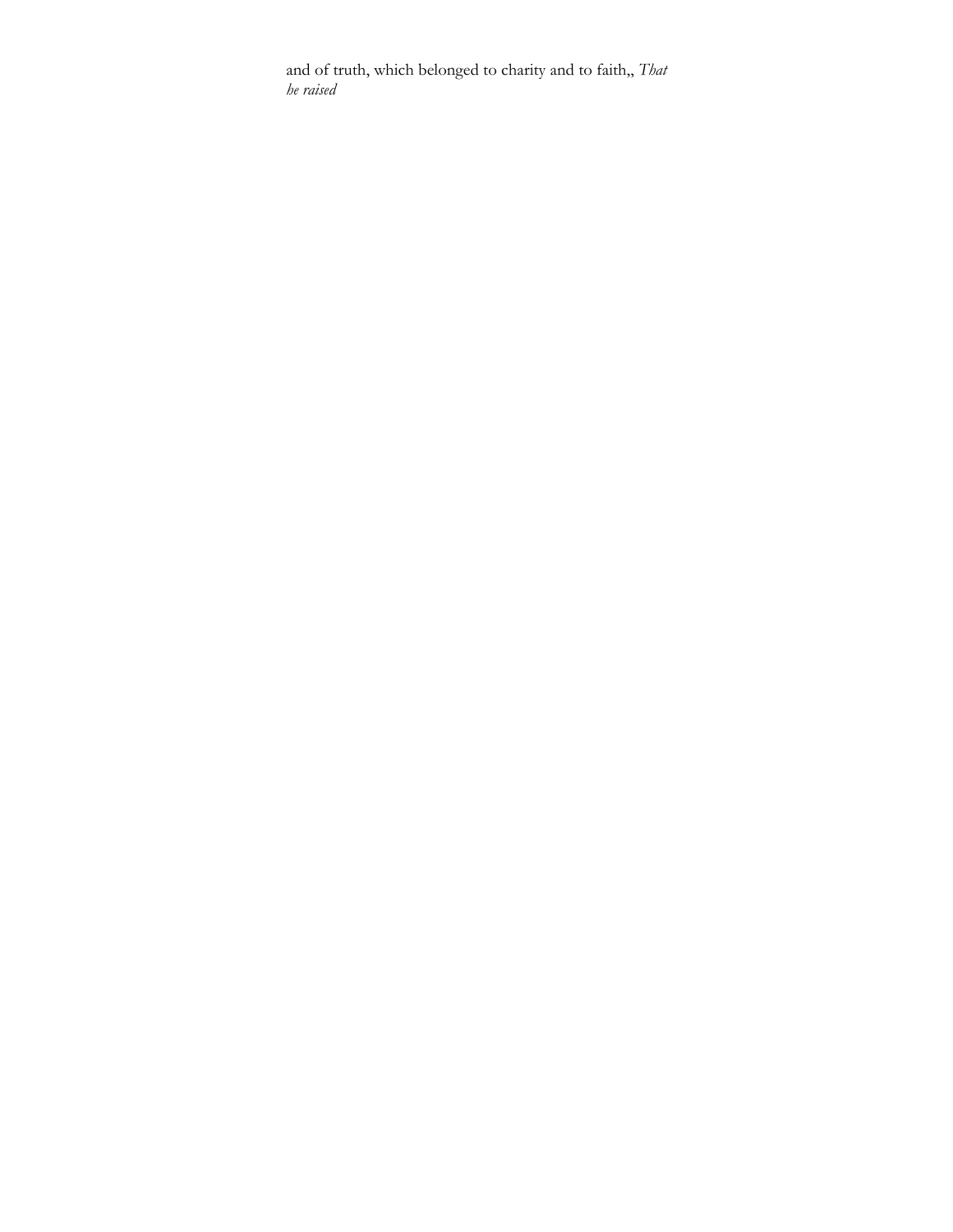## 40 DOCTRINE OF THE NEW JERUSALEM [CHAP. IX

*himself up even to the prince of the host, and from him the daily sacrifice was taken away, and the dwelling-place of hi., sanctuary was cast down,* signifies that thus he laid desolate all things belonging to the worship of the Lord and to His church : *that he cast the truth to the ground,* signifies that lie falsified the truths of the Word- *By the evening, the morning, when the holy place will be justified,* is signified the end of that church, and the beginning of a new one.

68- (4.) *They who are in faith separate from charity are meant by the goats; shown from their neglect of charity, as is taught in Matthew.* That the same are meant by the goats and the sheep in Matthew (chap. xxv. 3 1-46), as by the he- goat and the ram in Daniel, is manifest from this : To the sheep are enumerated the works of charity, and it is said that they did them; and to the goats are enumerated the same works of charity, and it is said that they did them not; and the latter are condemned for not doing them-For with those who are in faith separate from charity there is a neglect of works, in consequence of their denying that there is any thing of salvation and of the church in them; and when charity, which consists in works, is thus removed from its place, faith also falls, because faith is from charity; and when there are no faith and charity there is damnation- If all the wicked had been meant in these passages by the goats, the evils done by them would have been enumerated, — not the works of charity which they did not do. The same class are also meant by goats in Zechariah: *Mine anger was kindled against the shepherds, and I wilt visit upon the goats* (x. 3). Also in Ezekiel : *Behold I judge between cattle and cattle, between the rams and the he-goats- Is it a small thing for you to have eaten up the good pasture, but ye also tread down with your feet the residue of the pastures? Ye have pushed all the feeble sheep with your horns, till ye have scattered them abroad; therefore will I save My flock, that it may be no more a prey (xxxiv- - 17,* 18, 21, 22)-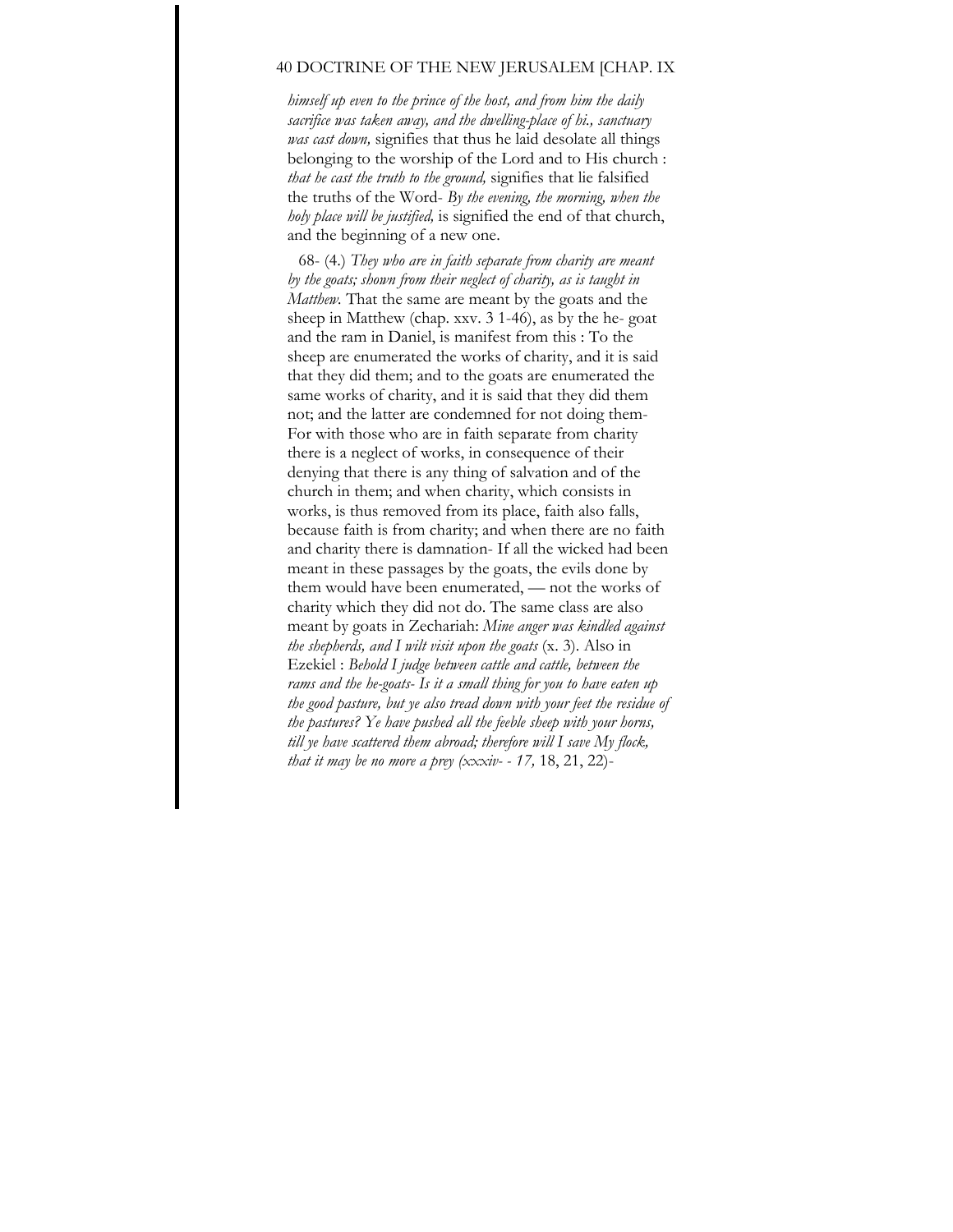# X-

## FAiTH SEPARATE FROM CHARITY DESTROYS THE CHURCH AND ALL THAT BELONGS TO iT-

69. FAITH separate from charity is no faith, since charity is the life, the soul, and the essence of faith- And where there is no faith because there is no charity, there Is no church- The Lord therefore says, *When the Son of Man cometh, shall He .find faith on the earth?* (Luke xviii. 8-)

70. I have often heard the goats and the sheep talking together on this point, Whether ihe goats, who have confirmed themselves in faith separate from charity, have any truth- And as they claimed to have much truth, the matter was submitted to examination- They were then asked whether they knew what love is, what charity is, and what good is- And because these were the things that they had separated, ihe only reply that they could make was, that they did not know- They were asked, " What is sin ? what is repentance ? and what is the remission of sins ?" And because they made answer that, to those who are justified by faith, their sins are remitted so that they no longer appear, they were told that this is not the truth. When asked what regeneration is, they answered either that it is baptism, or that it is the remission of sins through faith; and they were told that this is not the truth- Being asked what a spiritual man is, they replied, " He is one who is justified by the faith which we profess-"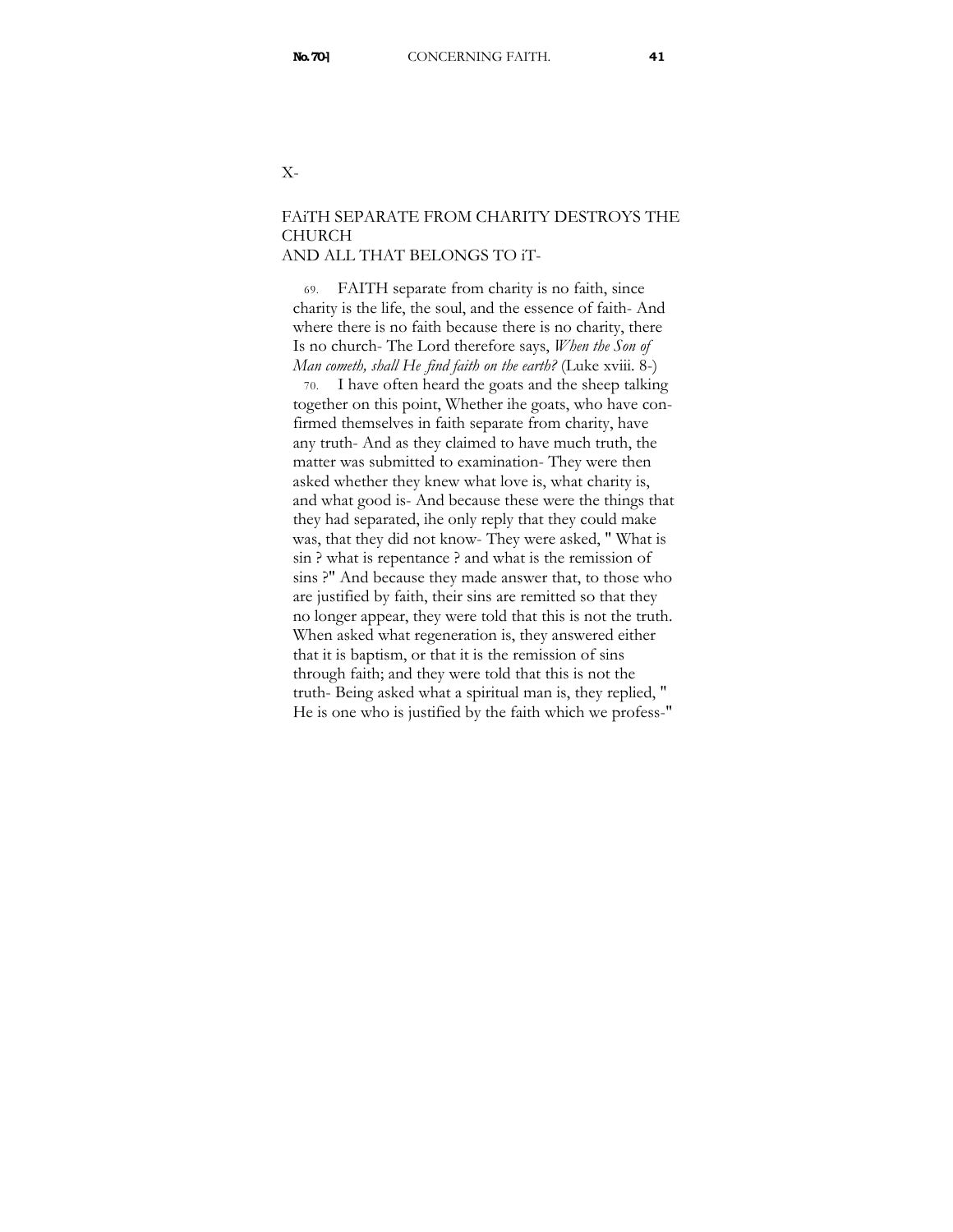And it was told them tbat this is not the truth. Being questioned about redemption, tbe union of the Father and the Lord, **and** the unity of God, they gave answers which were not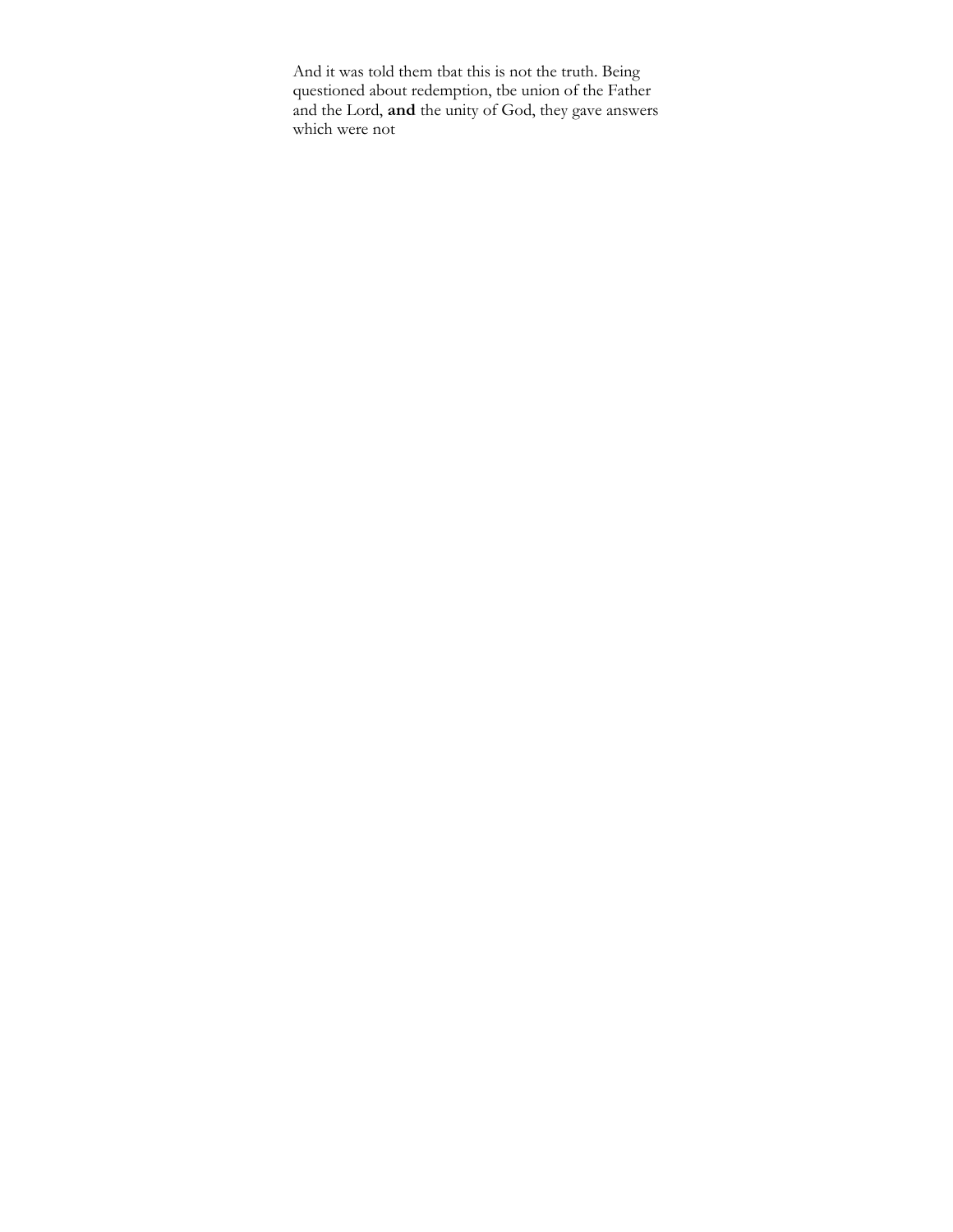# 42 DOCTRINE OF TIIE NEW JERUSALEM- [CHAP. X. truths : not to mention other particulars- After the quesiions and replies, a judgment was given upon the matter in debate, which was this: "They who have confirmed themselves in faith separate from charity have no truth-"

71- While they are in the world they cannot believe that this is so; for they who are in falsities do not see but that falsities are truths; and they do not regard it as important to know more than what belongs to their faith- Their faiih is separate from the understanding, for it is a blind faith, and therefore they make no search- This, moreover, can be investigated from the Word only, through the medium of enlightenment of the understanding- The truths which are in the Word are therefore turned by them into falsities, by their having faith in their thought, when they meet with love, repentance, remission of sins, and other things beside which have concern with a man's deeds-

72- Such in very truth are they who have confirmed themselves in faith alone, both in doctrine and in life; not they, however, who, although they have been told and have believed that faith alone saves, have nevertheless shunned evils as sins.